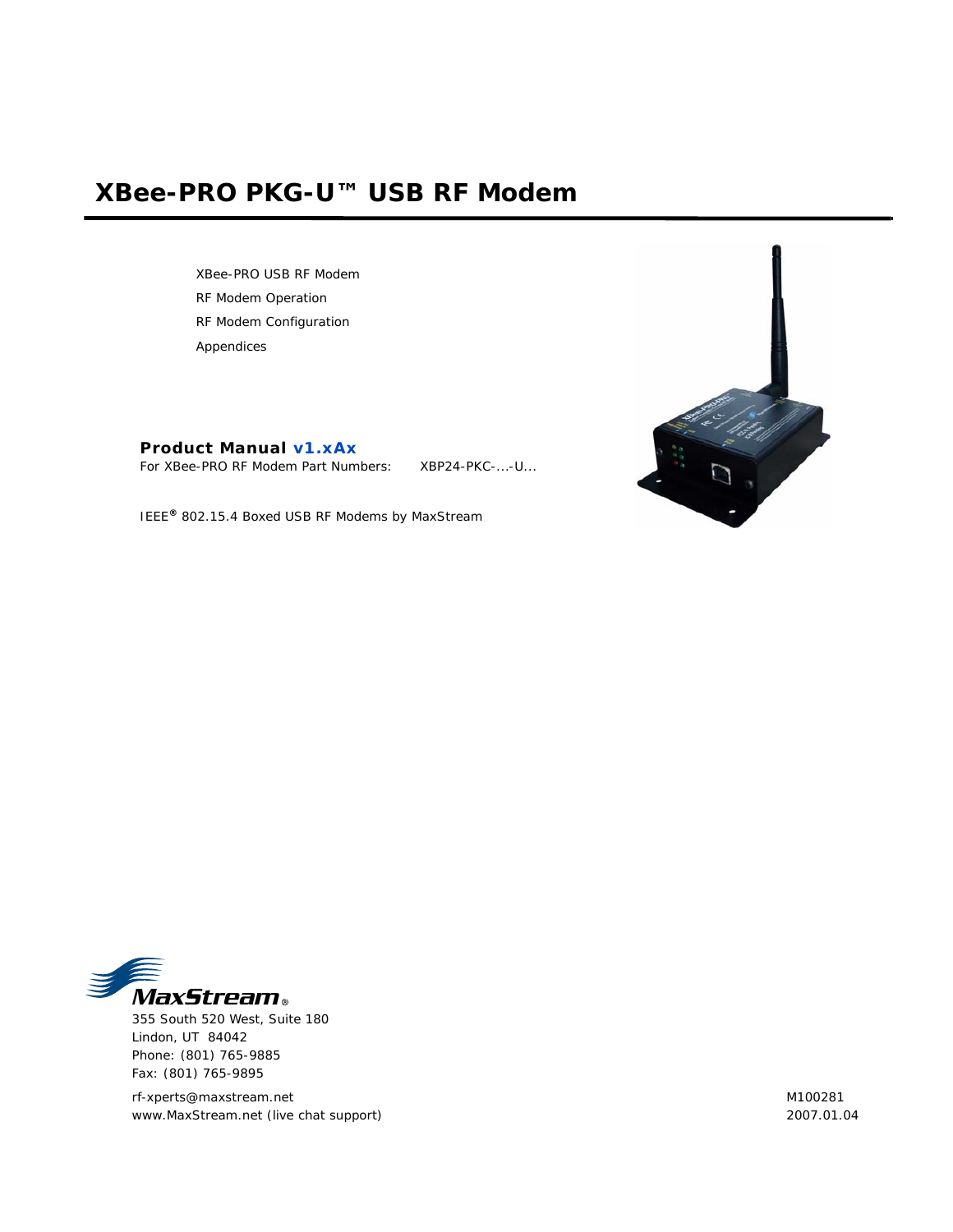# **© 2007 MaxStream, Inc. All rights reserved**

No part of the contents of this manual may be transmitted or reproduced in any form or by any means without the written permission of MaxStream, Inc.

XBee‐PRO PKG‐U™ is a trademark of MaxStream, Inc.

**Technical Support:** Phone: (801) 765‐9885 Live Chat: www.maxstream.net E‐mail: rf‐xperts@maxstream.net

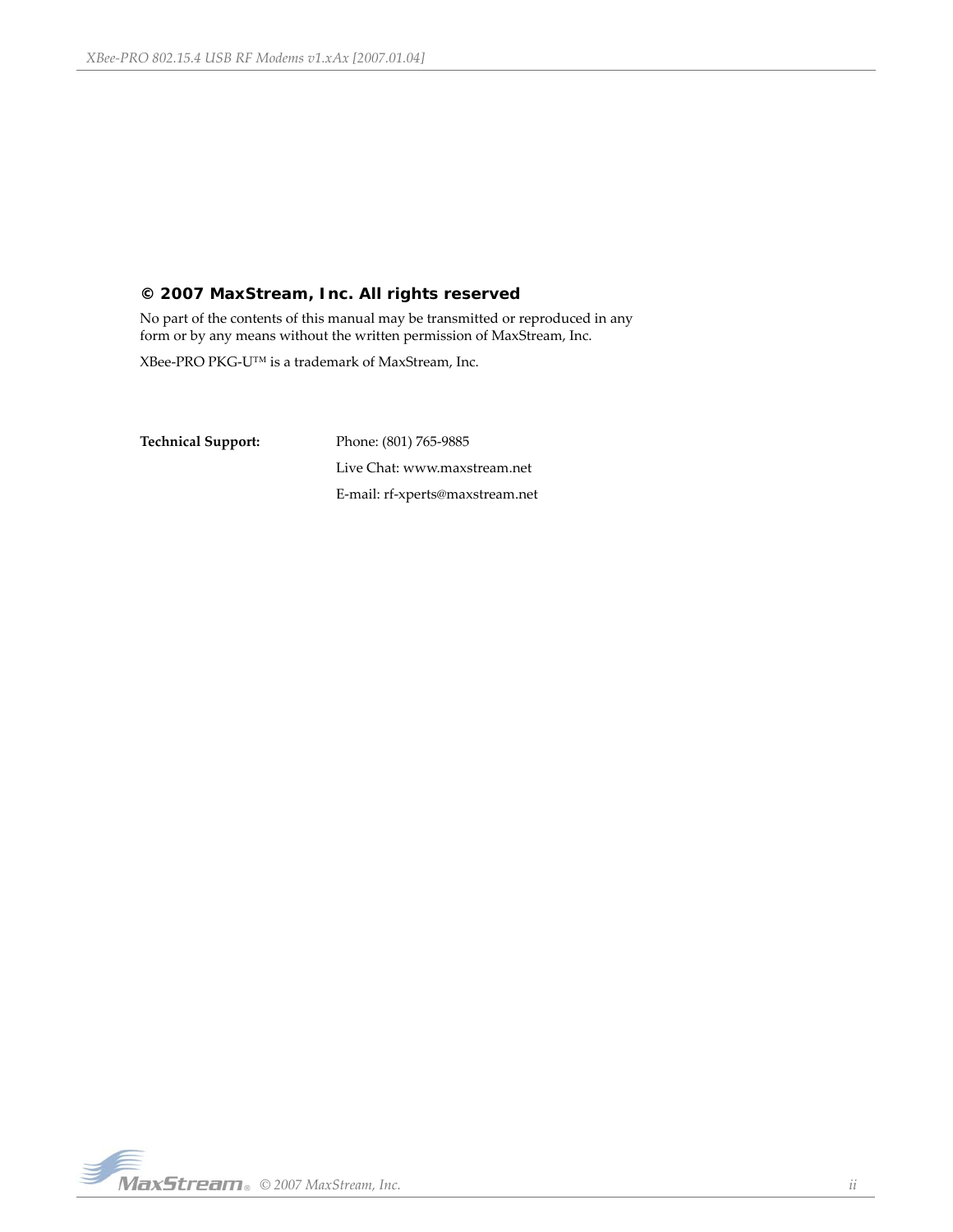# **Contents**

| 1. XBee-PRO USB RF Modem                                                                                                                                                                                                                                                                                                   | 4  | <b>Appendix A: Agency Certifications</b>                                                                                                                                                                                                                                                                                                                                                          | 54 |
|----------------------------------------------------------------------------------------------------------------------------------------------------------------------------------------------------------------------------------------------------------------------------------------------------------------------------|----|---------------------------------------------------------------------------------------------------------------------------------------------------------------------------------------------------------------------------------------------------------------------------------------------------------------------------------------------------------------------------------------------------|----|
| 1.1. Features Overview 4<br>1.1.1. Worldwide Acceptance 4<br>1.2. Specifications 5<br>1.3. Mechanical Drawings 5<br>1.4. External Interface 6<br>1.5. Pin Signals 6<br>2. RF Modem Operation<br>2.1. Driver Installations 7<br>2.1.1. USB Background Information 7<br>2.2. Transparent Operation 8<br>2.3. API Operation 8 | 7  | <b>FCC Certification 54</b><br>OEM Labeling Requirements 54<br>FCC Notices 54<br>FCC-approved Antennas (2.4 GHz) 55<br><b>European Certification 56</b><br><b>OEM Labeling Requirements 56</b><br>Restrictions 56<br>Declarations of Conformity 56<br>Antenna Usage (Europe) 57<br>IC (Industry Canada) Certification 57<br>Labeling Requirements 57<br><b>Appendix B: Additional Information</b> | 58 |
| 2.4. IEEE 802.15.4 Networks 9<br>2.4.1. NonBeacon 9<br>2.4.2. NonBeacon (w/ Coordinator) 9<br>2.4.3. Association 10<br>2.5. Addressing 13<br>2.5.1. Unicast Mode 13<br>2.5.2. Broadcast Mode 13<br>2.6. Modes of Operation 14<br>2.6.1. Idle Mode 14                                                                       |    | 1-Year Warranty 58<br><b>Ordering Information 58</b><br><b>Contact MaxStream 59</b>                                                                                                                                                                                                                                                                                                               |    |
| 2.6.2. Transmit / Receive Modes 14<br>2.6.3. Sleep Mode 16<br>2.6.4. Command Mode 18<br>3. RF Modem Configuration                                                                                                                                                                                                          | 19 |                                                                                                                                                                                                                                                                                                                                                                                                   |    |
| 3.1. Programming the RF Modem 19<br>3.1.1. Programming Examples 19<br>3.1.2. X-CTU Software 20<br>3.2. Command Reference Tables 21<br>3.3. Command Descriptions 29<br>3.4. API Operation 49<br>3.4.1. API Frame Specifications 49<br>3.4.2. API Types 50                                                                   |    |                                                                                                                                                                                                                                                                                                                                                                                                   |    |

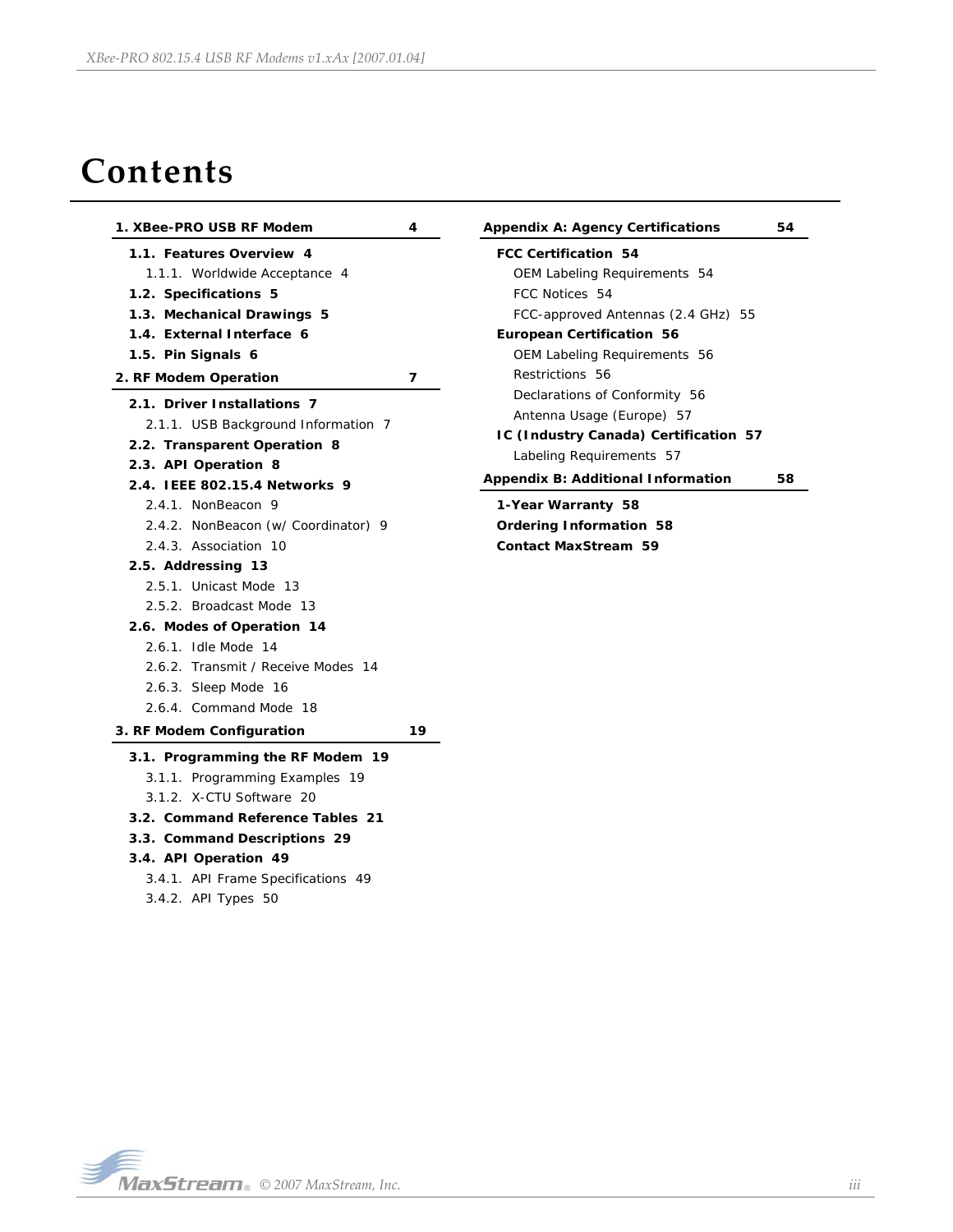# <span id="page-3-0"></span>**1. XBee‐PRO USB RF Modem**

The XBee-PRO USB RF Modem is an IEEE 802.15.4 compliant solution that has a USB interface built-in to its design. Out-of-box, the modem sustains outstanding range (2-3x the range of typical 802.15.4 solutions) and requires no additional configuration for reliable RF communications.

The modem transfers a standard asynchronous serial data stream between two or more devices. Simply feed data into one modem, then the data is sent out the other end of the wireless link. Its built-in USB interface allows for rapid integration into existing data systems.



# <span id="page-3-1"></span>**1.1. Features Overview**

| Long Range Data Integrity                                                    | <b>Low Power</b>                                                                      |  |  |
|------------------------------------------------------------------------------|---------------------------------------------------------------------------------------|--|--|
| Range                                                                        | <b>Power Currents</b><br>• Receive Current: 90 mA                                     |  |  |
| • Indoor/Urban: up to $300'$ (100m)                                          |                                                                                       |  |  |
| • Outdoor line-of-sight: up to 1 mile (1.6km)                                | • Transmit Current: 300 mA                                                            |  |  |
| Transmit Power: 60 mW (18 dBm),                                              | • Power-down Current: $<$ 25 mA                                                       |  |  |
| 100 mW (20 dBm) EIRP                                                         | Easy-to-Use                                                                           |  |  |
| Receiver Sensitivity: -100 dBm                                               | No configuration necessary for out-of box                                             |  |  |
| RF Data Rate: 250,000 bps                                                    | RF communications                                                                     |  |  |
| <b>Advanced Networking &amp; Security</b>                                    | Free X-CTU Software                                                                   |  |  |
| Retries and Acknowledgements                                                 | (Testing and configuration software)<br>Built-in USB interfacing<br>Small form factor |  |  |
| DSSS (Direct Sequence Spread Spectrum)                                       |                                                                                       |  |  |
| Each direct sequence channels has over                                       |                                                                                       |  |  |
| 65,000 unique network addresses available                                    | Network compatible with other                                                         |  |  |
| Source/Destination Addressing                                                | 802.15.4 devices                                                                      |  |  |
| Unicast & Broadcast Communications                                           | AT and API Command Modes for<br>configuring modem parameters                          |  |  |
| Point-to-point, point-to-multipoint<br>and peer-to-peer topologies supported | Free & Unlimited Technical Support                                                    |  |  |
| Coordinator/End Device operations                                            |                                                                                       |  |  |
| Transparent and API Operations                                               |                                                                                       |  |  |

# <span id="page-3-2"></span>**1.1.1. Worldwide Acceptance**

128-bit Encryption

**FCC Approved** (USA) Refer to Appendix A [[p54\]](#page-53-4) for FCC Requirements. Systems that include XBee-PRO RF Modems inherit MaxStream Certifications. Operates within the **ISM** (Industrial, Scientific & Medical) **2.4 GHz** frequency band Manufactured under **ISO 9001:2000** registered standards XBee-PRO RF Modems are optimized for use in **US**, **Canada**, **Australia, Israel and Europe** (contact MaxStream for complete list of approvals).



 $Max$  **Stream**  $\circ$  2007 MaxStream, Inc.  $\qquad$  **2007**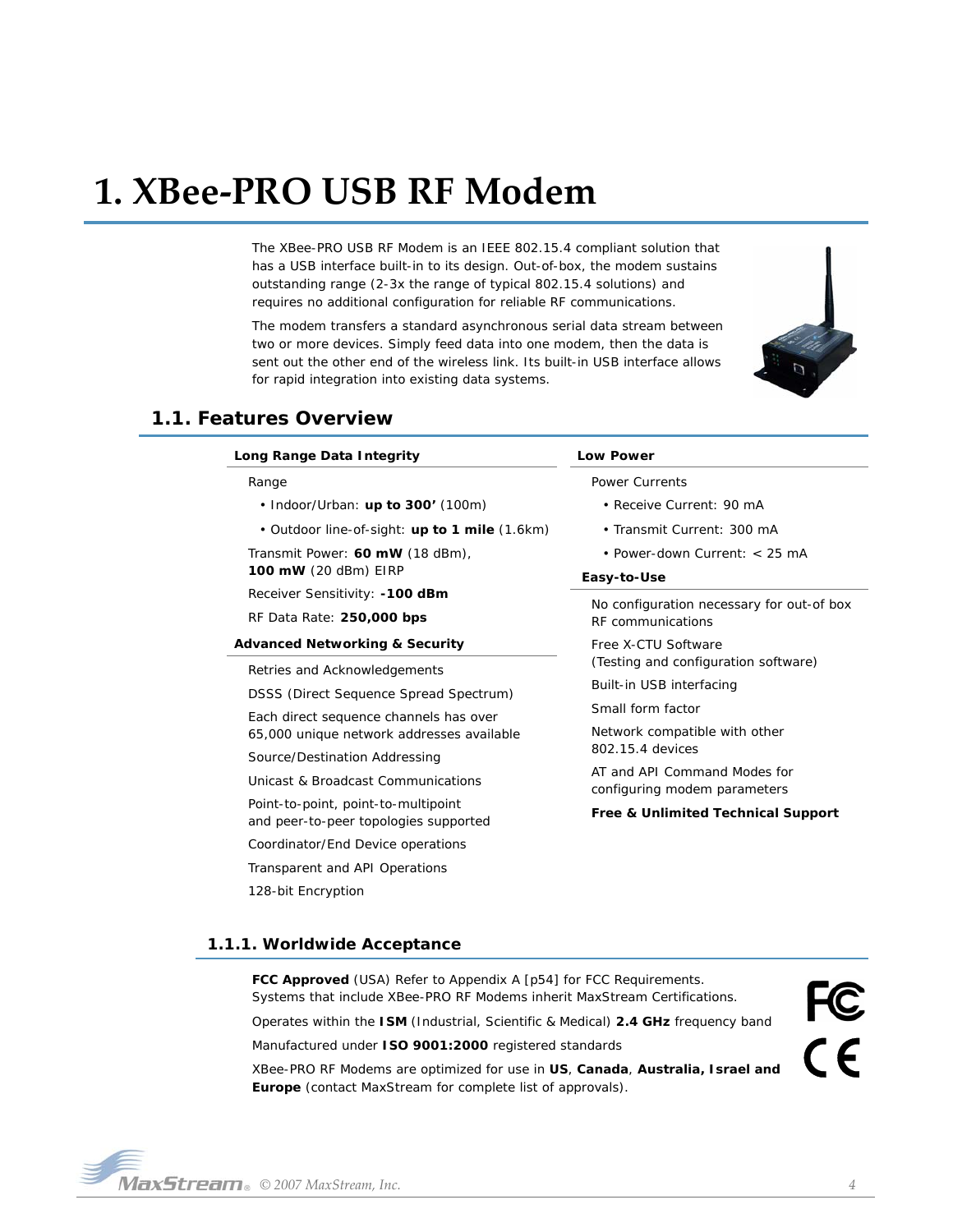# <span id="page-4-0"></span>**1.2. Specifications**

| <b>Specification</b>                           | <b>XBee-PRO USB RF Modem</b>                                           |
|------------------------------------------------|------------------------------------------------------------------------|
| Performance                                    |                                                                        |
| Indoor/Urban Range (w/ 2.1 dB dipole antenna)  | up to 300' (100 m)                                                     |
| Outdoor/Urban Range (w/ 2.1 dB dipole antenna) | up to 4000' (1200 m)                                                   |
| <b>Transmit Power Output</b>                   | 60 mW, 100 mw (20 dBm) EIRP*                                           |
| <b>Receiver Sensitivity</b>                    | -100 dBm (1% packet error rate)                                        |
| Interface Data Rate                            | 1200 - 115200 bps (non-standard baud rates also supported)             |
| RF Data Rate                                   | 250,000 bps                                                            |
| <b>Networking &amp; Security</b>               |                                                                        |
| <b>Operating Frequency</b>                     | ISM 2.4 GHz                                                            |
| Modulation                                     | DSSS (Direct Sequence Spread Spectrum)                                 |
| Supported Network Topologies                   | Point-to-point, Point-to-Multipoint, Peer-to-Peer & Mesh (coming soon) |
| Number of Channels (software selectable)       | 12 Direct Sequence Channels                                            |
| <b>Addressing Layers</b>                       | PAN ID, Channel & Source/Destination Addresses                         |
| Antenna                                        |                                                                        |
| Connector                                      | RPSMA (reverse polarity SMA)                                           |
| Impedance                                      | 50 ohms unbalanced                                                     |
| <b>Power Requirements</b>                      |                                                                        |
| Power Supply                                   | Powered through USB port                                               |
| Receive Current                                | 90 mA                                                                  |
| <b>Transmit Current</b>                        | 300 mA (Average current when streaming data (@9600bps) = 92 mA)        |
| Power-down Current                             | $< 25 \text{ mA}$                                                      |
| <b>Physical Properties</b>                     |                                                                        |
| Size                                           | 4.500" x 2.750" x 1.125" (11.4cm x 7.0cm x 2.9cm)                      |
| Weight                                         | 5.25 oz. (150 g)                                                       |
| Data Connection                                | <b>USB</b>                                                             |
| <b>Operating Temperature</b>                   | 0 - 70° C (Commercial)                                                 |
| Certifications (partial list)                  |                                                                        |
| United States (FCC Part 15.247)                | OUR-XBEEPRO                                                            |
| Industry Canada (IC)                           | 4214A-XBEEPRO                                                          |
| Europe (CE)                                    | ETSI (Max. 10 mW transmit power output)*                               |

**Table 1‐01. Specifications of the XBee‐PRO PKG‐U USB RF Modem**

\* When operating in Europe: XBee‐PRO RF Modems must be configured to operate at a maximum transmit power output level of 10 dBm. Set the PL parameter to "0" (10 dBm) in order to adhere to European regulations.

# <span id="page-4-1"></span>**1.3. Mechanical Drawings**



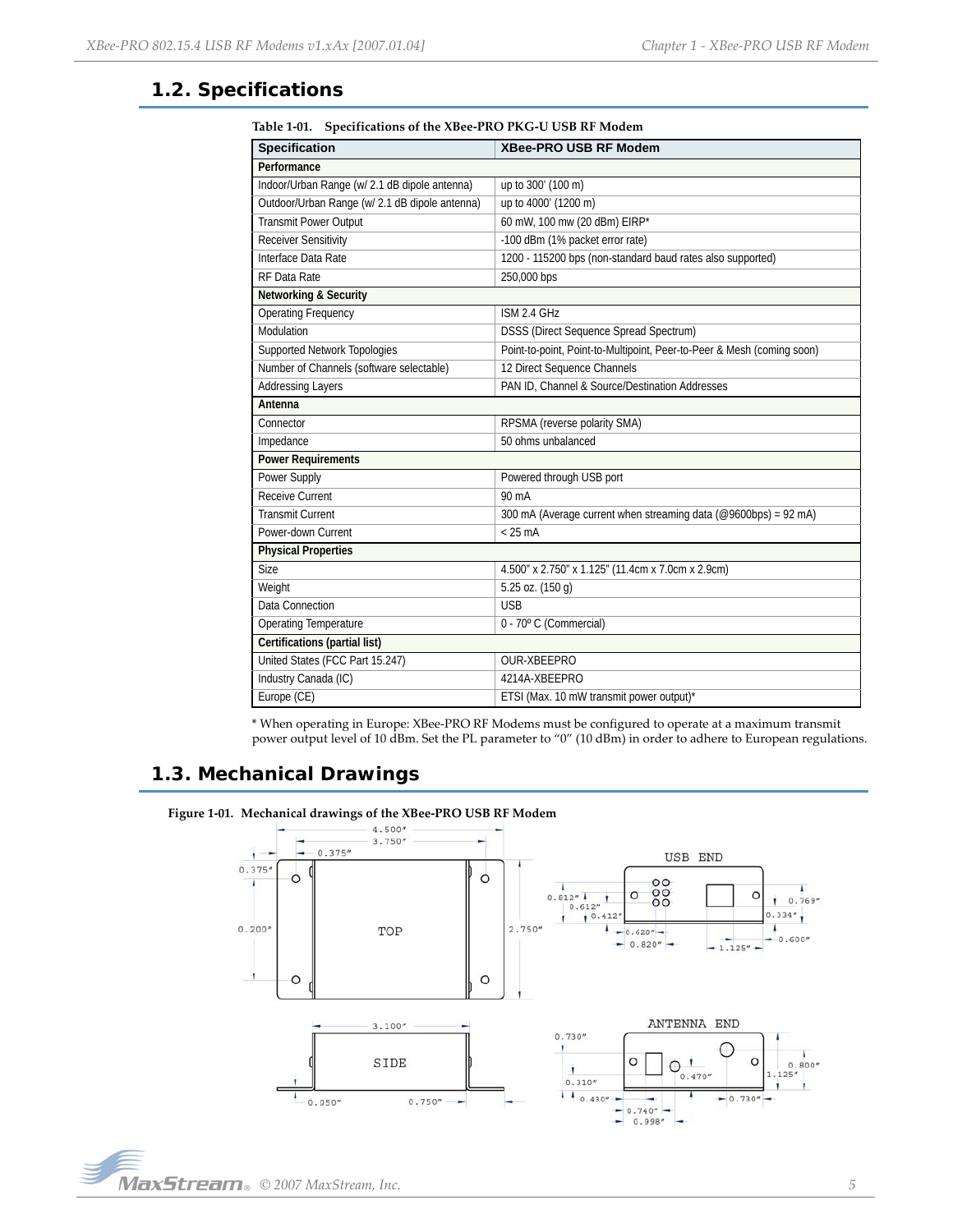# **1.4. External Interface**

<span id="page-5-0"></span>

# <span id="page-5-1"></span>**1.5. Pin Signals**

**Table 1‐02. USB signals and their implantations on the XBee‐PRO RF Modem**

| Pin | <b>Name</b> | <b>Description</b>          | Implementation                         |
|-----|-------------|-----------------------------|----------------------------------------|
|     | <b>VBUS</b> | Power                       | Power the RF modem                     |
|     | D-          | Transmitted & Received Data | Transmit data to and from the RF modem |
|     | D+          | Transmitted & Received Data | Transmit data to and from the RF modem |
|     | GND         | Ground Signal               | Ground                                 |

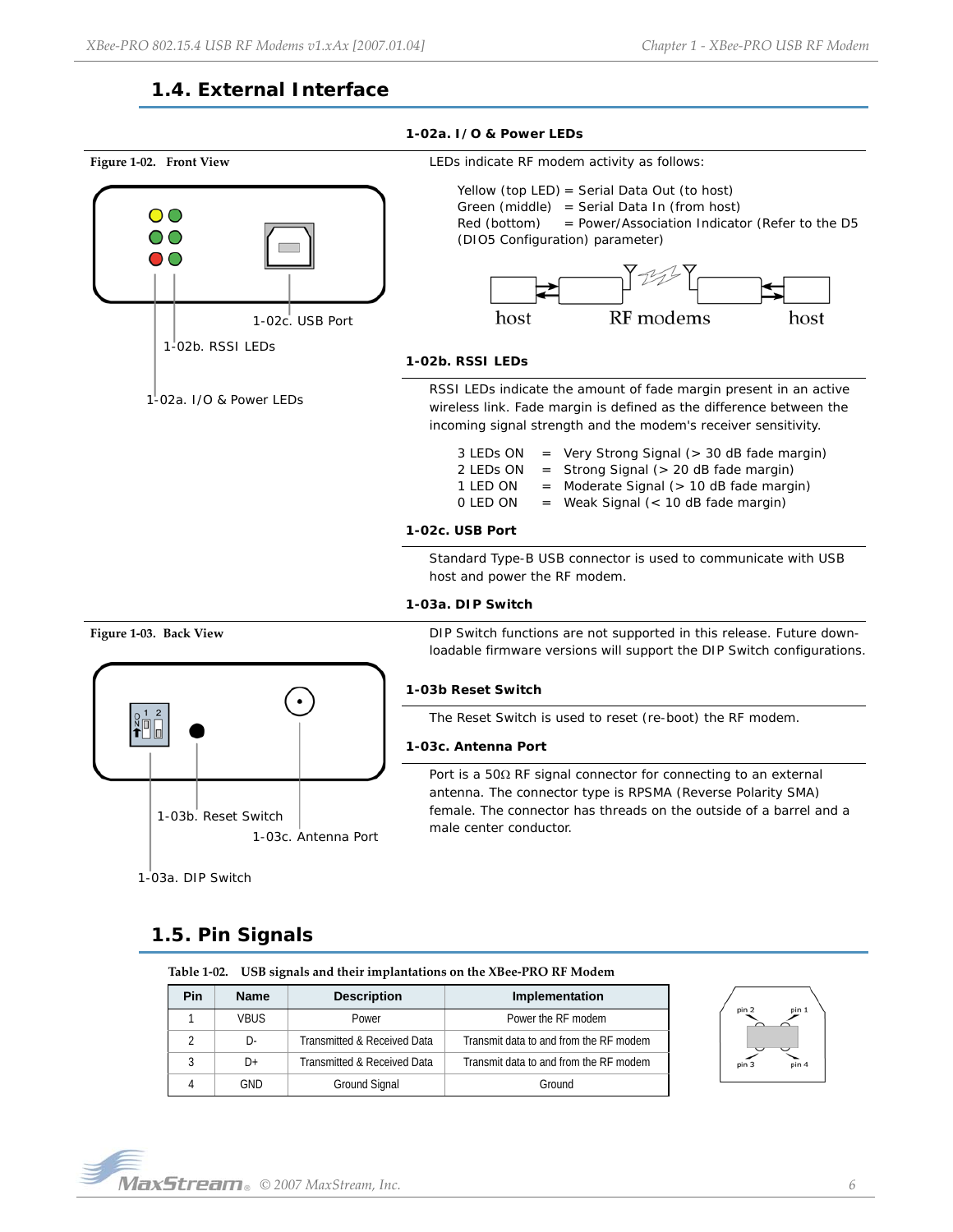# <span id="page-6-0"></span>**2. RF Modem Operation**

After the appropriate drivers have been installed and the XBee-PRO USB RF Modem is connected to the USB port, the PC will see the modem as a standard com port. This com port redirection can only occur after installing the 'Hardware USB Bus' and 'Virtual Com Port' drivers [refer to the instructions below]. Once the USB connection is made and drivers are installed, any software that is able to communicate through a com port can be used to interface with the modem. MaxStream's proprietary X-CTU Software includes a 'Terminal' tab that can be used for configuring the modem and monitoring communications. Alternatively, software such as HyperTerminal can be used.

# <span id="page-6-1"></span>**2.1. Driver Installations**

The XBee-PRO USB RF Modem is a "plug-and-play" device that should automatically be detected by the PC. To interface between the modem and a PC, two drivers must be installed. After the modem is detected, the PC will display an installation wizard that facilitates driver installations. Drivers for Windows, Macintosh & LINUX operating systems are included on the MaxStream CD.

#### **To Install Drivers:**

The following steps were recorded while using the Windows XP operating system.

- 1. Connect the XBee-PRO RF Modem to a PC using a USB cable. ["Found New Hardware Wizard" dialog box appears.]
- 2. Verify the MaxStream CD is inserted into the drive.
- Select "Install from a specific list or location (Advanced)" option; then select the 'Next' button.
- 4. a. Select the 'Search for the best driver in these locations' option. b. Check 'Search removable media (CD-ROM...)' box; then select the 'Next' button. [Hardware Installation "Windows Logo Testing" alert box appears.]
- 5. Select the 'Continue Anyway' button.
- 6. Select the 'Finish' button.
- 7. Repeat steps 2 through 6 to install the next driver.
- 8. Reboot computer if prompted to do so.

# <span id="page-6-2"></span>**2.1.1. USB Background Information**

USB has two types of devices: Those that supply drivers (a host, such as a PC); and those that require a driver (a client, such as the XBee-PRO USB RF Modem). When a USB client is plugged into a host, the host prompts for a driver. Once a driver is located, the host loads the driver on the first use of the USB client; then reloads the installed driver on all subsequent uses.

A USB client should not be plugged into another client. If another USB client (such as a USB video camera) is plugged into a MaxStream USB RF Modem (also a client), the devices will not communicate. It would be incorrect to attach a USB modem to a host on one end and attach a USB modem to a USB client at the other end. Virtually all USB peripherals (video cameras, PDA cradles, printers, etc.) are USB clients.

Some client devices can act as a host. This is known as "USB on-the-go". An appropriate USB onthe-go enabled device (such as a PDA with USB on-the-go support) may connect to and utilize a MaxStream USB RF Modem. Contact MaxStream for information about device drivers.

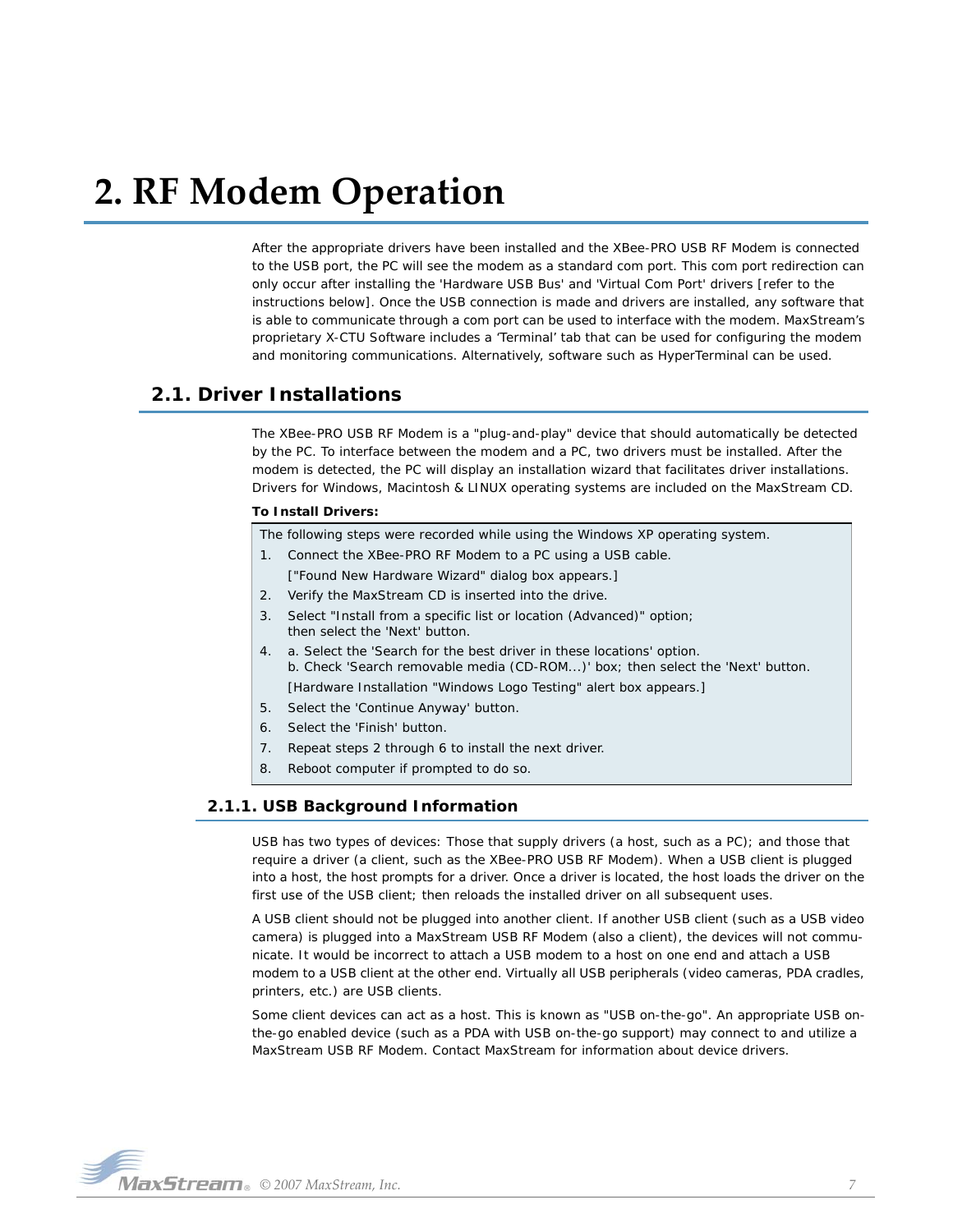# <span id="page-7-0"></span>**2.2. Transparent Operation**

By default, XBee-PRO RF Modems operate in Transparent Mode. When operating in this mode, the modems act as a serial line replacement - all UART data received through the DI pin is queued up for RF transmission. When RF data is received, the data is sent out the DO pin.

#### **Serial-to-RF Packetization**

Data is buffered in the DI buffer until one of the following causes the data to be packetized and transmitted:

- 1. No serial characters are received for the amount of time determined by the RO (Packetization Timeout) parameter. If RO = 0, packetization begins when a character is received.
- 2. The maximum number of characters that will fit in an RF packet (100) is received.
- 3. The Command Mode Sequence (GT + CC + GT) is received. Any character buffered in the DI buffer before the sequence is transmitted.

If the modem cannot immediately transmit (for instance, if it is already receiving RF data), the serial data is stored in the DI Buffer. The data is packetized and sent at any RO timeout or when 100 bytes (maximum packet size) are received.

If the DI buffer becomes full, hardware or software flow control must be implemented in order to prevent overflow (loss of data between the host and modem).

# <span id="page-7-1"></span>**2.3. API Operation**

API (Application Programming Interface) Operation is an alternative to the default Transparent Operation. The frame-based API extends the level to which a host application can interact with the networking capabilities of the modem.

When in API mode, all data entering and leaving the modem is contained in frames that define operations or events within the modem.

Transmit Data Frames (received through the Data In) include:

- RF Transmit Data Frame
- Command Frame (equivalent to AT commands)

Receive Data Frames (sent out the Data Out) include:

- RF-received data frame
- Command response
- Event notifications such as reset, associate, disassociate, etc.

The API provides alternative means of configuring modems and routing data at the host application layer. A host application can send data frames to the modem that contain address and payload information instead of using command mode to modify addresses. The modem will send data frames to the application containing status packets; as well as source, RSSI and payload information from received data packets.

The API operation option facilitates many operations such as the examples cited below:

- -> Transmitting data to multiple destinations without entering Command Mode
- -> Receive success/failure status of each transmitted RF packet
- -> Identify the source address of each received packet

To implement API operations, refer to API sections [[p49\]](#page-48-2).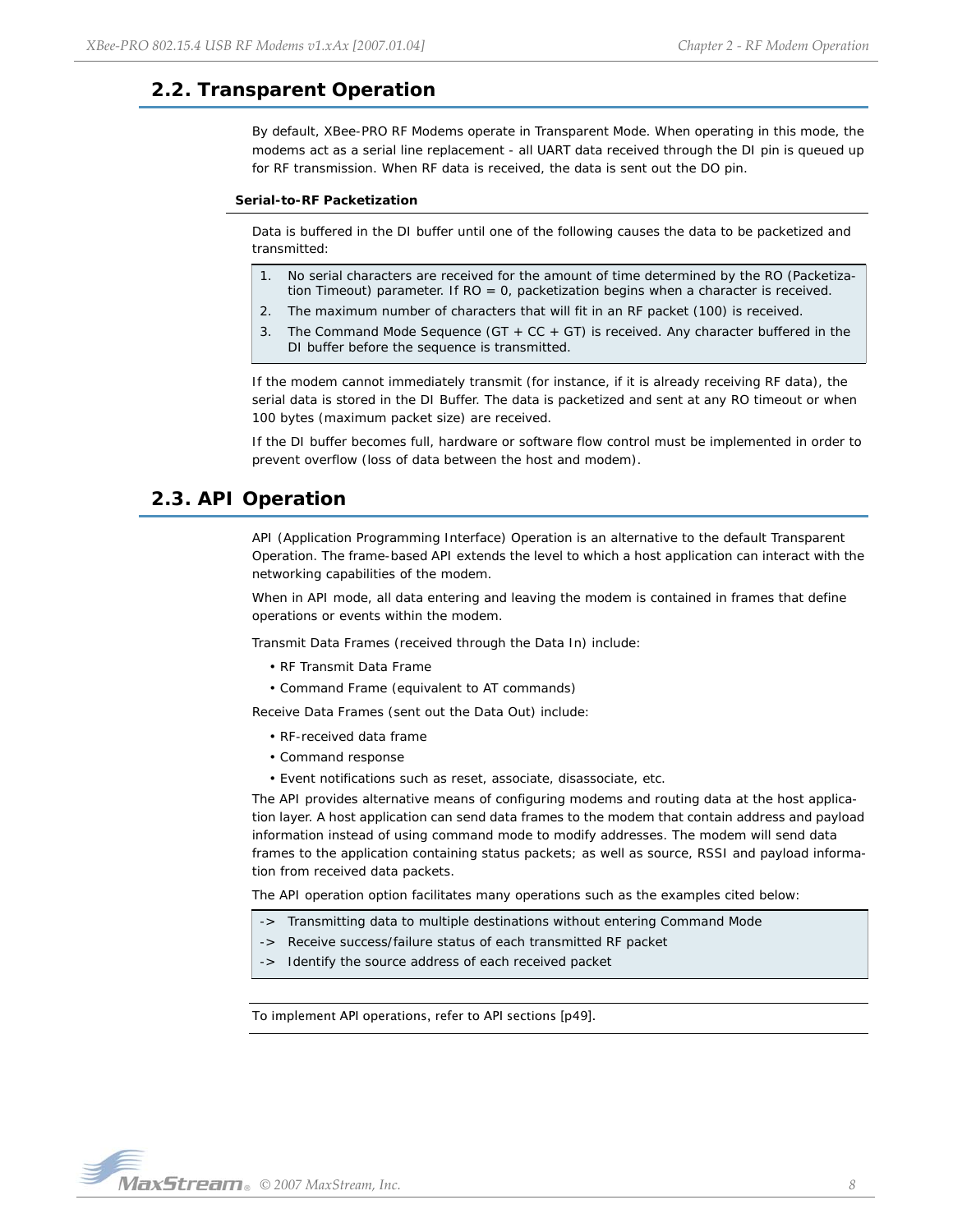# <span id="page-8-0"></span>**2.4. IEEE 802.15.4 Networks**

The following IEEE 802.15.4 network types are available to the RF modem:

- NonBeacon
- NonBeacon (w/ Coordinator)

The following terms will be used to explicate the network system types:

**Table 2‐01. Terms and definitions** (Applicable networking network types are designated within <brackets>.)

| Term              | <b>Definition</b>                                                                                                                                                                       |
|-------------------|-----------------------------------------------------------------------------------------------------------------------------------------------------------------------------------------|
| Association       | <nonbeacon (w="" coordinator)="" only="" systems=""><br/>The establishment of membership between End Devices and a Coordinator.</nonbeacon>                                             |
| Coordinator       | <nonbeacon (w="" coordinator)="" only="" systems=""><br/>A central RF modem that is configured to provide synchronization services through the<br/>transmission of beacons.</nonbeacon> |
| <b>End Device</b> | When in the same network as a Coordinator - RF modems that rely on a Coordinator for<br>synchronization and can be put into states of sleep for low-power applications.                 |
| PAN               | Personal Area Network - A data communication network that includes one or more End<br>Devices and optionally a Coordinator.                                                             |

## <span id="page-8-1"></span>**2.4.1. NonBeacon**

By default, XBee-PRO RF Modems are configured to support NonBeacon communications (no Coordinator). NonBeacon systems operate within a Peer-to-Peer network topology and are not dependent upon Master/Slave relationships. This means that modems remain synchronized without use of master/server configurations and each modem in the network shares both roles of master and slave. MaxStream's peer-to-peer architecture features fast synchronization times and fast cold start times. This default configuration accommodates a wide range of RF data applications.

**Figure 2‐01. NonBeacon Peer‐to‐Peer Architecture**



A peer-to-peer network can be established by

configuring each modem to operate as an End Device ( $CE = 0$ ), disabling End Device Association on all modems  $(A1 = 0)$  and setting ID and CH parameters to be identical across the network.

# <span id="page-8-2"></span>**2.4.2. NonBeacon (w/ Coordinator)**

A device is configured as a Coordinator by setting the CE (Coordinator Enable) parameter to "1". Coordinator power-up is governed by the A2 (Coordinator Association) command.

In a NonBeacon (w/ Coordinator) system, the Coordinator can be configured to use direct or indirect transmissions. If the SP (Cyclic Sleep Period) parameter is set to "0", the Coordinator will send data immediately. Otherwise, the SP parameter determines the length of time the Coordinator will retain the data before discarding it. Generally, SP (Cyclic Sleep Period) and ST (Time before Sleep) parameters should be set to match the SP and ST settings of the End Devices.

Association plays a critical role in the implementation of a NonBeacon (w/ Coordinator) system. Refer to the Association section [\[p10\]](#page-9-0) for more information.

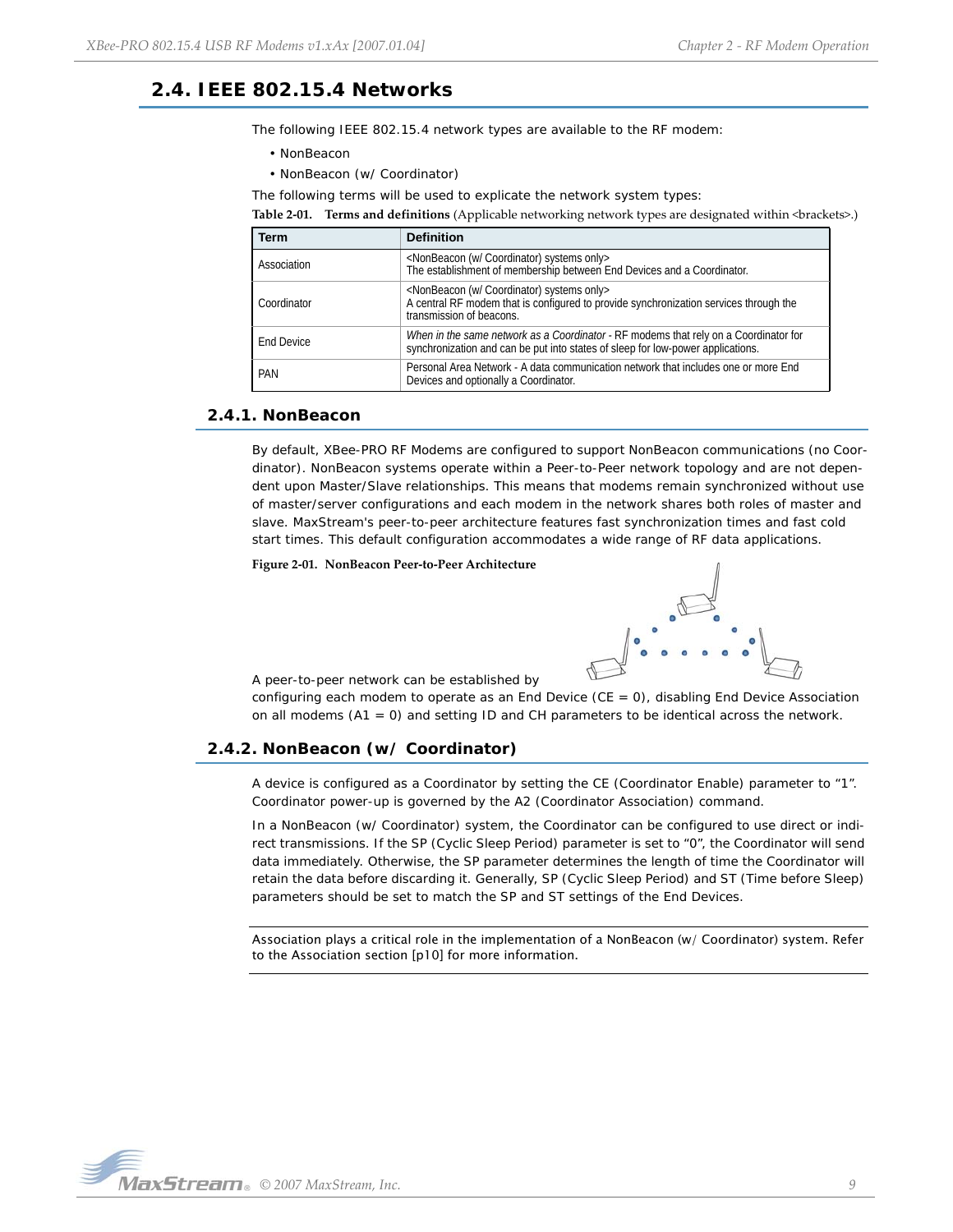# <span id="page-9-0"></span>**2.4.3. Association**

Association is the establishment of membership between End Devices and a Coordinator and is only applicable in NonBeacon (w/ Coordinator) networks. The establishment of membership is useful in scenarios that require a central unit (Coordinator) to relay messages to or gather data from several remote units (End Devices), assign channels or assign PAN IDs.

An RF data network that consists of one Coordinator and one or more End Devices forms a PAN (Personal Area Network). Each device in a PAN has a PAN Identifier [ID (PAN ID) parameter]. PAN IDs must be unique to prevent miscommunication between PANs. The Coordinator PAN ID is set using the ID (PAN ID) and A2 (Coordinator Association) commands.

An End Device can associate to a Coordinator without knowing the address, PAN ID or channel of the Coordinator. The A1 (End Device Association) parameter bit fields determine the flexibility of an End Device during association. The A1 parameter can be used for an End Device to dynamically set its destination address, PAN ID and/or channel.

For example: If the PAN ID of a Coordinator is known, but the operating channel is not; the A1 command on the End Device should be set to enable the 'Auto\_Associate' and 'Reassign\_Channel' bits. Additionally, the ID parameter should be set to match the PAN ID of the associated Coordinator.

## **Coordinator / End Device Setup and Operation**

To configure a modem to operate as a Coordinator, set the CE (Coordinator Enable) parameter to '1'. Set the CE parameter of End Devices to '0' (default). Coordinator and End Devices should contain matching firmware versions.

#### **NonBeacon (w/ Coordinator) Systems**

In a NonBeacon (w/ Coordinator) system, the Coordinator can be configured to use direct or indirect transmissions. If the SP (Cyclic Sleep Period) parameter is set to '0', the Coordinator will send data immediately. Otherwise, the SP parameter determines the length of time the Coordinator will retain the data before discarding it. Generally, SP (Cyclic Sleep Period) and ST (Time before Sleep) parameters should be set to match the SP and ST settings of the End Devices.

#### **Coordinator Power-up**

Coordinator power-up is governed by the A2 (Coordinator Association) command. On power-up, the Coordinator undergoes the following sequence of events:

## **1. Check A2 parameter- Reassign\_PANID Flag**

Set (bit  $0 = 1$ ) - The Coordinator issues an Active Scan. The Active Scan selects one channel and transmits a BeaconRequest command to the broadcast address (0xFFFF) and broadcast PAN ID (0xFFFF). It then listens on that channel for beacons from any Coordinator operating on that channel. The listen time on each channel is determined by the SD (Scan Duration) parameter value.

Once the time expires on that channel, the Active Scan selects another channel and again transmits the BeaconRequest as before. This process continues until all channels have been scanned, or until 5 PANs have been discovered. When the Active Scan is complete, the results include a list of PAN IDs and Channels that are being used by other PANs. This list is used to assign an unique PAN ID to the new Coordinator. The ID parameter will be retained if it is not found in the Active Scan results. Otherwise, the ID (PAN ID) parameter setting will be updated to a PAN ID that was not detected.

**Not Set (bit 0 = 0)** - The Coordinator retains its ID setting. No Active Scan is performed.

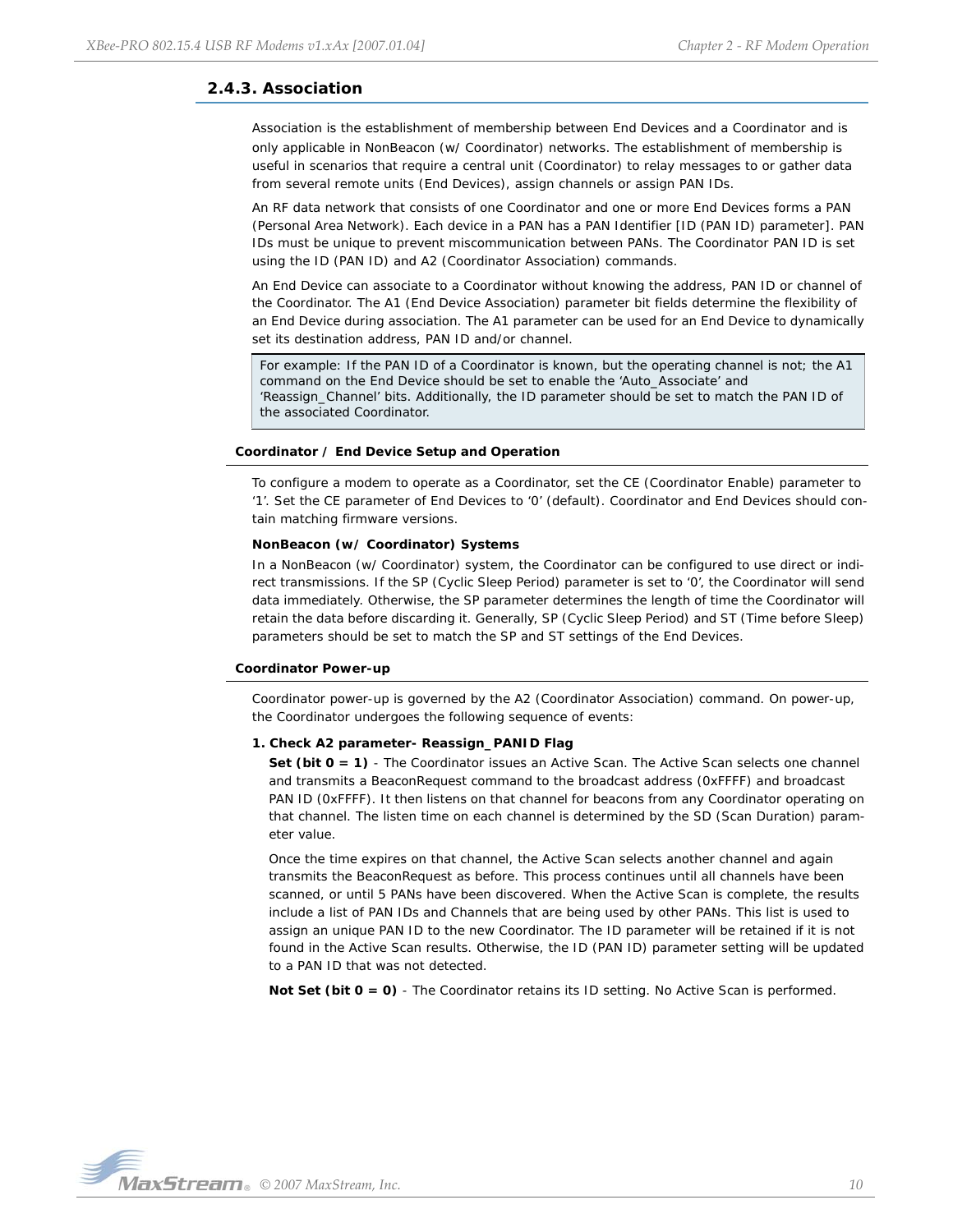#### **2. Check A2 parameter - Reassign\_Channel Flag (bit 1)**

**Set (bit 1 = 1)** - The Coordinator issues an Energy Scan. The Energy Scan selects one channel and scans for energy on that channel. The duration of the scan is specified by the SD (Scan Duration) parameter. Once the scan is completed on a channel, the Energy Scan selects the next channel and begins a new scan on that channel. This process continues until all channels have been scanned.

When the Energy Scan is complete, the results include the maximal energy values detected on each channel. This list is used to determine a channel where the least energy was detected. If an Active Scan was performed (Reassign\_PANID Flag set), the channels used by the detected PANs are eliminated as possible channels. Thus, the results of the Energy Scan and the Active Scan (if performed) are used to find the best channel (channel with the least energy that is not used by any detected PAN). Once the best channel has been selected, the CH (Channel) parameter value is updated to that channel.

**Not Set (bit 1 = 0)** - The Coordinator retains its CH setting. An Energy Scan is not performed.

#### **3. Start Coordinator**

The Coordinator starts on the specified channel (CH parameter) and PAN ID (ID parameter). Note, these may be selected in steps 1 and/or 2 above. The Coordinator will only allow End Devices to associate to it if the A2 parameter "AllowAssociation" flag is set. Once the Coordinator has successfully started, the Associate LED will blink 1 time per second. (The LED is solid if the Coordinator has not started.)

#### **4. Coordinator Modifications**

Once a Coordinator has started:

Modifying the A2 (Reassign\_Channel or Reassign\_PANID bits), ID, CH or MY parameters will cause the Coordinator's MAC to reset (The Coordinator RF modem (including volatile RAM) is not reset). Changing the A2 AllowAssociation bit will not reset the Coordinator's MAC. In a nonbeaconing system, End Devices that associated to the Coordinator prior to a MAC reset will have knowledge of the new settings on the Coordinator. Thus, if the Coordinator were to change its ID, CH or MY settings, the End Devices would no longer be able to communicate with the nonbeacon Coordinator. Once a Coordinator has started, the ID, CH, MY or A2 (Reassign\_Channel or Reassign\_PANID bits) should not be changed.

#### **End Device Power-up**

End Device power-up is governed by the A1 (End Device Association) command. On power-up, the End Device undergoes the following sequence of events:

#### **1. Check A1 parameter - AutoAssociate Bit**

**Set (bit 2 = 1)** - End Device will attempt to associate to a Coordinator. (refer to steps 2-3).

**Not Set (bit 2 = 0)** - End Device will not attempt to associate to a Coordinator. The End Device will operate as specified by its ID, CH and MY parameters. Association is considered complete and the Associate LED will blink quickly (5 times per second). When the AutoAssociate bit is not set, the remaining steps (2-3) do not apply.

#### **2. Discover Coordinator (if Auto-Associate Bit Set)**

The End Device issues an Active Scan. The Active Scan selects one channel and transmits a BeaconRequest command to the broadcast address (0xFFFF) and broadcast PAN ID (0xFFFF). It then listens on that channel for beacons from any Coordinator operating on that channel. The listen time on each channel is determined by the SD parameter.

Once the time expires on that channel, the Active Scan selects another channel and again transmits the BeaconRequest command as before. This process continues until all channels have been scanned, or until 5 PANs have been discovered. When the Active Scan is complete, the results include a list of PAN IDs and Channels that are being used by detected PANs.

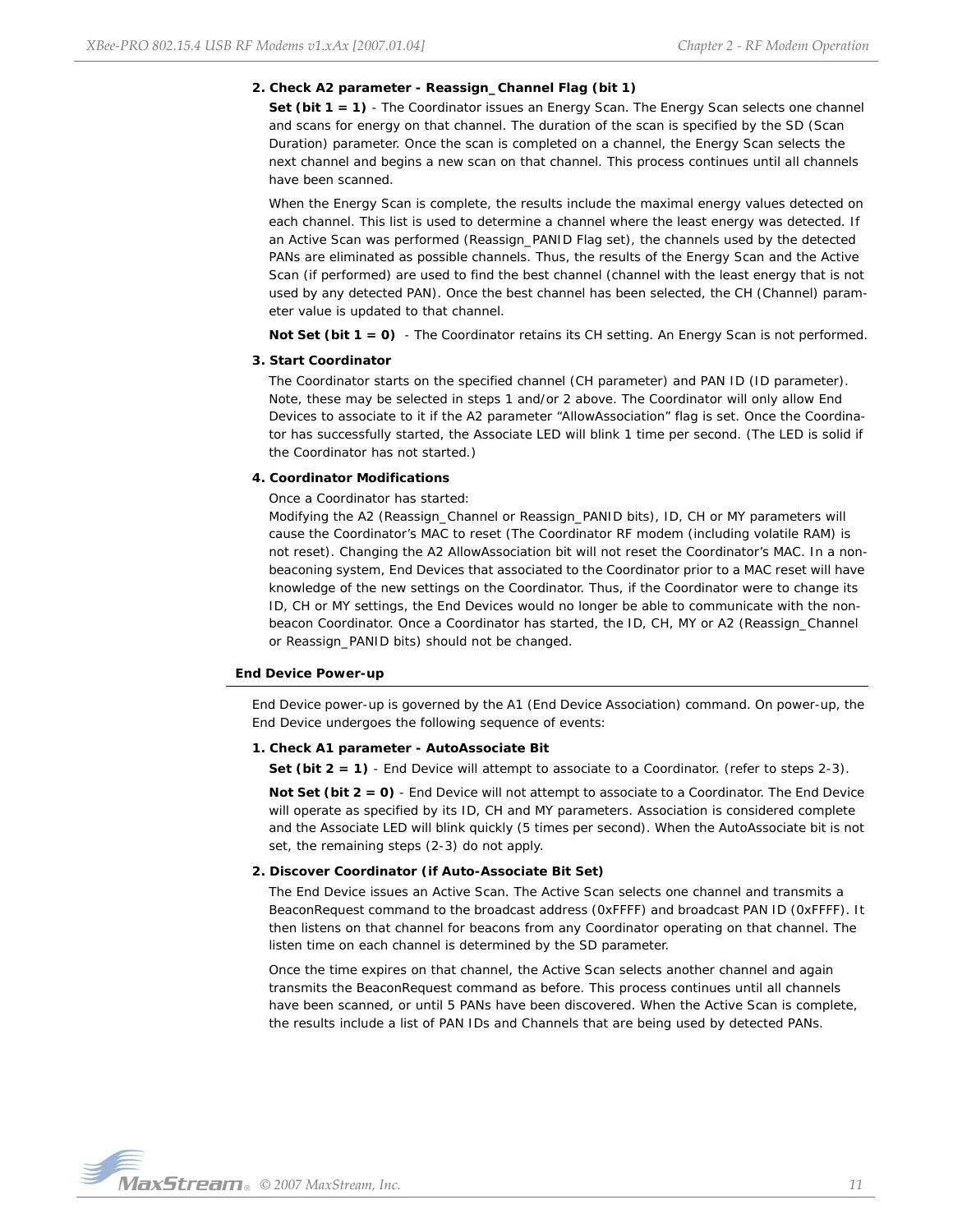The End Device selects a Coordinator to associate with according to the A1 parameter "Reassign\_PANID" and "Reassign\_Channel" flags:

**Reassign\_PANID Bit Set (bit 0 = 1)**- End Device can associate with a PAN with any ID value.

**Reassign\_PANID Bit Not Set (bit 0 = 0)** - End Device will only associate with a PAN whose ID setting matches the ID setting of the End Device.

**Reassign\_Channel Bit Set (bit 1 = 1)** - End Device can associate with a PAN with any CH value.

**Reassign\_Channel Bit Not Set (bit 1 = 0)**- End Device will only associate with a PAN whose CH setting matches the CH setting of the End Device.

After applying these filters to the discovered Coordinators, if multiple candidate PANs exist, the End Device will select the PAN whose transmission link quality is the strongest. If no valid Coordinator is found, the End Device will either go to sleep (as dictated by its SM (Sleep Mode) parameter) or retry Association.

Note - An End Device will also disqualify Coordinators if they are not allowing association (A2 - AllowAssociation bit); or, if the Coordinator is not using the same NonBeacon scheme as the End Device. (They must both be programmed with NonBeacon code.)

#### **3. Associate to Valid Coordinator**

Once a valid Coordinator is found (step 2), the End Device sends an AssociationRequest message to the Coordinator. It then waits for an AssociationConfirmation to be sent from the Coordinator. Once the Confirmation is received, the End Device is Associated and the Associate LED will blink rapidly (2 times per second). The LED is solid if the End Device has not associated.

#### **4. End Device Changes once an End Device has associated**

Changing A1, ID or CH parameters will cause the End Device to disassociate and restart the Association procedure.

If the End Device fails to associate, the AI command can give some indication of the failure.

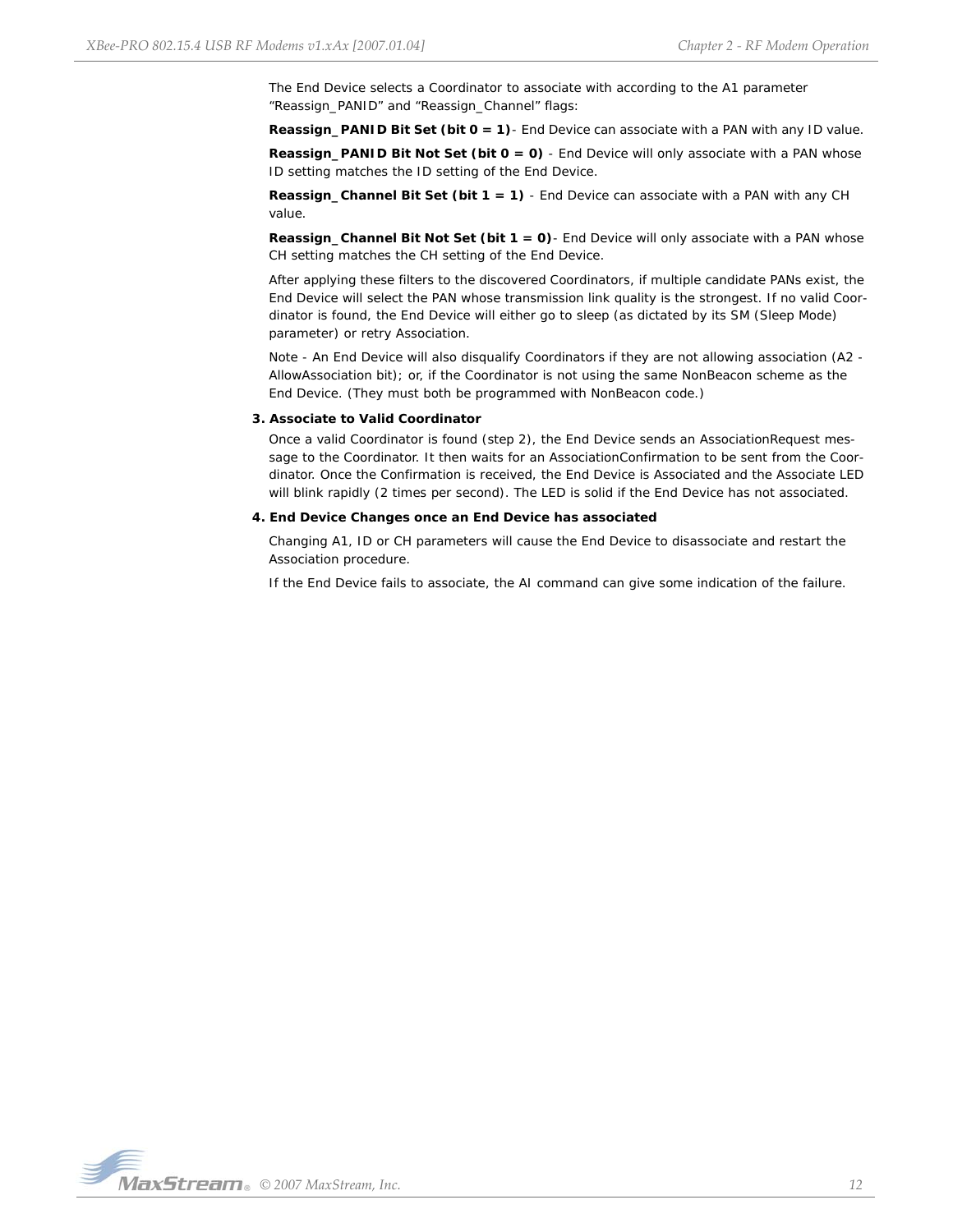# <span id="page-12-0"></span>**2.5. Addressing**

Every RF data packet sent over-the-air contains a Source Address and Destination Address field in its header. The RF modem conforms to the 802.15.4 specification and supports both short 16-bit addresses and long 64-bit addresses. A unique 64-bit IEEE source address is assigned at the factory and can be read with the SL (Serial Number Low) and SH (Serial Number High) commands. Short addressing must be configured manually. A modem will use its unique 64-bit address as its Source Address if its MY (16-bit Source Address) value is "0xFFFF" or "0xFFFE".

To send a packet to a specific modem using 64-bit addressing: Set Destination Address (DL + DH) to match the Source Address (SL + SH) of the intended destination modem.

To send a packet to a specific modem using 16-bit addressing: Set DL (Destination Address Low) parameter to equal the MY parameter and set the DH (Destination Address High) parameter to '0'.

## <span id="page-12-1"></span>**2.5.1. Unicast Mode**

By default, the RF modem operates in Unicast Mode. Unicast Mode is the only mode that supports retries. While in this mode, receiving modems send an ACK (acknowledgement) of RF packet reception to the transmitter. If the transmitting modem does not receive the ACK, it will re-send the packet up to three times or until the ACK is received.

**Short 16-bit addresses**. The modem can be configured to use short 16-bit addresses as the Source Address by setting (MY <  $0$ xFFFE). Setting the DH parameter (DH = 0) will configure the Destination Address to be a short 16-bit address (if DL < 0xFFFE). For two modems to communicate using short addressing, the Destination Address of the transmitter modem must match the MY parameter of the receiver.

The following table shows a sample network configuration that would enable Unicast Mode communications using short 16-bit addresses.

| <b>Parameter</b>              | RF Modem 1 | <b>RF Modem 2</b> |
|-------------------------------|------------|-------------------|
| MY (Source Address)           | 0x01       | 0x02              |
| DH (Destination Address High) |            |                   |
| DL (Destination Address Low)  | 0x02       | 0x01              |

**Table 2‐02. Sample Unicast Network Configuration (using 16‐bit addressing)**

**Long 64-bit addresses**. The RF modem's serial number (SL parameter concatenated to the SH parameter) can be used as a 64-bit source address when the MY (16-bit Source Address) parameter is disabled. When the MY parameter is disabled (set MY =  $0x$ FFFF or  $0x$ FFFE), the modem's source address is set to the 64-bit IEEE address stored in the SH and SL parameters.

When an End Device associates to a Coordinator, its MY parameter is set to 0xFFFE to enable 64 bit addressing. The 64-bit address of the modem is stored as SH and SL parameters. To send a packet to a specific modem, the Destination Address (DL + DH) on one modem must match the Source Address (SL + SH) of the other.

# <span id="page-12-2"></span>**2.5.2. Broadcast Mode**

Any RF modem within range will accept a packet that contains a broadcast address. When configured to operate in Broadcast Mode, receiving modems do not send ACKs (Acknowledgements) and transmitting modems do not automatically re-send packets as is the case in Unicast Mode.

To send a broadcast packet to all modems regardless of 16-bit or 64-bit addressing, set the destination addresses of all the modems as shown below.

Sample Network Configuration (All modems in the network):

- DL (Destination Low Address) = 0x0000FFFF
- DH (Destination High Address) = 0x00000000 (default value)

NOTE: When programming the modem, parameters are entered in hexadecimal notation (without the "0x" prefix). Leading zeros may be omitted.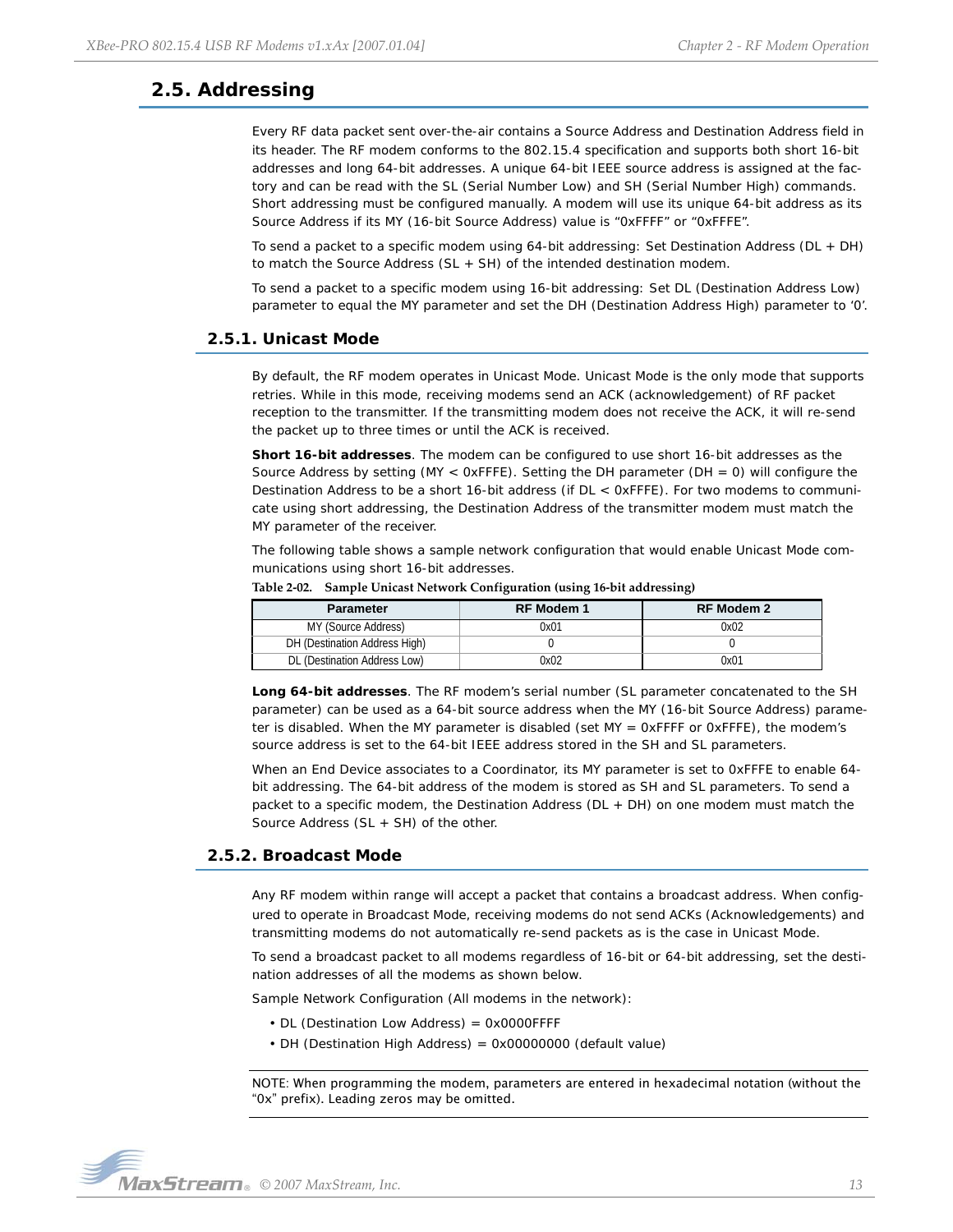# <span id="page-13-0"></span>**2.6. Modes of Operation**

XBee-PRO RF Modems operate in five modes.





# <span id="page-13-1"></span>**2.6.1. Idle Mode**

When not receiving or transmitting data, the RF modem is in Idle Mode. The modem shifts into the other modes of operation under the following conditions:

- Transmit Mode (Serial data is received in the DI Buffer)
- Receive Mode (Valid RF data is received through the antenna)
- Sleep Mode (Sleep Mode condition is met)
- Command Mode (Command Mode Sequence is issued)

## <span id="page-13-2"></span>**2.6.2. Transmit / Receive Modes**

#### **RF Data Packets**

Each transmitted data packet contains a Source Address and Destination Address field. The Source Address matches the address of the transmitting modem as specified by the MY (Source Address) parameter (if MY >= 0xFFFE), the SH (Serial Number High) parameter or the SL (Serial Number Low) parameter. The <Destination Address> field is created from the DH (Destination Address High) and DL (Destination Address Low) parameter values. The Source Address and/or Destination Address fields will either contain a 16-bit short or long 64-bit long address.

The RF data packet structure follows the 802.15.4 specification.

[Refer to the XBee/XBee-PRO Addressing section for more information]

#### **Direct and Indirect Transmission**

There are two methods to transmit data:

- Direct Transmission data is transmitted immediately to the Destination Address
- Indirect Transmission A packet is retained for a period of time and is only transmitted after the destination modem (Source Address = Destination Address) requests the data.

Indirect Transmissions can only occur on a Coordinator. Thus, if all nodes in a network are End Devices, only Direct Transmissions will occur. Indirect Transmissions are useful to ensure packet delivery to a sleeping node. The Coordinator currently is able to retain up to 2 indirect messages.

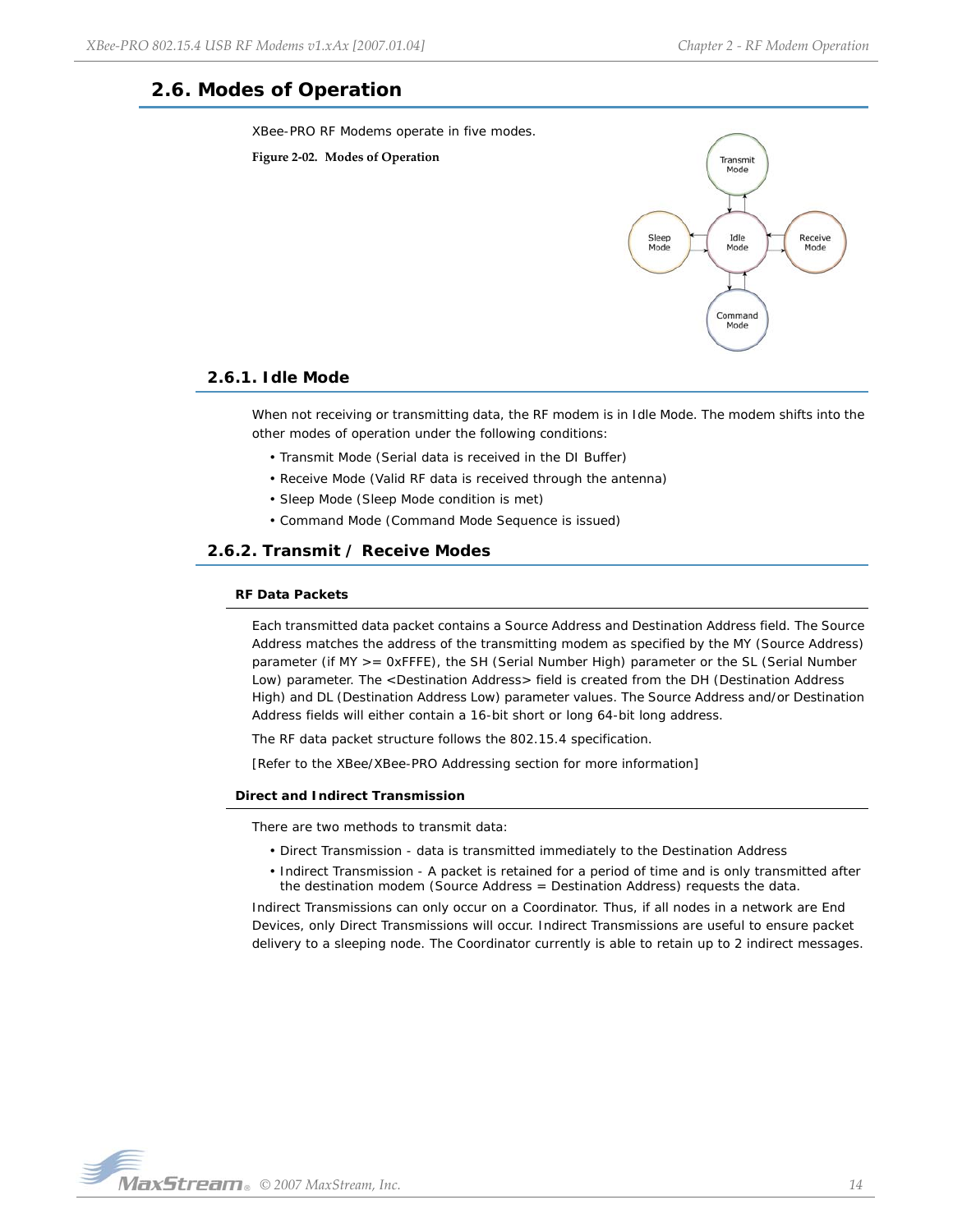# **Direct Transmission**

A NonBeaconing Coordinator can be configured to use only Direct Transmission by setting the SP (Cyclic Sleep Period) parameter to "0". Also, a NonBeaconing Coordinator using indirect transmissions will revert to direct transmission if it knows the destination modem is awake.

To enable this behavior, the ST (Time before Sleep) value of the Coordinator must be set to match the ST value of the End Device. Once the End Device either transmits data to the Coordinator or polls the Coordinator for data, the Coordinator will use direct transmission for all subsequent data transmissions to that modem address until ST time (or number of beacons) occurs with no activity (at which point it will revert to using indirect transmissions for that modem address). "No activity" means no transmission or reception of messages with a specific address. Global messages will not reset the ST timer.

#### **Indirect Transmission**

To configure Indirect Transmissions in a PAN (Personal Area Network), the SP (Cyclic Sleep Period) parameter value on the Coordinator must be set to match the longest sleep value of any End Device. The SP parameter represents time in NonBeacon systems and beacons in Beacon-enabled systems. The sleep period value on the Coordinator determines how long (time or number of beacons) the Coordinator will retain an indirect message before discarding it.

In NonBeacon networks, an End Device must poll the Coordinator once it wakes from Sleep to determine if the Coordinator has an indirect message for it. For Cyclic Sleep Modes, this is done automatically every time the modem wakes (after SP time). For Pin Sleep Modes, the A1 (End Device Association) parameter value must be set to enable Coordinator polling on pin wake-up. Alternatively, an End Device can use the FP (Force Poll) command to poll the Coordinator as needed.

## **CCA (Clear Channel Assessment)**

Prior to transmitting a packet, a CCA (Clear Channel Assessment) is performed on the channel to determine if the channel is available for transmission. The detected energy on the channel is compared with the CA (Clear Channel Assessment) parameter value. If the detected energy exceeds the CA parameter value, the packet is not transmitted.

Also, a delay is inserted before a transmission takes place. This delay is settable using the RN (Backoff Exponent) parameter. If RN is set to "0", then there is no delay before the first CCA is performed. The RN parameter value is the equivalent of the "minBE" parameter in the 802.15.4 specification. The transmit sequence follows the 802.15.4 specification.

By default, the MM (MAC Mode) parameter = 0. On a CCA failure, the modem will attempt to resend the packet up to two additional times.

When in Unicast packets with RR (Retries) = 0, the modem will execute two CCA retries. Broadcast packets always get two CCA retries.

#### **Acknowledgement**

If the transmission is not a broadcast message, the modem will expect to receive an acknowledgement from the destination node. If an acknowledgement is not received, the packet will be resent up to 3 more times. If the acknowledgement is not received after all transmissions, an ACK failure is recorded.

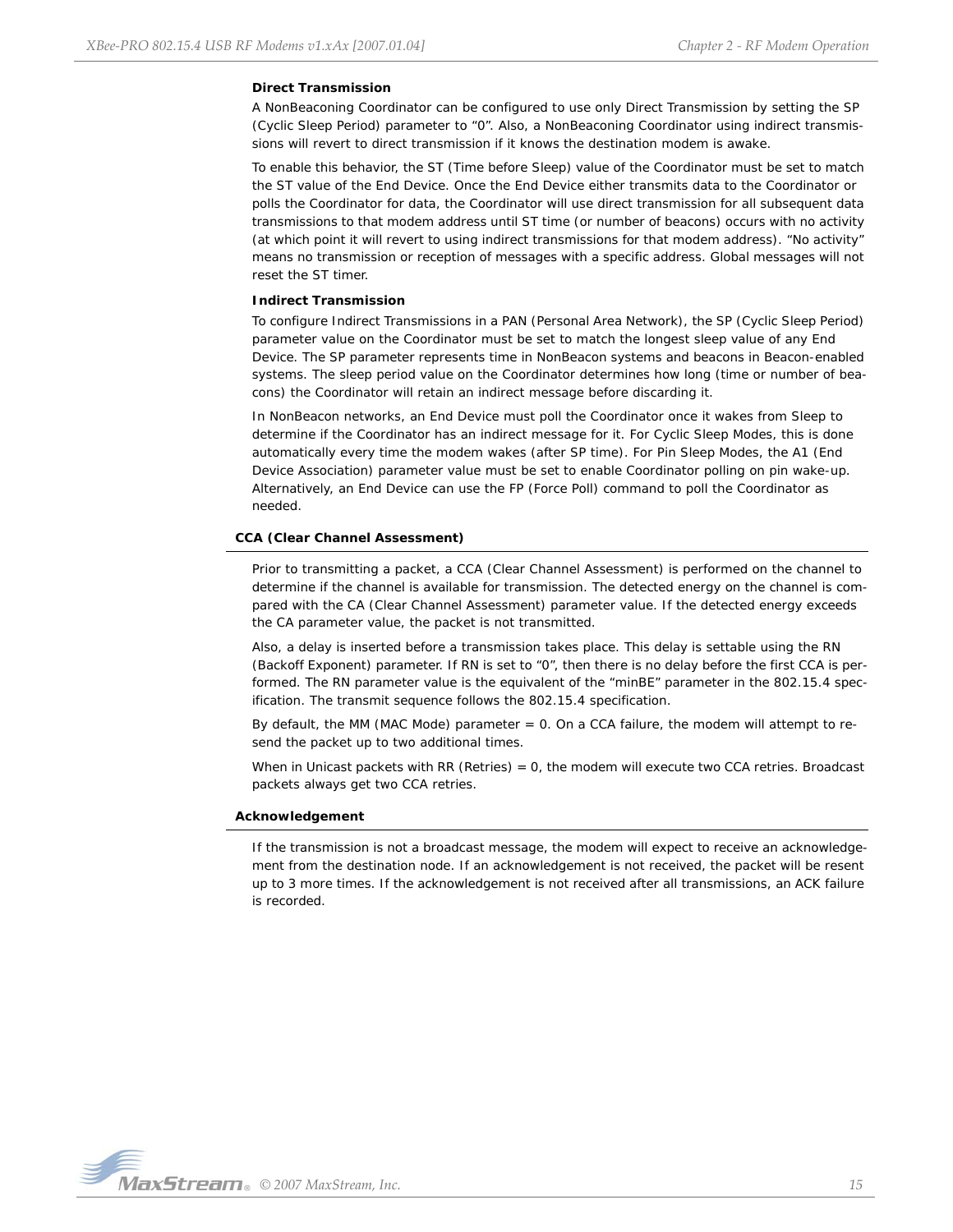# <span id="page-15-0"></span>**2.6.3. Sleep Mode**

Sleep Modes enable the RF modem to enter states of low-power consumption when not in use. In order to enter Sleep Mode, one of the following conditions must be met (in addition to the modem having a non-zero SM parameter value):

- DTR (Data Terminal Ready) is de-asserted.
- The modem is idle (no data transmission or reception) for the amount of time defined by the ST (Time before Sleep) parameter. [NOTE: ST is only active when SM = 4-5.]

**Table 2‐03. Sleep Mode Configurations**

| Sleep Mode<br><b>Setting</b>   | <b>Transition into</b><br><b>Sleep Mode</b>                                                                             | <b>Transition out of</b><br>Sleep Mode (wake)                                                                                                          | <b>Characteristics</b>                                                                                                                  | Related<br><b>Commands</b> | <b>Power</b><br><b>Consumption</b> |
|--------------------------------|-------------------------------------------------------------------------------------------------------------------------|--------------------------------------------------------------------------------------------------------------------------------------------------------|-----------------------------------------------------------------------------------------------------------------------------------------|----------------------------|------------------------------------|
| Pin Hibernate<br>$(SM = 1)$    | De-assert DTR (Data<br>Terminal Ready)                                                                                  | <b>Assert DTR</b>                                                                                                                                      | Pin/Host-controlled /<br>NonBeacon systems<br>only / Lowest Power                                                                       | (SM)                       | $<$ 25 mA                          |
| Pin Doze<br>$(SM = 2)$         | De-assert DTR (Data<br>Terminal Ready)                                                                                  | <b>Assert DTR</b>                                                                                                                                      | Pin/Host-controlled /<br>NonBeacon systems<br>only / Fastest wake-up                                                                    | (SM)                       | $<$ 25 mA                          |
| Cyclic Sleep<br>$(SM = 4 - 5)$ | Automatic transition to<br>Sleep Mode as defined by<br>the SM (Sleep Mode) and<br>ST (Time before Sleep)<br>parameters. | Transition occurs after the<br>cyclic sleep time interval<br>elapses. The time interval<br>is defined by the SP<br>(Cyclic Sleep Period)<br>parameter. | RF modem wakes in<br>pre-determined time<br>intervals to detect if RF<br>data is present / When<br>$SM = 5$ . NonBeacon<br>systems only | (SM), SP, ST               | $<$ 25 mA<br>when sleeping         |

The SM command is central to setting Sleep Mode configurations. By default, Sleep Modes are disabled (SM = 0) and the modem remains in Idle/Receive Mode. When in this state, the modem is constantly ready to respond to serial or RF activity.

**Higher Voltages.** Sleep Mode current consumption is highly sensitive to voltage. Voltages above 3.0V will cause much higher current consumption.

**Table 2‐04. Sample Sleep Mode Currents**

|             | <b>XBee</b>       |          |          | <b>XBee-PRO</b> |                   |          |
|-------------|-------------------|----------|----------|-----------------|-------------------|----------|
| Vcc (V)     | $SM=1$            | $SM=2$   | $SM=4.5$ | $SM=1$          | $SM=2$            | $SM=4.5$ |
| $2.8 - 3.0$ | $<$ 3 uA          | $<$ 35uA | $<$ 34uA | $<$ 4uA         | $<$ 34uA          | $<$ 34uA |
| 3.1         | 8uA               | 37mA     | 36uA     | 12uA            | 39 <sub>U</sub> A | 37uA     |
| 3.2         | 32 <sub>U</sub> A | 48uA     | 49uA     | 45uA            | 60uA              | 55uA     |
| 3.3         | 101uA             | 83uA     | 100uA    | 130uA           | 115uA             | 120uA    |
| 3.4         | 255uA             | 170uA    | 240uA    | 310uA           | 260uA             | 290uA    |

#### **Pin/Host-controlled Sleep Modes**

The transient current when waking from pin sleep (SM =  $1$  or  $2$ ) does not exceed the idle current of the modem. The current ramps up exponentially to its idle current.

#### **Pin Hibernate (SM = 1)**

- Pin/Host-controlled
- Typical power-down current: < 25 mA
- Wake-up time: 13.2 msec

Pin Hibernate Mode minimizes quiescent power (power consumed when in a state of rest or inactivity). This mode is voltage level-activated; when DTR is de-asserted, the modem will finish any transmit, receive or association activities, enter Idle Mode and then enter a state of sleep. The modem will not respond to either serial or RF activity while in pin sleep.

To wake a sleeping modem operating in Pin Hibernate Mode, assert DTR (Data Terminal Ready). The modem will wake when DTR is asserted and is ready to transmit or receive when the CTS line is low. When waking the modem, the pin must be asserted at least two 'byte times' after CTS goes low. This assures that there is time for the data to enter the DI buffer.

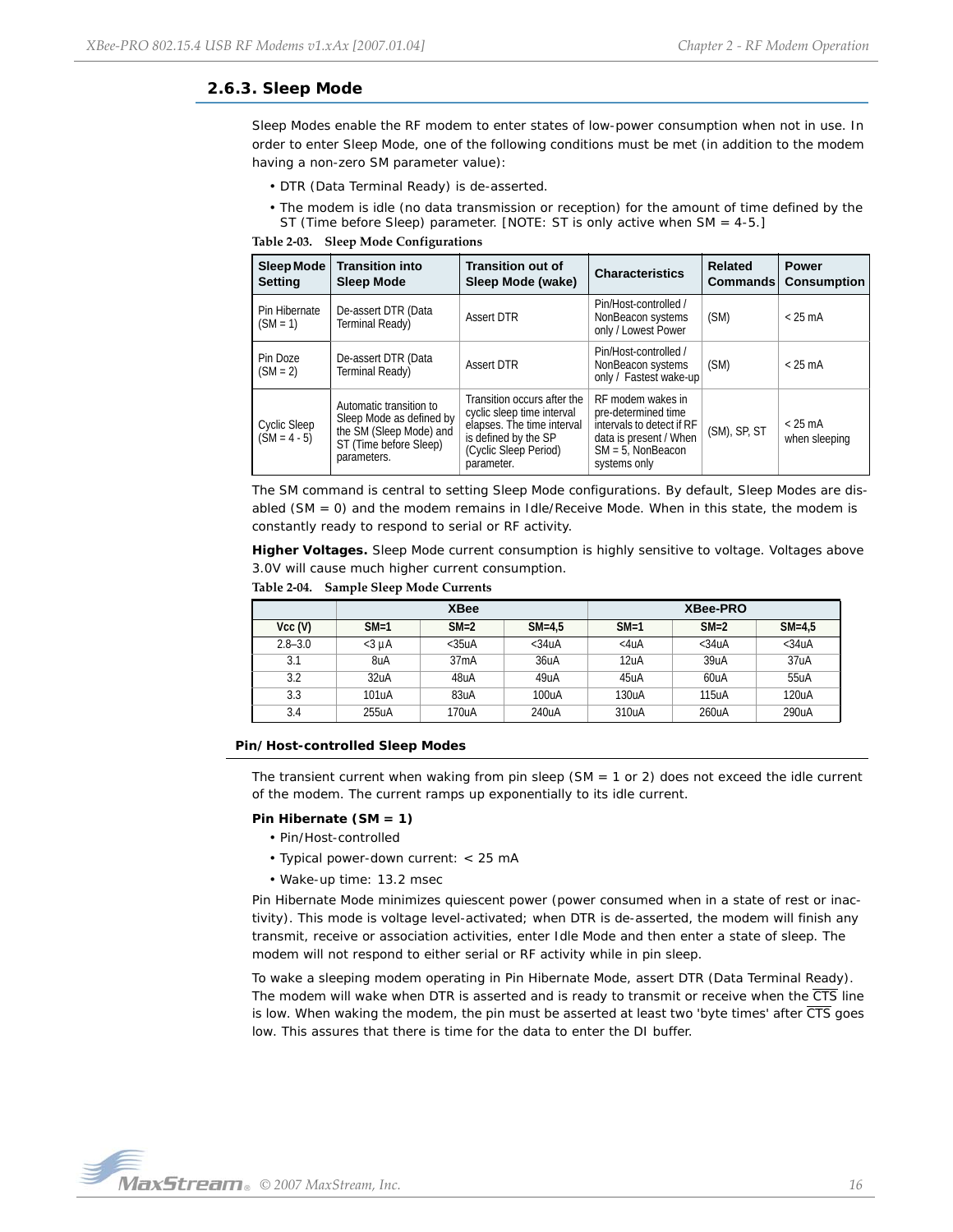#### **Pin Doze (SM = 2)**

- Pin/Host-controlled
- Typical power-down current: < 25 mA
- Wake-up time: 2 msec

Pin Doze Mode functions as does Pin Hibernate Mode; however, Pin Doze features faster wake-up time and higher power consumption.

To wake a sleeping modem operating in Pin Doze Mode, assert DTR (Data Terminal Ready). The modem will wake when DTR is asserted and is ready to transmit or receive when the  $\overline{\text{CTS}}$  line is low. When waking the modem, the pin must be asserted at least two 'byte times' after  $\overline{\text{CTS}}$  goes low. This assures that there is time for the data to enter the DI buffer.

#### **Cyclic Sleep Modes**

#### **Cyclic Sleep Remote (SM = 4)**

- Typical Power-down Current: < 25 mA (when asleep)
- Wake-up time: 2 msec

The Cyclic Sleep Modes allow modems to periodically check for RF data. When the SM parameter is set to '4', the modem is configured to sleep, then wakes once a cycle to check for data from a modem configured as a Cyclic Sleep Coordinator ( $SM = 0$ ,  $CE = 1$ ). The Cyclic Sleep Remote sends a poll request to the coordinator at a specific interval set by the SP (Cyclic Sleep Period) parameter. The coordinator will transmit any queued data addressed to that specific remote upon receiving the poll request.

If no data is queued for the remote, the coordinator will not transmit and the remote will return to sleep for another cycle. If queued data is transmitted back to the remote, it will stay awake to allow for back and forth communication until the ST (Time before Sleep) timer expires.

Also note that  $\overline{\text{CTS}}$  will go low each time the remote wakes, allowing for communication initiated by the remote host if desired.

#### **Cyclic Sleep Remote with Pin Wake-up (SM = 5)**

Use this mode to wake a sleeping remote modem through either the RF interface or by the assertion of DTR for event-driven communications. The cyclic sleep mode works as described above (Cyclic Sleep Remote) with the addition of a pin-controlled wake-up at the remote modem. The DTR pin is edge-triggered, not level-triggered. The modem will wake when a low is detected then set  $\overline{\text{CTS}}$  low as soon as it is ready to transmit or receive.

Any activity will reset the ST (Time before Sleep) timer so the modem will go back to sleep only after there is no activity for the duration of the timer. Once the module wakes (pin-controlled), further pin activity is ignored. The modem transitions back into sleep according to the ST time regardless of the state of the pin.

#### **[Cyclic Sleep Coordinator (SM = 6)]**

- Typical current = Receive current
- Always awake

NOTE: The SM=6 parameter value exists solely for backwards compatibility with firmware version 1.x60. If backwards compatibility with the older firmware version is not required, always use the CE (Coordinator Enable) command to configure a modem as a Coordinator.

This mode configures a modem to wake cyclic sleeping remotes through RF interfacing. The Coordinator will accept a message addressed to a specific remote 16 or 64-bit address and hold it in a buffer until the remote wakes and sends a poll request. Messages not sent directly (buffered and requested) are called "Indirect messages". The Coordinator only queues one indirect message at a time. The Coordinator will hold the indirect message for a period 2.5 times the sleeping period indicated by the SP (Cyclic Sleep Period) parameter. The Coordinator's SP parameter should be set to match the value used by the remotes.

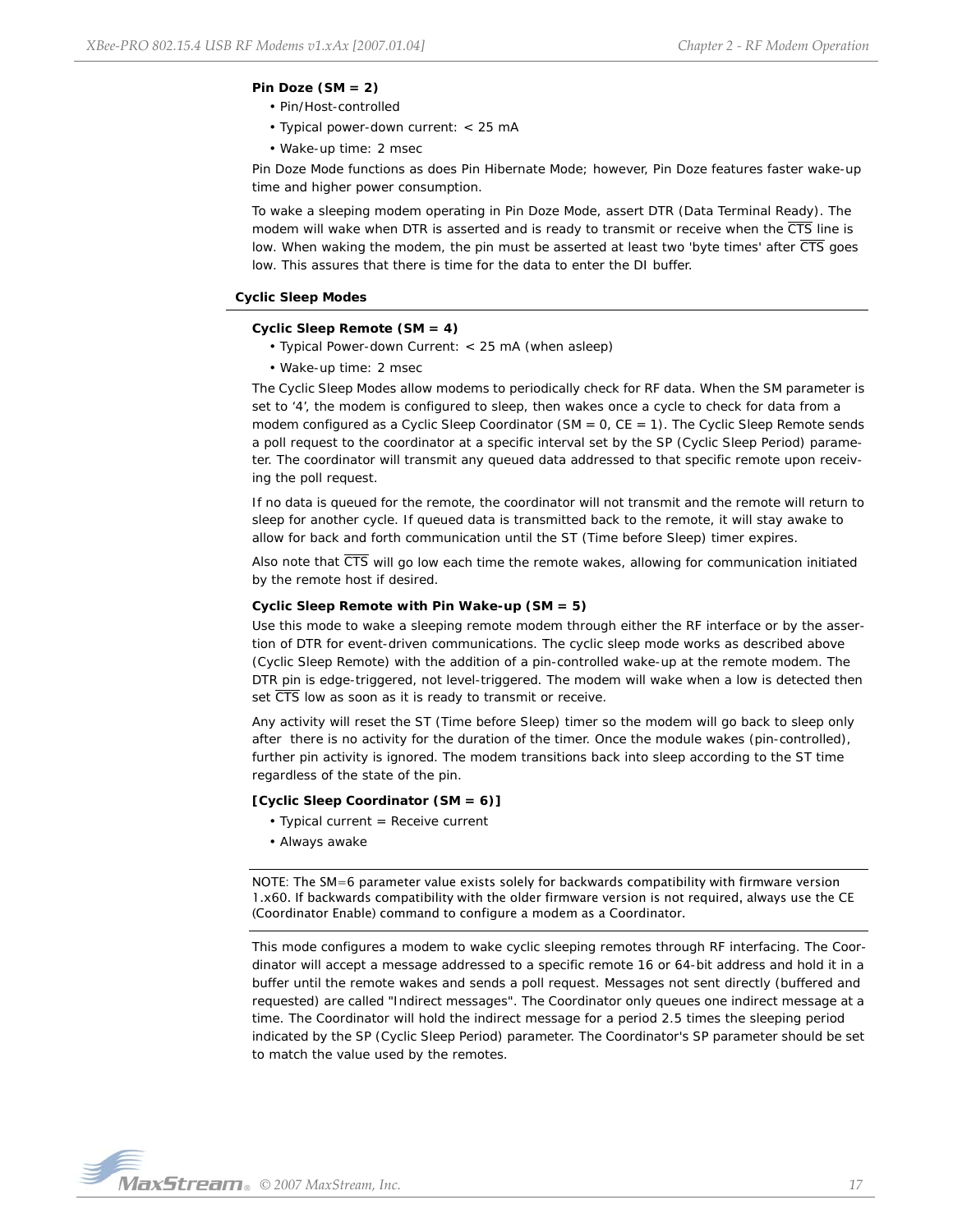# <span id="page-17-1"></span><span id="page-17-0"></span>**2.6.4. Command Mode**

#### **AT Command Mode**

#### **To Enter AT Command Mode:**

Send the 3-character command sequence "+++" and observe guard times before and after the command characters. [Refer to the "Default AT Command Mode Sequence" below.]

Default AT Command Mode Sequence (for transition to Command Mode):

- No characters sent for one second [GT (Guard Times) parameter = 0x3E8]
- Input three plus characters ("+++") within one second [CC (Command Sequence Character)  $parameter = 0x2B.$
- No characters sent for one second [GT (Guard Times) parameter = 0x3E8]

All of the parameter values in the sequence can be modified to reflect user preferences.

NOTE: Failure to enter AT Command Mode is most commonly due to baud rate mismatch. Ensure the 'Baud' setting on the "PC Settings" tab matches the interface data rate of the RF modem. By default, the BD parameter  $=$  3 (9600 bps).

#### **To Send AT Commands:**

Send AT commands and parameters using the syntax shown below.

**Figure 2‐03. Syntax for sending AT Commands**



To read a parameter value stored in the RF modem's register, omit the parameter field.

The preceding example would change the RF modem Destination Address (Low) to "0x1F". To store the new value to non-volatile (long term) memory, subsequently send the WR (Write) command.

For modified parameter values to persist in the modem's registry after a reset, changes must be saved to non-volatile memory using the WR (Write) Command. Otherwise, parameters are restored to previously saved values after the modem is reset.

**System Response.** When a command is sent to the modem, the modem will parse and execute the command. Upon successful execution of a command, the modem returns an "OK" message. If execution of a command results in an error, the modem returns an "ERROR" message.

#### **To Exit AT Command Mode:**

- 1. Send the ATCN (Exit Command Mode) command (followed by a carriage return). [OR]
- 2. If no valid AT Commands are received within the time specified by CT (Command Mode Timeout) Command, the RF modem automatically returns to Idle Mode.

For an example that illustrates programming the RF modem using AT Commands, refer to the "RF Modem Configuration" chapter [[p19\]](#page-18-3).

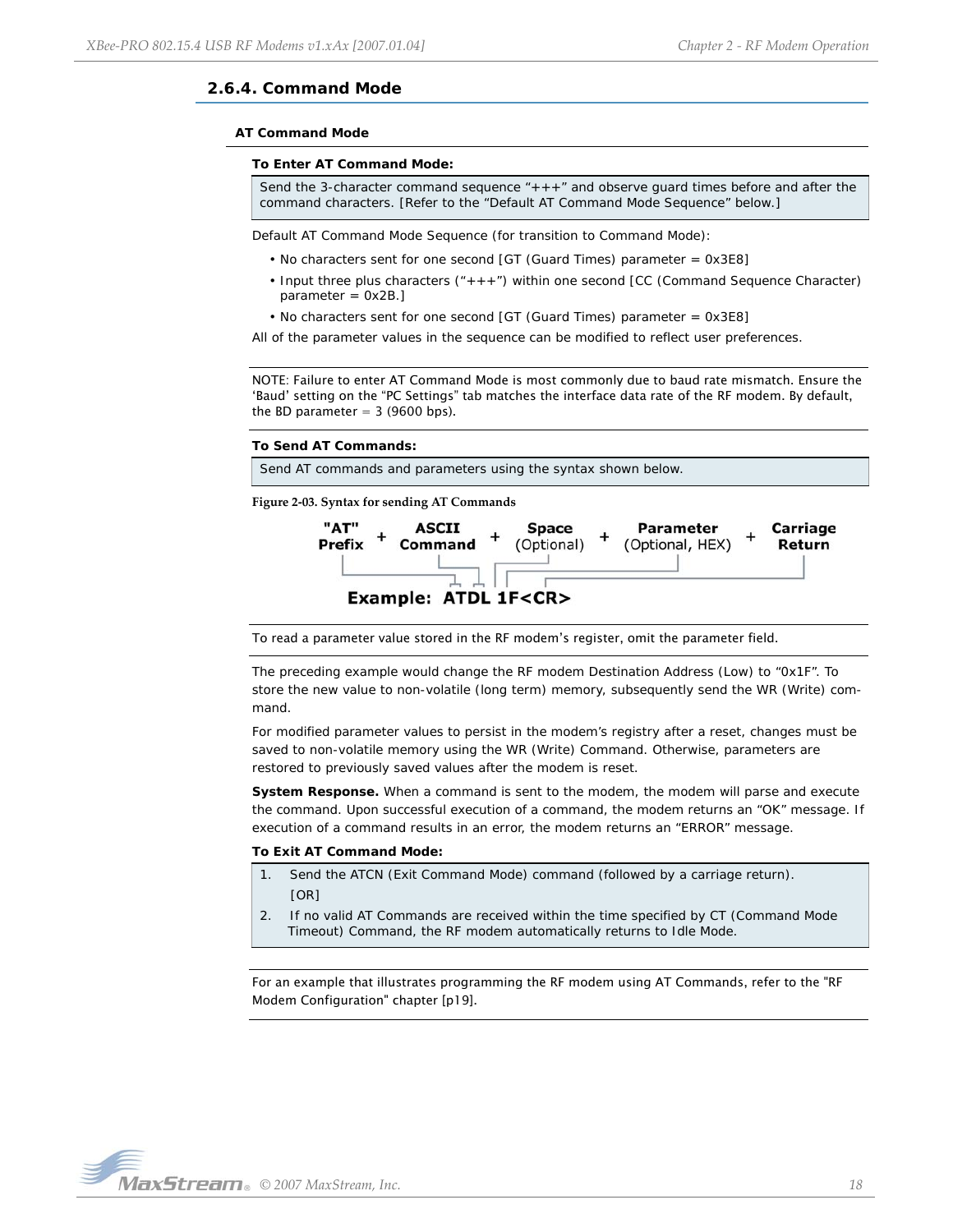# <span id="page-18-3"></span><span id="page-18-0"></span>**3. RF Modem Configuration**

# <span id="page-18-1"></span>**3.1. Programming the RF Modem**

Refer to the Command Mode section [\[p18](#page-17-1)] for more information about entering Command Mode, sending AT commands and exiting Command Mode. For information regarding modem programming using API Mode, refer to the API Operation sections [[p49](#page-48-0)].

# <span id="page-18-2"></span>**3.1.1. Programming Examples**

#### **Setup**

The programming examples in this section require the installation of MaxStream's X-CTU Software and a USB connection to a PC.

- 1. Install MaxStream's X-CTU Software to a PC by double-clicking the "setup\_X-CTU.exe" file. (The file is located on the MaxStream CD and under the 'Software' section of the following web page: www.maxstream.net/support/downloads.php). Refer to the the 'X-CTU Software' section [[p20\]](#page-19-0) for more information.
- 2. Connect the RF modem to a PC using a USB cable.
- 3. Launch the X-CTU Software and select the 'PC Settings' tab. Verify the baud and parity settings of the Com Port match those of the RF modem.

NOTE: Failure to enter AT Command Mode is most commonly due to baud rate mismatch. Ensure the 'Baud' setting on the 'PC Settings' tab matches the interface data rate of the RF modem (by default, BD parameter  $= 3$  (which corresponds to 9600 bps)).

#### **Sample Configuration: Modify RF Modem Destination Address**

Example: Utilize the X-CTU "Terminal" tab to change the RF modem's DL (Destination Address Low) parameter and save the new address to non-volatile memory.

After establishing a serial connection between the RF modem and a PC [refer to the 'Setup' section above], select the "Terminal" tab of the X-CTU Software and enter the following command lines ('CR' stands for carriage return):

Method 1 (One line per command)

| Send AT Command    | <b>System Response</b>                                |
|--------------------|-------------------------------------------------------|
| $+ + +$            | OK <cr> (Enter into Command Mode)</cr>                |
| $ATDL <$ Enter $>$ | {current value} < CR > (Read Destination Address Low) |
| ATDL1AOD < Enter   | OK <cr> (Modify Destination Address Low)</cr>         |
| $ATWR$ < Enter >   | $OK < CR$ (Write to non-volatile memory)              |
| ATCN < Enter       | OK <cr> (Exit Command Mode)</cr>                      |
|                    |                                                       |

Method 2 (Multiple commands on one line)

| <b>Send AT Command</b> | <b>System Response</b>                                |
|------------------------|-------------------------------------------------------|
| $+ + +$                | OK <cr> (Enter into Command Mode)</cr>                |
| $ATDL <$ Enter $>$     | {current value} < CR > (Read Destination Address Low) |
| ATDL1AOD.WR.CN < Enter | OK < CR > OK < CR > OK < CR >                         |

#### **Sample Configuration: Restore RF Modem Defaults**

Example: Utilize the X-CTU "Modem Configuration" tab to restore default parameter values. After establishing a connection between the modem and a PC [refer to the 'Setup' section above], select the "Modem Configuration" tab of the X-CTU Software.

- 1. Select the 'Read' button.
- 2. Select the 'Restore' button.

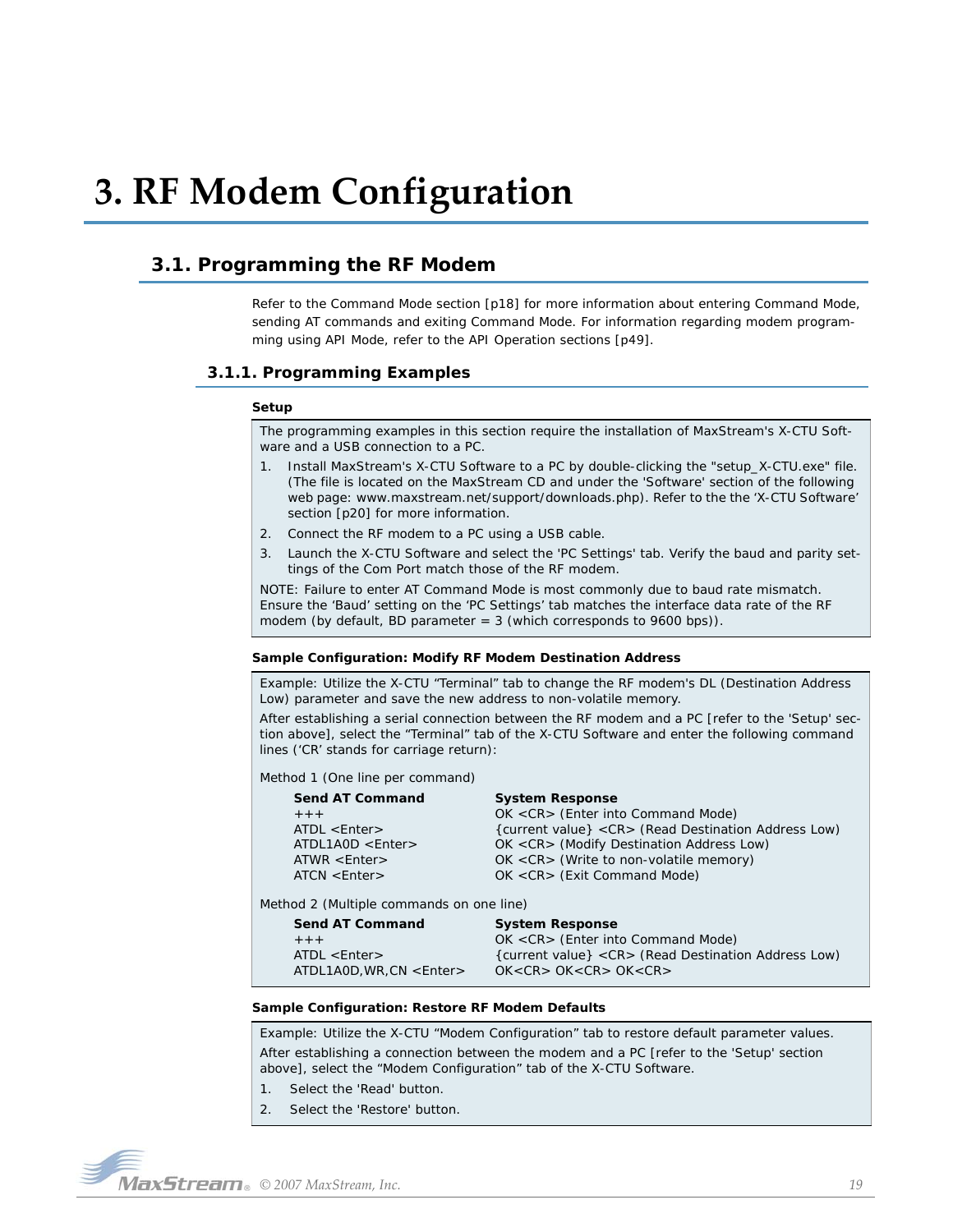# <span id="page-19-0"></span>**3.1.2. X-CTU Software**

X-CTU is a MaxStream-provided software program used to interface with and configure Max-Stream RF Modems. The software application is organized into the following four tabs:

- PC Settings tab Setup PC serial ports for interfacing with an RF modem
- Range Test tab Test the RF modem's range and monitor packets sent and received
- Terminal tab Set and read RF modem parameters using AT Commands
- Modem Configuration tab Set and read RF modem parameters

#### **Figure 3‐01. X‐CTU User Interface (PC Settings, Range Test, Terminal and Modem Configuration tabs)**



NOTE: PC Setting values are visible at the bottom of the Range Test, Terminal and Modem Configuration tabs. A shortcut for editing PC Setting values is available by clicking on any of the values.

#### **Install X-CTU**

Double-click the "setup\_X-CTU.exe" file and follow prompts of the installation screens. This file is located in the 'software' folder of the MaxStream CD and also under the 'Downloads' section of the following web page: www.maxstream.net/support/downloads.php

#### **Setup**

To use the X-CTU software, a module assembly (An RF modem mounted to an interface Board) must be connected to a serial port of a PC. The interface data rate and parity settings of the serial port ("PC Settings" tab) must match those of the module (BD (Baud Rate) and NB (Parity) parameters).

#### **Serial Communications Software**

A terminal program is built into the X-CTU Software. Other terminal programs such as "HyperTerminal" can also be used. When issuing AT Commands through a terminal program interface, use the following syntax:





NOTE: To read a parameter value stored in a register, leave the parameter field blank.

The example above issues the DL (Destination Address Low) command to change destination address of the module to "0x1F". To save the new value to the modem's non-volatile memory, issue WR (Write) command after modifying parameters.



Return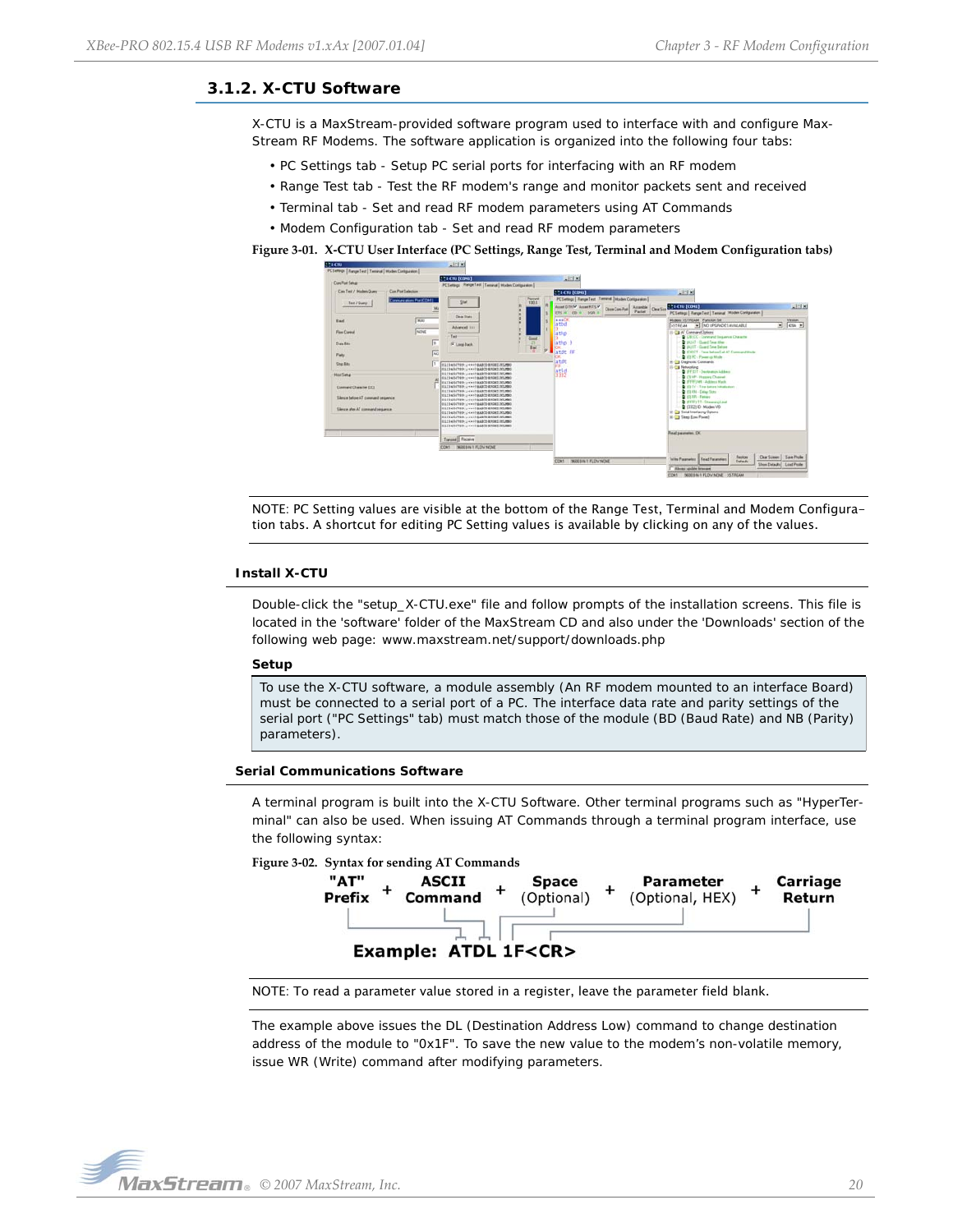# <span id="page-20-0"></span>**3.2. Command Reference Tables**

XBee-PRO RF Modems expect numerical values in hexadecimal. Hexadecimal values are designated by a "0x" prefix. Decimal equivalents are designated by a "d" suffix. Table rows are sorted by command category, then by logic of most commonly used.

All modems operating within the same network should contain the same firmware version.

## **Special**

| AT<br>Command  | Command<br>Category | <b>Name and Description</b>                                                                                                                                                                                                                                            | <b>Parameter Range</b> | <b>Default</b> |
|----------------|---------------------|------------------------------------------------------------------------------------------------------------------------------------------------------------------------------------------------------------------------------------------------------------------------|------------------------|----------------|
| <b>WR</b>      | Special             | Write. Write parameter values to non-volatile memory so that parameter modifications<br>persist through subsequent power-up or reset.<br>Note: Once WR is issued, no additional characters should be sent to the modem until<br>after the response "OK\r" is received. |                        |                |
| <b>RE</b>      | Special             | Restore Defaults. Restore modem parameters to factory defaults.                                                                                                                                                                                                        |                        |                |
| $FR (v1.x80*)$ | Special             | Software Reset. Responds immediately with an OK then performs a hard reset<br>$~100$ ms later.                                                                                                                                                                         |                        |                |

\* Firmware version in which the command was first introduced (firmware versions are numbered in hexadecimal notation.)

## **Networking & Security**

| Table 3-02. XBee-PRO Commands - Networking & Security (Sub-categories designated within {brackets}) |  |  |  |  |
|-----------------------------------------------------------------------------------------------------|--|--|--|--|
|-----------------------------------------------------------------------------------------------------|--|--|--|--|

| <b>AT</b><br>Command | <b>Command</b><br>Category     | <b>Name and Description</b>                                                                                                                                                                                                                                                                                                                                                                             | <b>Parameter Range</b>                                                                             | <b>Default</b>     |
|----------------------|--------------------------------|---------------------------------------------------------------------------------------------------------------------------------------------------------------------------------------------------------------------------------------------------------------------------------------------------------------------------------------------------------------------------------------------------------|----------------------------------------------------------------------------------------------------|--------------------|
| <b>CH</b>            | Networking<br>{Addressing}     | Channel. Set/Read the channel number used for transmitting and receiving data<br>between RF modems (uses 802.15.4 protocol channel numbers).                                                                                                                                                                                                                                                            | $0x0C - 0x17$                                                                                      | 0x0C (12d)         |
| ID                   | Networking<br>{Addressing}     | PAN ID. Set/Read the PAN (Personal Area Network) ID.<br>Use OxFFFF to broadcast messages to all PANs.                                                                                                                                                                                                                                                                                                   | 0 - OxFFFF                                                                                         | 0x3332<br>(13106d) |
| DH                   | Networking<br>{Addressing}     | Destination Address High. Set/Read the upper 32 bits of the 64-bit destination<br>address. When combined with DL, it defines the destination address used for<br>transmission. To transmit using a 16-bit address, set DH parameter to zero and DL less<br>than 0xFFFF. 0x000000000000FFFF is the broadcast address for the PAN.                                                                        | 0 - OxFFFFFFFF                                                                                     | 0                  |
| DL                   | Networking<br>{Addressing}     | Destination Address Low. Set/Read the lower 32 bits of the 64-bit destination<br>address. When combined with DH, DL defines the destination address used for<br>transmission. To transmit using a 16-bit address, set DH parameter to zero and DL less<br>than 0xFFFF. 0x000000000000FFFF is the broadcast address for the PAN.                                                                         | 0-OxFFFFFFFF                                                                                       | 0                  |
| <b>MY</b>            | Networking<br>{Addressing}     | 16-bit Source Address. Set/Read the RF modem 16-bit source address. Set MY =<br>OXFFFF to disable reception of packets with 16-bit addresses. 64-bit source address<br>(serial number) and broadcast address (0x000000000000FFFF) is always enabled.                                                                                                                                                    | $0 - 0x$ FFFF                                                                                      | 0                  |
| <b>SH</b>            | Networking<br>{Addressing}     | Serial Number High. Read high 32 bits of the RF modem's unique IEEE 64-bit<br>address. 64-bit source address is always enabled.                                                                                                                                                                                                                                                                         | 0 - OxFFFFFFFF [read-only]                                                                         | Factory-set        |
| <b>SL</b>            | Networking<br>{Addressing}     | Serial Number Low. Read low 32 bits of the RF modem's unique IEEE 64-bit address.<br>64-bit source address is always enabled.                                                                                                                                                                                                                                                                           | 0 - OxFFFFFFFF [read-only]                                                                         | Factory-set        |
| RR (v1.xA0*)         | Networking<br>{Addressing}     | XBee Retries. Set/Read the maximum number of retries the modem will execute in<br>addition to the 3 retries provided by the 802.15.4 MAC. For each XBee retry, the<br>802.15.4 MAC can execute up to 3 retries.                                                                                                                                                                                         | $0 - 6$                                                                                            | 0                  |
| <b>RN</b>            | Networking<br>{Addressing}     | Random Delay Slots. Set/Read the minimum value of the back-off exponent in the<br>CSMA-CA algorithm that is used for collision avoidance. If $RN = 0$ , collision avoidance<br>is disabled during the first iteration of the algorithm (802.15.4 - macMinBE).                                                                                                                                           | 0 - 3 [exponent]                                                                                   | 0                  |
| MM ( v1.x80*)        | Networking<br>{Addressing}     | MAC Mode. Set/Read MAC Mode value. MAC Mode enables/disables the use of a<br>MaxStream header in the 802.15.4 RF packet. When Mode 0 is enabled (MM=0),<br>duplicate packet detection is enabled as well as certain AT commands. Modes 1 and 2<br>are strict 802.15.4 modes.                                                                                                                            | $0 - 2$<br>MaxStream Mode<br>$0 =$<br>802.15.4 (no ACKs)<br>$1 =$<br>802.15.4 (with ACKs)<br>$2 =$ | 0                  |
| NI (v1.x80*)         | Networking<br>{Identification} | Node Identifier. Stores a string identifier. The register only accepts printable ASCII<br>data. A string can not start with a space. Carriage return ends command. Command will<br>automatically end when maximum bytes for the string have been entered. This string is<br>returned as part of the ND (Node Discover) command. This identifier is also used with<br>the DN (Destination Node) command. | 20-character ASCII string                                                                          |                    |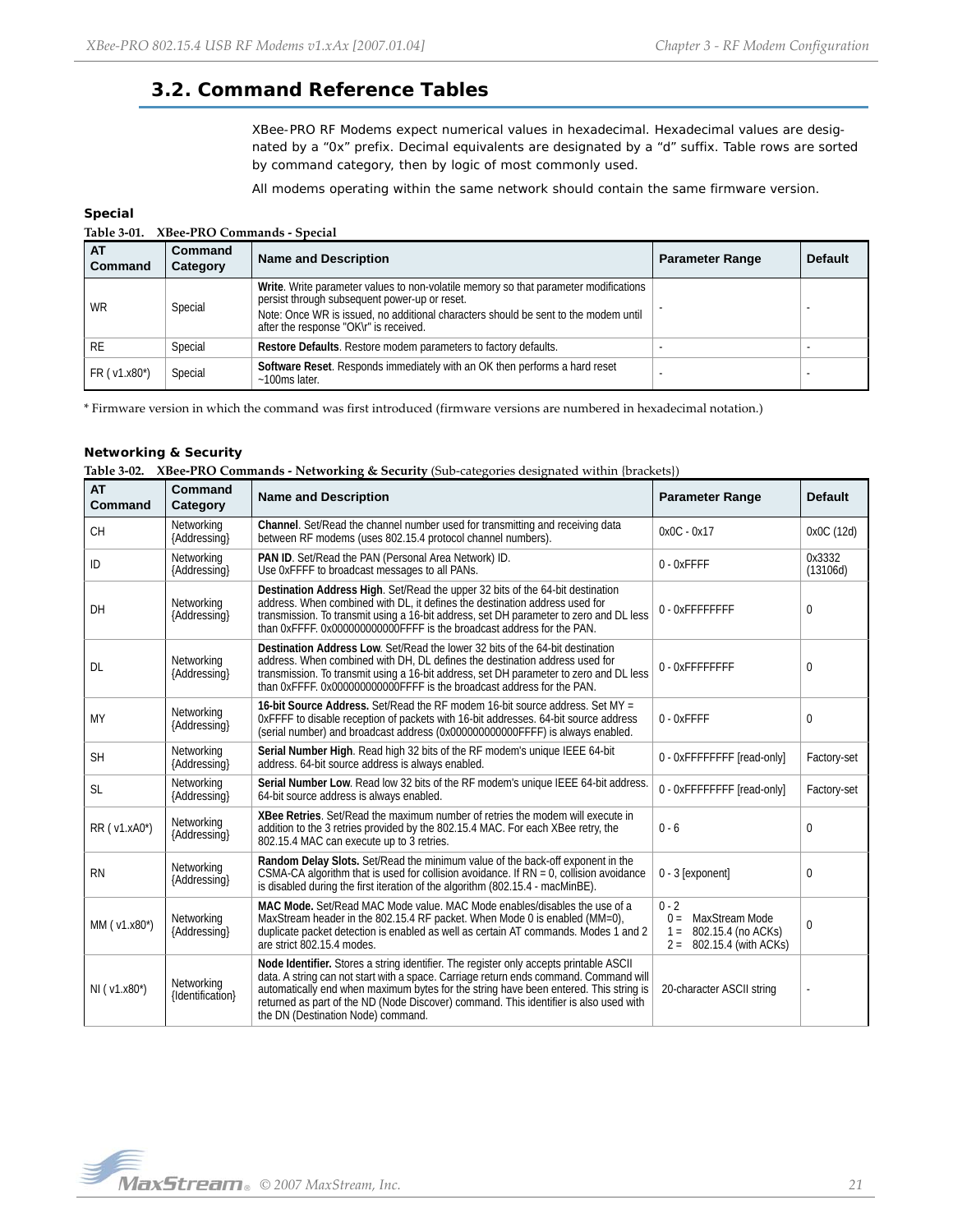| 1401CV 04.    |                                | Abec TWO Communities Treeworking & occurry (our categories designated whilm (praesets)                                                                                                                                                                                                                                                                                                                                                                                                                                                                                                                                                                                                                                                                                                                                                                                                                                                                                                                                                                                                                                                                                                                                                                                   |                                                                          |                                                 |
|---------------|--------------------------------|--------------------------------------------------------------------------------------------------------------------------------------------------------------------------------------------------------------------------------------------------------------------------------------------------------------------------------------------------------------------------------------------------------------------------------------------------------------------------------------------------------------------------------------------------------------------------------------------------------------------------------------------------------------------------------------------------------------------------------------------------------------------------------------------------------------------------------------------------------------------------------------------------------------------------------------------------------------------------------------------------------------------------------------------------------------------------------------------------------------------------------------------------------------------------------------------------------------------------------------------------------------------------|--------------------------------------------------------------------------|-------------------------------------------------|
| АТ<br>Command | Command<br>Category            | <b>Name and Description</b>                                                                                                                                                                                                                                                                                                                                                                                                                                                                                                                                                                                                                                                                                                                                                                                                                                                                                                                                                                                                                                                                                                                                                                                                                                              | <b>Parameter Range</b>                                                   | <b>Default</b>                                  |
| ND (v1.x80*)  | Networking<br>{Identification} | Node Discover. Discovers and reports all RF modems found. The following information<br>is reported for each modem discovered (the example cites use of Transparent operation<br>(AT command format) - refer to the long ND command description regarding differences<br>between Transparent and API operation).<br>MY < CR<br>SH <cr><br/>SL &lt; CR<br/>DB &lt; CR<br/><math>N &lt;</math>CR<math>&gt;</math>CR<math>&gt;</math><br/>The amount of time the modem allows for responses is determined by the NT<br/>parameter. In Transparent operation, command completion is designated by a <cr><br/>(carriage return). ND also accepts a Node Identifier as a parameter. In this case, only a<br/>modem matching the supplied identifier will respond.</cr></cr>                                                                                                                                                                                                                                                                                                                                                                                                                                                                                                     | optional 20-character NI value                                           |                                                 |
| NT (v1.xA0*)  | Networking<br>{Identification} | Node Discover Time. Set/Read the amount of time a node will wait for responses from<br>other nodes when using the ND (Node Discover) command.                                                                                                                                                                                                                                                                                                                                                                                                                                                                                                                                                                                                                                                                                                                                                                                                                                                                                                                                                                                                                                                                                                                            | $0x01 - 0xFC$                                                            | 0x19                                            |
| DN (v1.x80*)  | Networking<br>{Identification} | Destination Node. Resolves an NI (Node Identifier) string to a physical address. The<br>following events occur upon successful command execution:<br>1. DL and DH are set to the address of the modem with the matching Node Identifier.<br>2. "OK" is returned.<br>3. RF modem automatically exits AT Command Mode<br>If there is no response from a modem within 200 msec or a parameter is not specified<br>(left blank), the command is terminated and an "ERROR" message is returned.                                                                                                                                                                                                                                                                                                                                                                                                                                                                                                                                                                                                                                                                                                                                                                               | 20-character ASCII string                                                |                                                 |
| CE (v1.x80*)  | Networking<br>{Association}    | Coordinator Enable. Set/Read the coordinator setting.                                                                                                                                                                                                                                                                                                                                                                                                                                                                                                                                                                                                                                                                                                                                                                                                                                                                                                                                                                                                                                                                                                                                                                                                                    | $0 - 1$<br>$0 =$ End Device<br>$1 =$ Coordinator                         | 0                                               |
| SC (v1.x80*)  | Networking<br>{Association}    | Scan Channels. Set/Read list of channels to scan for all Active and Energy Scans as a<br>bitfield. This affects scans initiated in command mode (AS, ED) and during End Device<br>Association and Coordinator startup:<br>bit 0 - 0x0B<br>bit 8 - 0x13<br>bit 4 - 0x0F<br>bit12 - 0x17<br>bit 1 - 0x0C<br>bit 5 - 0x10<br>bit 9 - 0x14<br>bit13 - 0x18<br>bit 2 - 0x0D<br>bit 6 - 0x11<br>bit14 - 0x19<br>bit 10 - 0x15<br>bit 3 - 0x0E<br>bit 7 - 0x12<br>bit 11 - 0x16<br>bit 15 - 0x1A                                                                                                                                                                                                                                                                                                                                                                                                                                                                                                                                                                                                                                                                                                                                                                                | 0 - OxFFFF [bitfield]<br>(bits 0, 14, 15 not allowed on<br>the XBee-PRO) | 0x1FFE<br>(all XBee-<br><b>PRO</b><br>Channels) |
| SD (v1.x80*)  | Networking<br>{Association}    | Scan Duration. Set/Read the scan duration exponent.<br><b>End Device</b> - Duration of Active Scan during Association. On beacon system, set SD =<br>BE of coordinator. SD must be set at least to the highest BE parameter of any<br>Beaconing Coordinator with which an End Device or Coordinator wish to discover.<br>Coordinator - If 'ReassignPANID' option is set on Coordinator [refer to A2 parameter],<br>SD determines the length of time the Coordinator will scan channels to locate existing<br>PANs. If 'ReassignChannel' option is set, SD determines how long the Coordinator will<br>perform an Energy Scan to determine which channel it will operate on.<br>'Scan Time' is measured as (# of channels to scan] $*(2 \wedge SD) * 15.36 \text{ms})$ . The number<br>of channels to scan is set by the SC command. The XBee can scan up to 16 channels<br>$SC = 0xFFFF$ ). The XBee PRO can scan up to 13 channels $SC = 0x3FFE$ .<br>Example: The values below show results for a 13 channel scan:<br>If $SD = 0$ , time = 0.18 sec $SD = 8$ , time = 47.19 sec<br>$SD = 2$ , time = 0.74 sec<br>$SD = 10$ , time = 3.15 min<br>$SD = 4$ , time = 2.95 sec<br>$SD = 12$ , time = 12.58 min<br>$SD = 6$ , time = 11.80 sec $SD = 14$ , time = 50.33 min | 0-0x0F [exponent]                                                        | 4                                               |
| A1 (v1.x80*)  | Networking<br>{Association}    | End Device Association. Set/Read End Device association options.<br>bit 0 - ReassignPanID<br>0 - Will only associate with Coordinator operating on PAN ID that matches modem ID<br>1 - May associate with Coordinator operating on any PAN ID<br>bit 1 - ReassignChannel<br>0 - Will only associate with Coordinator operating on matching CH Channel setting<br>1 - May associate with Coordinator operating on any Channel<br>bit 2 - AutoAssociate<br>0 - Device will not attempt Association<br>1 - Device attempts Association until success<br>Note: This bit is used only for Non-Beacon systems. End Devices in Beacon-enabled<br>system must always associate to a Coordinator<br>bit 3 - PollCoordOnPinWake<br>0 - Pin Wake will not poll the Coordinator for indirect (pending) data<br>1 - Pin Wake will send Poll Request to Coordinator to extract any pending data<br>bits 4 - 7 are reserved                                                                                                                                                                                                                                                                                                                                                             | 0 - 0x0F [bitfield]                                                      | $\mathbf{0}$                                    |

## **Table 3‐02. XBee‐PRO Commands ‐ Networking & Security** (Sub‐categories designated within {brackets})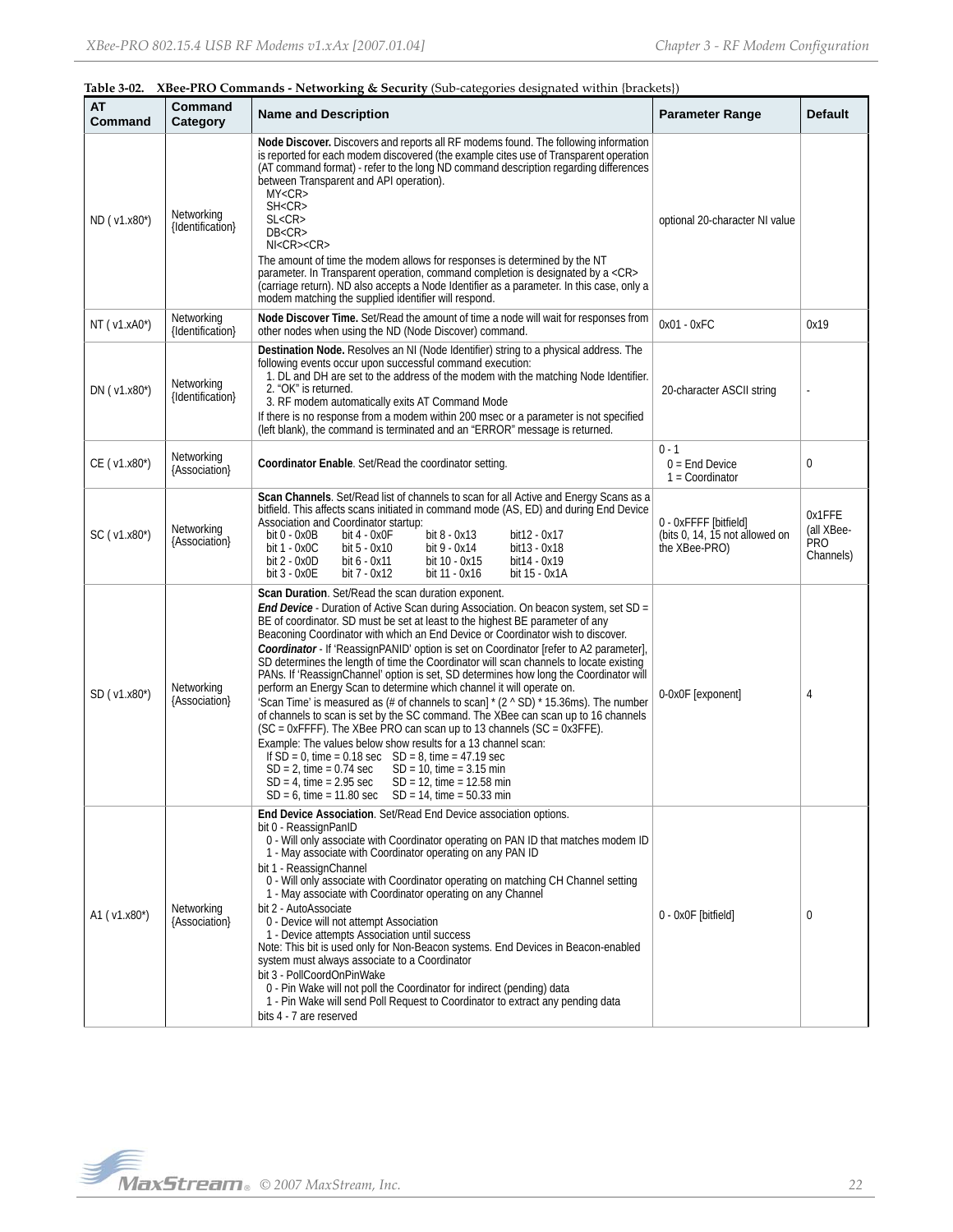| <b>AT</b><br>Command | Command<br>Category         | <b>Name and Description</b>                                                                                                                                                                                                                                                                                                                                                                                                                                                                                                                                                                                                                                                                                                                                                                                                                                                                                                                                                                                                                                                                                                                                                                                                                                                                                                                                                                                                                                                                                                       | <b>Parameter Range</b> | <b>Default</b> |
|----------------------|-----------------------------|-----------------------------------------------------------------------------------------------------------------------------------------------------------------------------------------------------------------------------------------------------------------------------------------------------------------------------------------------------------------------------------------------------------------------------------------------------------------------------------------------------------------------------------------------------------------------------------------------------------------------------------------------------------------------------------------------------------------------------------------------------------------------------------------------------------------------------------------------------------------------------------------------------------------------------------------------------------------------------------------------------------------------------------------------------------------------------------------------------------------------------------------------------------------------------------------------------------------------------------------------------------------------------------------------------------------------------------------------------------------------------------------------------------------------------------------------------------------------------------------------------------------------------------|------------------------|----------------|
| A2 (v1.x80*)         | Networking<br>{Association} | Coordinator Association. Set/Read Coordinator association options.<br>bit 0 - ReassignPanID<br>0 - Coordinator will not perform Active Scan to locate available PAN ID. It will operate<br>on ID (PAN ID).<br>1 - Coordinator will perform Active Scan to determine an available ID (PAN ID). If a<br>PAN ID conflict is found, the ID parameter will change.<br>bit 1 - ReassignChannel -<br>0 - Coordinator will not perform Energy Scan to determine free channel. It will operate   0 - 7 [bitfield]<br>on the channel determined by the CH parameter.<br>1 - Coordinator will perform Energy Scan to find a free channel, then operate on that<br>channel.<br>bit 2 - AllowAssociation -<br>0 - Coordinator will not allow any devices to associate to it.<br>1 - Coordinator will allow devices to associate to it.<br>bits 3 - 7 are reserved                                                                                                                                                                                                                                                                                                                                                                                                                                                                                                                                                                                                                                                                              |                        | 0              |
| AI ( $v1.x80^*$ )    | Networking<br>{Association} | Association Indication. Read errors with the last association request:<br>0x00 - Successful Completion - Coordinator successfully started or End Device<br>association complete<br>0x01 - Active Scan Timeout<br>0x02 - Active Scan found no PANs<br>0x03 - Active Scan found PAN, but the CoordinatorAllowAssociation bit is not set<br>0x04 - Active Scan found PAN, but Coordinator and End Device are not<br>configured to support beacons<br>0x05 - Active Scan found PAN, but the Coordinator ID parameter does not match<br>the ID parameter of the End Device<br>0x06 - Active Scan found PAN, but the Coordinator CH parameter does not match the<br>CH parameter of the End Device<br>0x07 - Energy Scan Timeout<br>0x08 - Coordinator start request failed<br>0x09 - Coordinator could not start due to invalid parameter<br>0x0A - Coordinator Realignment is in progress<br>0x0B - Association Request not sent<br>0x0C - Association Request timed out - no reply was received<br>0x0D - Association Request had an Invalid Parameter<br>OxOE - Association Request Channel Access Failure. Request was not transmitted -<br>CCA failure<br>OxOF - Remote Coordinator did not send an ACK after Association Request was sent<br>0x10 - Remote Coordinator did not reply to the Association Request, but an ACK was<br>received after sending the request<br>0x11 - [reserved]<br>0x12 - Sync-Loss - Lost synchronization with a Beaconing Coordinator<br>0x13 - Disassociated - No longer associated to Coordinator | 0 - 0x13 [read-only]   |                |
| DA (v1.x80*)         | Networking<br>{Association} | Force Disassociation. End Device will immediately disassociate from a Coordinator (if<br>associated) and reattempt to associate.                                                                                                                                                                                                                                                                                                                                                                                                                                                                                                                                                                                                                                                                                                                                                                                                                                                                                                                                                                                                                                                                                                                                                                                                                                                                                                                                                                                                  |                        |                |
| FP (v1.x80*)         | Networking<br>{Association} | Force Poll. Request indirect messages being held by a coordinator.                                                                                                                                                                                                                                                                                                                                                                                                                                                                                                                                                                                                                                                                                                                                                                                                                                                                                                                                                                                                                                                                                                                                                                                                                                                                                                                                                                                                                                                                |                        |                |

# **Table 3‐02. XBee‐PRO Commands ‐ Networking & Security** (Sub‐categories designated within {brackets})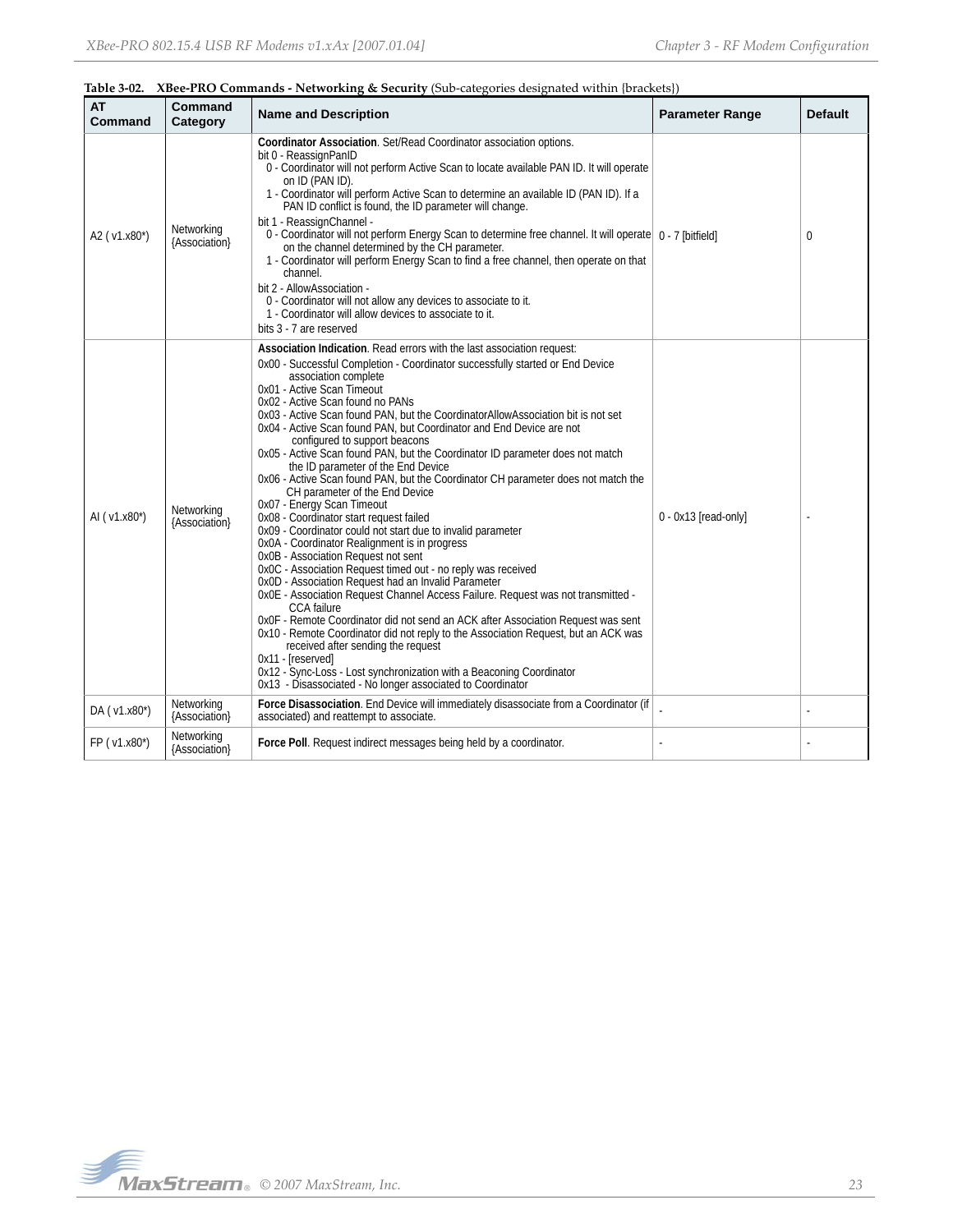| <b>AT</b><br>Command | <b>Command</b><br>Category  | <b>Name and Description</b>                                                                                                                                                                                                                                                                                                                                                                                                                                                                                                                                                                                                                                                                                                                                                                                                                                                                                                                                                                                                                                                                                                                                                                                                                                                                                                                                                                                                                                                                                                           | <b>Parameter Range</b>  | <b>Default</b> |
|----------------------|-----------------------------|---------------------------------------------------------------------------------------------------------------------------------------------------------------------------------------------------------------------------------------------------------------------------------------------------------------------------------------------------------------------------------------------------------------------------------------------------------------------------------------------------------------------------------------------------------------------------------------------------------------------------------------------------------------------------------------------------------------------------------------------------------------------------------------------------------------------------------------------------------------------------------------------------------------------------------------------------------------------------------------------------------------------------------------------------------------------------------------------------------------------------------------------------------------------------------------------------------------------------------------------------------------------------------------------------------------------------------------------------------------------------------------------------------------------------------------------------------------------------------------------------------------------------------------|-------------------------|----------------|
| AS (v1.x80*)         | Networking<br>{Association} | Active Scan. Send Beacon Request to Broadcast Address (OxFFFF) and Broadcast<br>PAN (OxFFFF) on every channel. The parameter determines the time the radio will<br>listen for Beacons on each channel. A PanDescriptor is created and returned for every<br>Beacon received from the scan. Each PanDescriptor contains the following information:<br>CoordAddress (SH, SL) <cr><br/>CoordPanID (ID)<cr><br/>CoordAddrMode <cr><br/><math>0x02 = 16</math>-bit Short Address<br/><math>0x03 = 64</math>-bit Long Address<br/>Channel (CH parameter) <cr><br/>SecurityUse<cr><br/>ACLEntry<cr><br/>Security Failure<cr><br/>SuperFrameSpec<cr>(2 bytes):<br/>bit 15 - Association Permitted (MSB)<br/>bit 14 - PAN Coordinator<br/>bit 13 - Reserved<br/>bit 12 - Battery Life Extension<br/>bits 8-11 - Final CAP Slot<br/>bits 4-7 - Superframe Order<br/>bits 0-3 - Beacon Order<br/>GtsPermit<cr><br/>RSSI<cr> (RSSI is returned as -dBm)<br/>TimeStamp<cr> (3 bytes)<br/><math>&lt;</math>CR<math>&gt;</math><br/>A carriage return <cr> is sent at the end of the AS command. The Active Scan is<br/>capable of returning up to 5 PanDescriptors in a scan. The actual scan time on each<br/>channel is measured as Time = <math>[(2 \text{ }^{\circ}SD) PARAM) * 15.36]</math> ms. Note the total scan time is<br/>this time multiplied by the number of channels to be scanned (16 for the XBee and 13<br/>for the XBee-PRO). Also refer to SD command description.</cr></cr></cr></cr></cr></cr></cr></cr></cr></cr></cr></cr> | $0 - 6$                 |                |
| ED (v1.x80*)         | Networking<br>{Association} | Energy Scan. Send an Energy Detect Scan. This parameter determines the length of<br>scan on each channel. The maximal energy on each channel is returned & each value<br>is followed by a carriage return. An additional carriage return is sent at the end of the<br>command. The values returned represent the detected energy level in units of -dBm.<br>The actual scan time on each channel is measured as $Time = [(2 \nvert 15.36] \text{ ms}]$ .<br>Note the total scan time is this time multiplied by the number of channels to be scanned<br>(refer to SD parameter).                                                                                                                                                                                                                                                                                                                                                                                                                                                                                                                                                                                                                                                                                                                                                                                                                                                                                                                                                      | $0 - 6$                 |                |
| $EE$ ( $v1.xA0^*$ )  | Networking<br>{Security}    | AES Encryption Enable. Disable/Enable 128-bit AES encryption support. Use in<br>conjunction with the KY command.                                                                                                                                                                                                                                                                                                                                                                                                                                                                                                                                                                                                                                                                                                                                                                                                                                                                                                                                                                                                                                                                                                                                                                                                                                                                                                                                                                                                                      | $0 - 1$                 | 0 (disabled)   |
| KY (v1.xA0*)         | Networking<br>{Security}    | AES Encryption Key. Set the 128-bit AES (Advanced Encryption Standard) key for<br>encrypting/decrypting data. The KY register cannot be read.                                                                                                                                                                                                                                                                                                                                                                                                                                                                                                                                                                                                                                                                                                                                                                                                                                                                                                                                                                                                                                                                                                                                                                                                                                                                                                                                                                                         | 0 - (any 16-Byte value) |                |

|  |  | Table 3-02. XBee-PRO Commands - Networking & Security (Sub-categories designated within {brackets}) |  |  |  |  |
|--|--|-----------------------------------------------------------------------------------------------------|--|--|--|--|
|--|--|-----------------------------------------------------------------------------------------------------|--|--|--|--|

\* Firmware version in which the command was first introduced (firmware versions are numbered in hexadecimal notation.)

# **RF Interfacing**

|  | Table 3-03. XBee/XBee-PRO Commands - RF Interfacing |  |  |
|--|-----------------------------------------------------|--|--|
|--|-----------------------------------------------------|--|--|

| <b>AT</b><br>Command | Command<br>Category | <b>Name and Description</b>                                                                                                                                                                                                                                                                   | <b>Parameter Range</b>                                                                                                                | <b>Default</b>       |
|----------------------|---------------------|-----------------------------------------------------------------------------------------------------------------------------------------------------------------------------------------------------------------------------------------------------------------------------------------------|---------------------------------------------------------------------------------------------------------------------------------------|----------------------|
| PL                   | RF Interfacing      | Power Level. Select/Read the power level at which the RF modem transmits conducted<br>power.<br>NOTE: XBee-PRO RF Modems optimized for use in Japan contain firmware that limits<br>transmit power output to 10 dBm. If PL=4 (default), the maximum power output level is<br>fixed at 10 dBm. | $0 - 4$ (XBee / XBee-PRO)<br>$0 = -10/10$ dBm<br>-6 / 12 dBm<br>$=$<br>$2 = -4/14$ dBm<br>$-2/16$ dBm<br>$3 =$<br>$0/18$ dBm<br>$4 =$ |                      |
| $CA (v1.x80*)$       | RF Interfacing      | CCA Threshold. Set/read the CCA (Clear Channel Assessment) threshold. Prior to<br>transmitting a packet, a CCA is performed to detect energy on the channel. If the<br>detected energy is above the CCA Threshold, the modem will not transmit the packet.                                    | 0 - 0x50 [-dBm]                                                                                                                       | 0x2C<br>$(-44d dBm)$ |

\* Firmware version in which the command was first introduced (firmware versions are numbered in hexadecimal notation.)

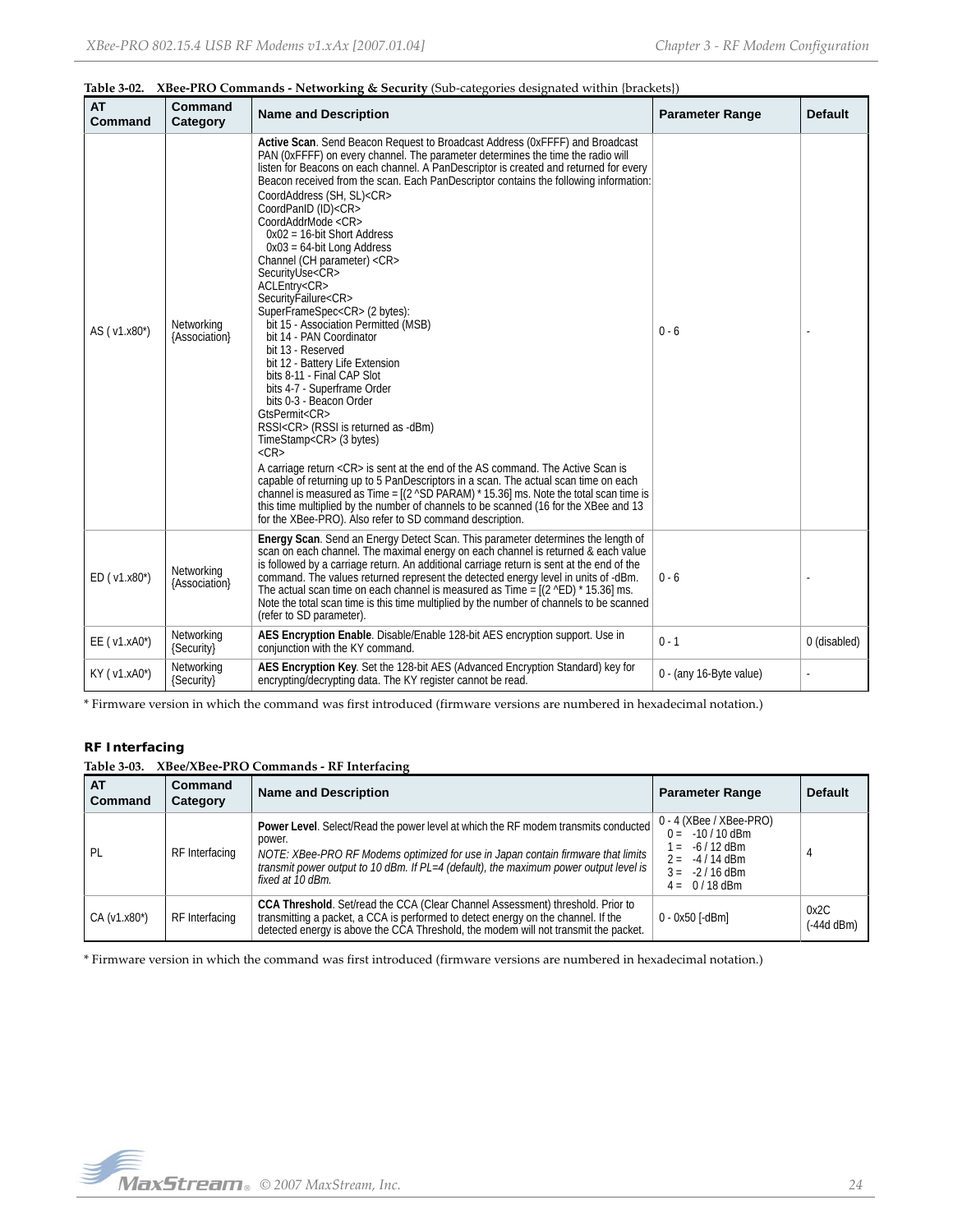# **Sleep (Low Power)**

| <b>AT</b><br>Command | Command<br>Category  | <b>Name and Description</b>                                                                                                                                                                                                                                                                                                                                                                                                                                                                                                                       | <b>Parameter Range</b>                                                                                                                                                                                                                                                       | <b>Default</b>    |
|----------------------|----------------------|---------------------------------------------------------------------------------------------------------------------------------------------------------------------------------------------------------------------------------------------------------------------------------------------------------------------------------------------------------------------------------------------------------------------------------------------------------------------------------------------------------------------------------------------------|------------------------------------------------------------------------------------------------------------------------------------------------------------------------------------------------------------------------------------------------------------------------------|-------------------|
| <b>SM</b>            | Sleep<br>(Low Power) | Sleep Mode. < NonBeacon firmware> Set/Read Sleep Mode configurations.                                                                                                                                                                                                                                                                                                                                                                                                                                                                             | $0 - 5$<br>$0 = No$ Sleep<br>$1 = Pin Hibernate$<br>$2 = Pin Doze$<br>$3 =$ Reserved<br>$4$ = Cyclic sleep remote<br>$5 =$ Cyclic sleep remote<br>w/ pin wake-up<br>$6 =$ [Sleep Coordinator] for<br>backwards compatibility<br>w/ v1.x6 only; otherwise,<br>use CE command. | 0                 |
| <b>ST</b>            | Sleep<br>(Low Power) | Time before Sleep. < NonBeacon firmware> Set/Read time period of inactivity (no<br>serial or RF data is sent or received) before activating Sleep Mode. ST parameter is<br>only valid with Cyclic Sleep settings $(SM = 4 - 5)$ .<br>Coordinator and End Device ST values must be equal.<br>Also note, the GT parameter value must always be less than the ST value. (If $GT > ST$ ,<br>the configuration will render the modem unable to enter into command mode.) If the ST<br>parameter is modified, also modify the GT parameter accordingly. | $1 - 0x$ FFFF $[x 1 ms]$                                                                                                                                                                                                                                                     | 0x1388<br>(5000d) |
| <b>SP</b>            | Sleep<br>(Low Power) | Cyclic Sleep Period. < NonBeacon firmware> Set/Read sleep period for cyclic sleeping<br>remotes. Coordinator and End Device SP values should always be equal. To send<br>Direct Messages, set SP = 0.<br>End Device - SP determines the sleep period for cyclic sleeping remotes. Maximum<br>sleep period is 268 seconds (0x68B0).<br>Coordinator - If non-zero, SP determines the time to hold an indirect message before<br>discarding it. A Coordinator will discard indirect messages after a period of (2.5 * SP).                           | 0 - 0x68B0 [x 10 ms]                                                                                                                                                                                                                                                         | $\Omega$          |
| DP (1.x80*)          | Sleep<br>(Low Power) | Disassociated Cyclic Sleep Period. <nonbeacon firmware=""><br/>End Device - Set/Read time period of sleep for cyclic sleeping remotes that are<br/>configured for Association but are not associated to a Coordinator. (i.e. If a device is<br/>configured to associate, configured as a Cyclic Sleep remote, but does not find a<br/>Coordinator, it will sleep for DP time before reattempting association.) Maximum sleep<br/>period is 268 seconds (<math>0x68B0</math>). DP should be <math>&gt; 0</math> for NonBeacon systems.</nonbeacon> | 1 - 0x68B0 [x 10 ms]                                                                                                                                                                                                                                                         | 0x3E8<br>(1000d)  |

\* Firmware version in which the command was first introduced (firmware versions are numbered in hexadecimal notation.)

# **Serial Interfacing**

# **Table 3‐05. XBee‐PRO Commands ‐ Serial Interfacing**

| <b>AT</b><br>Command | Command<br>Category   | <b>Name and Description</b>                                                                                                                                                                                                                                                 | <b>Parameter Range</b>                                                                                                                                                                            | <b>Default</b> |
|----------------------|-----------------------|-----------------------------------------------------------------------------------------------------------------------------------------------------------------------------------------------------------------------------------------------------------------------------|---------------------------------------------------------------------------------------------------------------------------------------------------------------------------------------------------|----------------|
| <b>BD</b>            | Serial<br>Interfacing | Interface Data Rate. Set/Read the serial interface data rate for communications<br>between the RF modem serial port and host.<br>Request non-standard baud rates with values above 0x80 using a terminal window.<br>Read the BD register to find actual baud rate achieved. | 0 - 7 (standard baud rates)<br>$0 = 1200$ bps<br>$= 2400$<br>$2 = 4800$<br>$3 = 9600$<br>$4 = 19200$<br>$5 = 38400$<br>$6 = 57600$<br>$7 = 115200$<br>0x80 - 0x1C200<br>(non-standard baud rates) | 3              |
| R <sub>O</sub>       | Serial<br>Interfacing | Packetization Timeout. Set/Read number of character times of inter-character delay<br>required before transmission. Set to zero to transmit characters as they arrive instead of<br>buffering them into one RF packet.                                                      | 0 - 0xFF [x character times]                                                                                                                                                                      | 3              |
| AP (v1.x80*)         | Serial<br>Interfacing | API Enable, Disable/Enable API Mode,                                                                                                                                                                                                                                        | $0 - 2$<br>$0 = Disabled$<br>$1 = API$ enabled<br>$2 = API$ enabled<br>(w/escaped control<br>characters)                                                                                          | $\Omega$       |
| <b>NB</b>            | Serial<br>Interfacing | Parity. Set/Read parity settings.                                                                                                                                                                                                                                           | $0 - 4$<br>$0 = 8$ -bit (no parity or<br>7-bit (any parity)<br>$1 = 8$ -bit even<br>$2 = 8$ -bit odd<br>$3 = 8$ -bit mark<br>$4 = 8$ -bit space                                                   | $\Omega$       |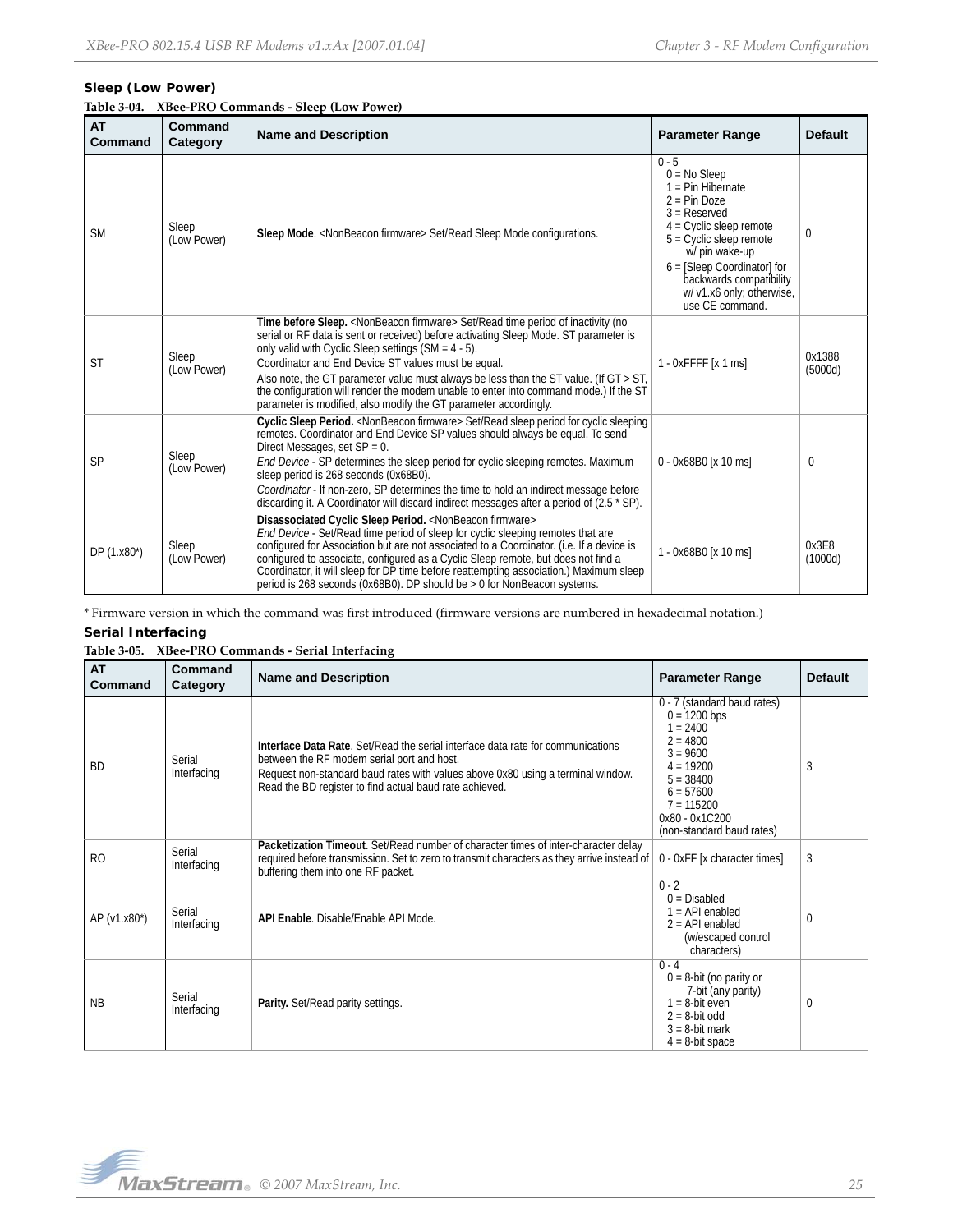# **Table 3‐05. XBee‐PRO Commands ‐ Serial Interfacing**

| <b>AT</b><br>Command | <b>Command</b><br>Category | <b>Name and Description</b>                                                                                                                                                                                                                                                                                                                                                                                                                                              | <b>Parameter Range</b> | <b>Default</b> |
|----------------------|----------------------------|--------------------------------------------------------------------------------------------------------------------------------------------------------------------------------------------------------------------------------------------------------------------------------------------------------------------------------------------------------------------------------------------------------------------------------------------------------------------------|------------------------|----------------|
| PR (v1.x80*)         | Serial<br>Interfacing      | <b>Pull-up Resistor Enable.</b> Set/Read bitfield to configure internal pull-up resistor status<br>for I/O lines<br><b>Bitfield Map:</b><br>bit $0 - AD4/DIO4$ (pin11)<br>bit 1 - AD3 / DIO3 (pin17)<br>bit 2 - AD2/DIO2 (pin18)<br>bit 3 - AD1/DIO1 (pin19)<br>bit 4 - AD0 / DIO0 (pin20)<br>bit 5 - RTS / AD6 / DIO6 (pin16)<br>bit 6 - DTR / SLEEP_RQ / DI8 (pin9)<br>bit 7 - DIN/CONFIG (pin3)<br>Bit set to "1" specifies pull-up enabled; "0" specifies no pull-up | $0 - 0xFF$             | 0xFF           |

\* Firmware version in which the command was first introduced (firmware versions are numbered in hexadecimal notation.)

# **I/O Settings**

NOTE: The "I/O Settings" commands listed below refer to the I/O lines of the OEM RF module embedded inside the boxed RF modem. Implementation of these commands requires board-level development and is not supported through the USB connection of the RF modem.

| <b>AT</b><br>Command      | Command<br>Category | <b>Name and Description</b>                                                                                                                                                                                                                                    | <b>Parameter Range</b>                                                                                            | <b>Default</b> |
|---------------------------|---------------------|----------------------------------------------------------------------------------------------------------------------------------------------------------------------------------------------------------------------------------------------------------------|-------------------------------------------------------------------------------------------------------------------|----------------|
| D <sub>8</sub>            | I/O Settings        | DI8 Configuration. Select/Read options for the DI8 line (pin 9) of the RF modem.                                                                                                                                                                               | $0 - 1$<br>$0 = Disabled$<br>$3 = DI$<br>$(1,2,4 \& 5 \text{ n/a})$                                               | 0              |
| D7 $(v1.x80*)$            | I/O Settings        | DIO7 Configuration. Select/Read settings for the DIO7 line (pin 12) of the RF modem.<br>Options include CTS flow control and I/O line settings.                                                                                                                | $0 - 1$<br>$0 = Disabled$<br>$1 = CTS$ Flow Control<br>$2 = (n/a)$<br>$3 = DI$<br>$4 = DO low$<br>$5 = DO$ high   | $\mathbf{1}$   |
| $D6 (v1.x80*)$            | I/O Settings        | DIO6 Configuration. Select/Read settings for the DIO6 line (pin 16) of the RF modem.<br>Options include RTS flow control and I/O line settings.                                                                                                                | $0 - 1$<br>$0 = Disabled$<br>$1 = RTS$ flow control<br>$2 = (n/a)$<br>$3 = DI$<br>$4 = DO$ low<br>$5 = DO$ high   | $\mathbf{0}$   |
| $D5 (v1.x80*)$            | I/O Settings        | DIO5 Configuration. Configure settings for the DIO5 line (pin 15) of the RF modem.<br>Options include Associated LED indicator (blinks when associated) and I/O line<br>settings.                                                                              | $0 - 1$<br>$0 = Disabled$<br>$1 =$ Associated indicator<br>$2 = ADC$<br>$3 = DI$<br>$4 = DO$ low<br>$5 = DO$ high | 1              |
| $D0 - D4$<br>$(v1.xA0^*)$ | I/O Settings        | (DIO4 -DIO4) Configuration. Select/Read settings for the following lines: AD0/DIO0<br>(pin 20), AD1/DIO1 (pin 19), AD2/DIO2 (pin 18), AD3/DIO3 (pin 17), AD4/DIO4 (pin 11).<br>Options include: Analog-to-digital converter, Digital Input and Digital Output. | $0 - 1$<br>$0 = Disabled$<br>$1 = (n/a)$<br>$2 = ADC$<br>$3 = DI$<br>$4 = DO$ low<br>$5 = DO$ high                | $\mathbf{0}$   |
| $IU (v1.xA0*)$            | I/O Settings        | I/O Output Enable. Disables/Enables I/O data received to be sent out UART. The data<br>is sent using an API frame regardless of the current AP parameter value.                                                                                                | $0 - 1$<br>$0 = Disabled$<br>$1 =$ Enabled                                                                        | $\mathbf{1}$   |
| IT $(v1.xA0^*)$           | I/O Settings        | Samples before TX. Set/Read the number of samples to collect before transmitting<br>data. Maximum number of samples is dependent upon the number of enabled inputs.                                                                                            | $1 - 0xFF$                                                                                                        | $\mathbf{1}$   |
| $IS (v1.xA0*)$            | I/O Settings        | Force Sample. Force a read of all enabled inputs (DI or ADC). Data is returned through<br>the UART. If no inputs are defined (DI or ADC), this command will return error.                                                                                      | 8-bit bitmap (each bit<br>represents the level of an I/O<br>line setup as an output)                              |                |
| $IO (v1.xA0*)$            | I/O Settings        | Digital Output Level. Set digital output level to allow DIO lines that are setup as<br>outputs to be changed through Command Mode.                                                                                                                             |                                                                                                                   |                |
| IC $(v1.xA0^*)$           | I/O Settings        | DIO Change Detect. Set/Read bitfield values for change detect monitoring. Each bit<br>enables monitoring of DIO0 - DIO7 for changes. If detected, data is transmitted with<br>DIO data only. Any samples queued waiting for transmission will be sent first.   | 0 - OxFF [bitfield]                                                                                               | 0 (disabled)   |
| $IR (v1.xA0*)$            | I/O Settings        | Sample Rate. Set/Read sample rate. When set, this parameter causes the modem to<br>sample all enabled inputs at a specified interval.                                                                                                                          | 0 - OxFFFF [x 1 msec]                                                                                             | 0              |

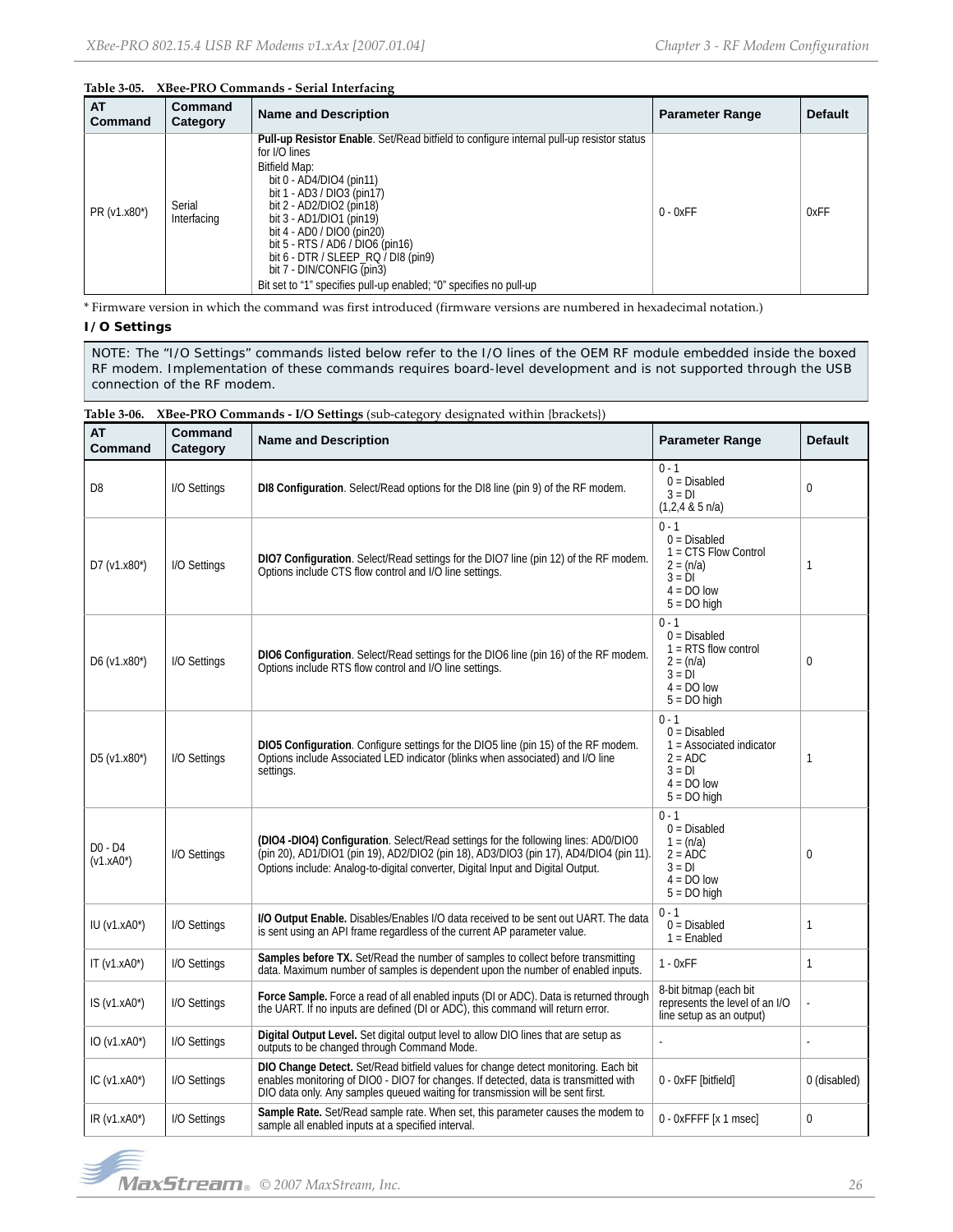|                           |                                    | Table 3-06. ABee-PRO Commands - I/O Settings (sub-category designated within {prackets})                                                                                                                                                                                                                                              |                                                             |                                      |
|---------------------------|------------------------------------|---------------------------------------------------------------------------------------------------------------------------------------------------------------------------------------------------------------------------------------------------------------------------------------------------------------------------------------|-------------------------------------------------------------|--------------------------------------|
| <b>AT</b><br>Command      | Command<br>Category                | <b>Name and Description</b>                                                                                                                                                                                                                                                                                                           | <b>Parameter Range</b>                                      | <b>Default</b>                       |
| AV $(v1.xA0^*)$           | I/O Settings                       | ADC Voltage Reference. < XBee-PRO only> Set/Read ADC reference voltage switch.                                                                                                                                                                                                                                                        | $0 - 1$<br>$0 = VREF$ pin<br>$1 =$ Internal                 | 0                                    |
| IA (v1.xA0*)              | I/O Settings {I/O<br>Line Passing  | I/O Input Address. Set/Read addresses of modem to which outputs are bound. Setting<br>all bytes to 0xFF will not allow any received I/O packet to change outputs. Setting<br>address to OxFFFF will allow any received I/O packet to change outputs.                                                                                  | 0 - OXFFFFFFFFFFFFFFFF                                      | <b>OXFFFFFFF</b><br><b>FFFFFFFFF</b> |
| $TO - T7$<br>$(v1.xA0^*)$ | I/O Settings {I/O<br>Line Passing  | (D0 - D7) Output Timeout. Set/Read Output timeout values for lines that correspond<br>with the D0 - D7 parameters. When output is set (due to I/O line passing) to a non-<br>default level, a timer is started which when expired will set the output to it default level.<br>The timer is reset when a valid I/O packet is received. | 0 - 0xFF [x 100 ms]                                         | 0xFF                                 |
| P <sub>0</sub>            | I/O Settings {I/O<br>Line Passing  | PWM0 Configuration. Select/Read function for PWM0 pin.                                                                                                                                                                                                                                                                                | $0 - 2$<br>$0 = Disabled$<br>$1 = RSSI$<br>$2 =$ PWM Output |                                      |
| P1 (v1.xA0*)              | I/O Settings {I/O<br>Line Passing  | PWM1 Configuration. Select/Read function for PWM1 pin.                                                                                                                                                                                                                                                                                | $0 - 2$<br>$0 = Disabled$<br>$1 =$ RSSI<br>$2 =$ PWM Output | $\Omega$                             |
| M0 (v1.xA0*)              | I/O Settings {I/O<br>Line Passing} | PWM0 Output Level. Set/Read the PWM0 output level.                                                                                                                                                                                                                                                                                    | $0 - 0x03FF$                                                |                                      |
| M1 (v1.xA0*)              | I/O Settings {I/O<br>Line Passing  | PWM1 Output Level. Set/Read the PWM0 output level.                                                                                                                                                                                                                                                                                    | $0 - 0x03FF$                                                |                                      |
| PT (v1.xA0*)              | I/O Settings {I/O<br>Line Passing  | PWM Output Timeout. Set/Read output timeout value for both PWM outputs. When<br>PWM is set to a non-zero value: Due to I/O line passing, a time is started which when<br>expired will set the PWM output to zero. The timer is reset when a valid I/O packet is<br>received.                                                          | 0 - 0xFF [x 100 ms]                                         | 0xFF                                 |
| <b>RP</b>                 | I/O Settings {I/O<br>Line Passing  | RSSI PWM Timer. Set/Read PWM timer register. Set the duration of PWM (pulse width<br>modulation) signal output on the RSSI pin. The signal duty cycle is updated with each<br>received packet and is shut off when the timer expires.                                                                                                 | 0 - 0xFF [x 100 ms]                                         | 0x28 (40d)                           |

**Table 3‐06. XBee‐PRO Commands ‐ I/O Settings** (sub‐category designated within {brackets})

\* Firmware version in which the command was first introduced (firmware versions are numbered in hexadecimal notation.)

# **Diagnostics**

#### **Table 3‐07. XBee‐PRO Commands ‐ Diagnostics**

| <b>AT</b><br>Command | Command<br>Category | <b>Name and Description</b>                                                                                                                                                                                                                                                                                                                                                                                                                              | <b>Parameter Range</b>                                  | <b>Default</b> |
|----------------------|---------------------|----------------------------------------------------------------------------------------------------------------------------------------------------------------------------------------------------------------------------------------------------------------------------------------------------------------------------------------------------------------------------------------------------------------------------------------------------------|---------------------------------------------------------|----------------|
| <b>VR</b>            | <b>Diagnostics</b>  | <b>Firmware Version.</b> Read firmware version of the RF modem.                                                                                                                                                                                                                                                                                                                                                                                          | 0 - 0xFFFF [read-only]                                  | Factory-set    |
| VL (v1.x80*)         | <b>Diagnostics</b>  | Firmware Version - Verbose. Read detailed version information (including application<br>build date, MAC, PHY and bootloader versions).                                                                                                                                                                                                                                                                                                                   |                                                         |                |
| $HV (v1.x80*)$       | <b>Diagnostics</b>  | Hardware Version. Read hardware version of the RF modem.                                                                                                                                                                                                                                                                                                                                                                                                 | 0 - 0xFFFF [read-only]                                  | Factory-set    |
| DB                   | <b>Diagnostics</b>  | Received Signal Strength. Read signal level [in dB] of last good packet received<br>(RSSI). Absolute value is reported. (For example: 0x58 = -88 dBm) Reported value is<br>accurate between -40 dBm and RX sensitivity.                                                                                                                                                                                                                                  | 0x17-0x5C (XBee)<br>0x24-0x64 (XBee-PRO)<br>[read-only] |                |
| EC $(v1.x80^*)$      | <b>Diagnostics</b>  | CCA Failures. Reset/Read count of CCA (Clear Channel Assessment) failures. This<br>parameter value increments when the modem does not transmit a packet because it<br>detected energy above the CCA threshold level set with CA command. This count<br>saturates at its maximum value. Set count to "0" to reset count.                                                                                                                                  | $0 - 0x$ FFFF                                           |                |
| EA $(v1.x80^*)$      | <b>Diagnostics</b>  | ACK Failures. Reset/Read count of acknowledgment failures. This parameter value<br>increments when the modem expires its transmission retries without receiving an ACK<br>on a packet transmission. This count saturates at its maximum value. Set the parameter<br>to "0" to reset count.                                                                                                                                                               | $0 - 0x$ FFFF                                           |                |
| $ED (v1.x80*)$       | <b>Diagnostics</b>  | Energy Scan. Send 'Energy Detect Scan'. ED parameter determines the length of scan<br>on each channel. The maximal energy on each channel is returned and each value is<br>followed by a carriage return. Values returned represent detected energy levels in units<br>of -dBm. Actual scan time on each channel is measured as Time = $[(2 \times SD) * 15.36]$<br>ms. Total scan time is this time multiplied by the number of channels to be scanned. | $0 - 6$                                                 |                |

\* Firmware version in which the command was first introduced (firmware versions are numbered in hexadecimal notation.)

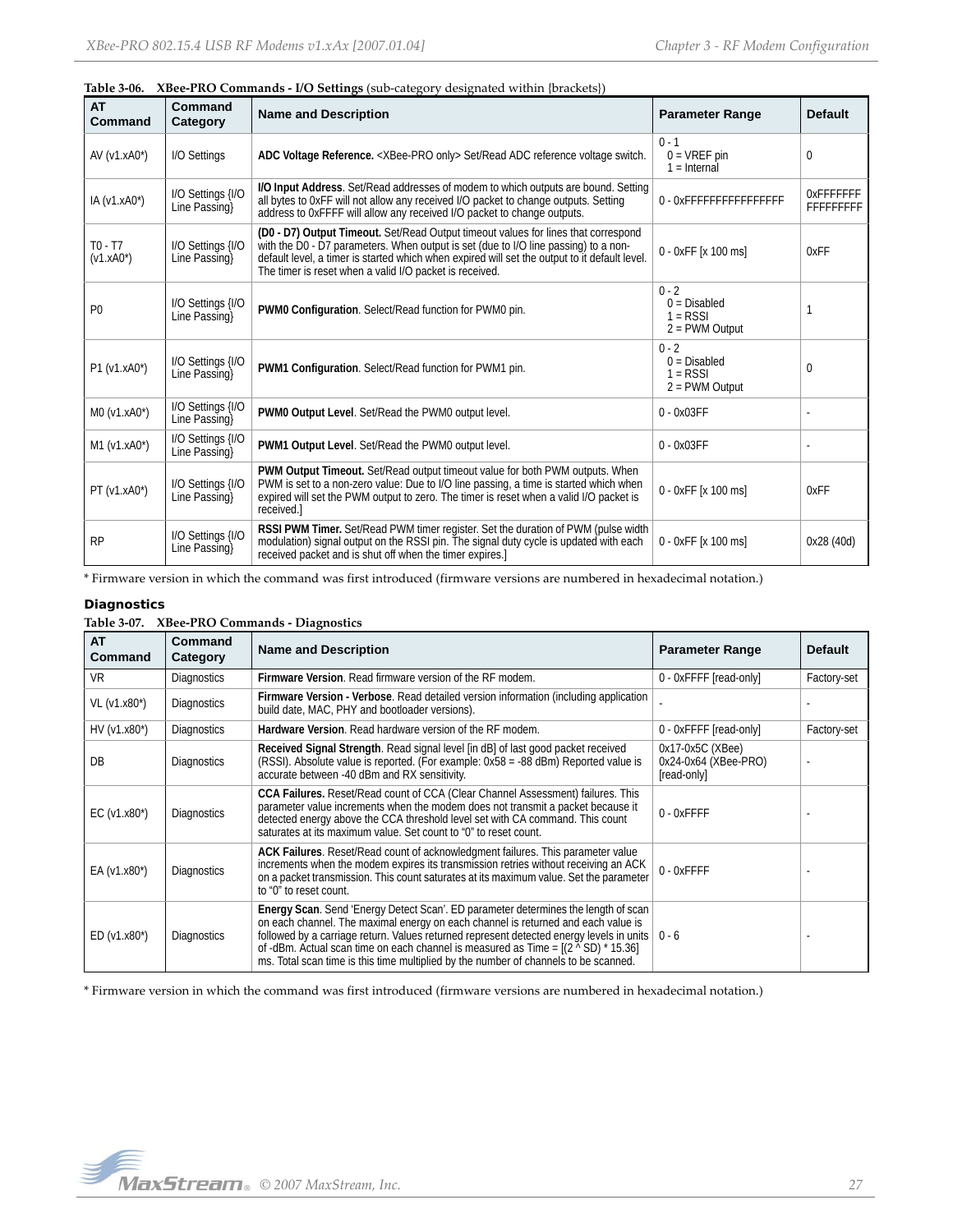# **AT Command Options**

|  |  | Table 3-08. XBee-PRO Commands - AT Command Options |  |  |
|--|--|----------------------------------------------------|--|--|
|--|--|----------------------------------------------------|--|--|

| <b>AT</b><br><b>Command</b> | Command<br>Category        | <b>Name and Description</b>                                                                                                                                                                                                                                       | <b>Parameter Range</b> | <b>Default</b>       |
|-----------------------------|----------------------------|-------------------------------------------------------------------------------------------------------------------------------------------------------------------------------------------------------------------------------------------------------------------|------------------------|----------------------|
| СT                          | AT Command<br>Mode Options | <b>Command Mode Timeout.</b> Set/Read the period of inactivity (no valid commands<br>received) after which the RF modem automatically exits AT Command Mode and<br>returns to Idle Mode.                                                                          | 2 - 0xFFFF [x 100 ms]  | 0x64 (100d)          |
| <b>CN</b>                   | AT Command<br>Mode Options | Exit Command Mode. Explicitly exit the modem from AT Command Mode.                                                                                                                                                                                                |                        |                      |
| $AC$ ( $v1.xA0^*$ )         | AT Command<br>Mode Options | Apply Changes. Explicitly apply changes to queued parameter value(s) and re-<br>initialize modem.                                                                                                                                                                 | $-$                    |                      |
| GT                          | AT Command<br>Mode Options | Guard Times. Set required period of silence before and after the Command Sequence<br>Characters of the AT Command Mode Sequence (GT+ CC + GT). The period of silence $\vert$ 2 - 0x0CE4 [x 1 ms]<br>is used to prevent inadvertent entrance into AT Command Mode. |                        | 0x3E8<br>(1000d)     |
| СC                          | AT Command<br>Mode Options | Command Sequence Character. Set/Read the ASCII character value to be used<br>between Guard Times of the AT Command Mode Sequence (GT+CC+GT). The AT<br>Command Mode Sequence enters the RF modem into AT Command Mode.                                            | $0 - 0xFF$             | 0x2B<br>$('+'ASCII)$ |

\* Firmware version in which the command was first introduced (firmware versions are numbered in hexadecimal notation.)

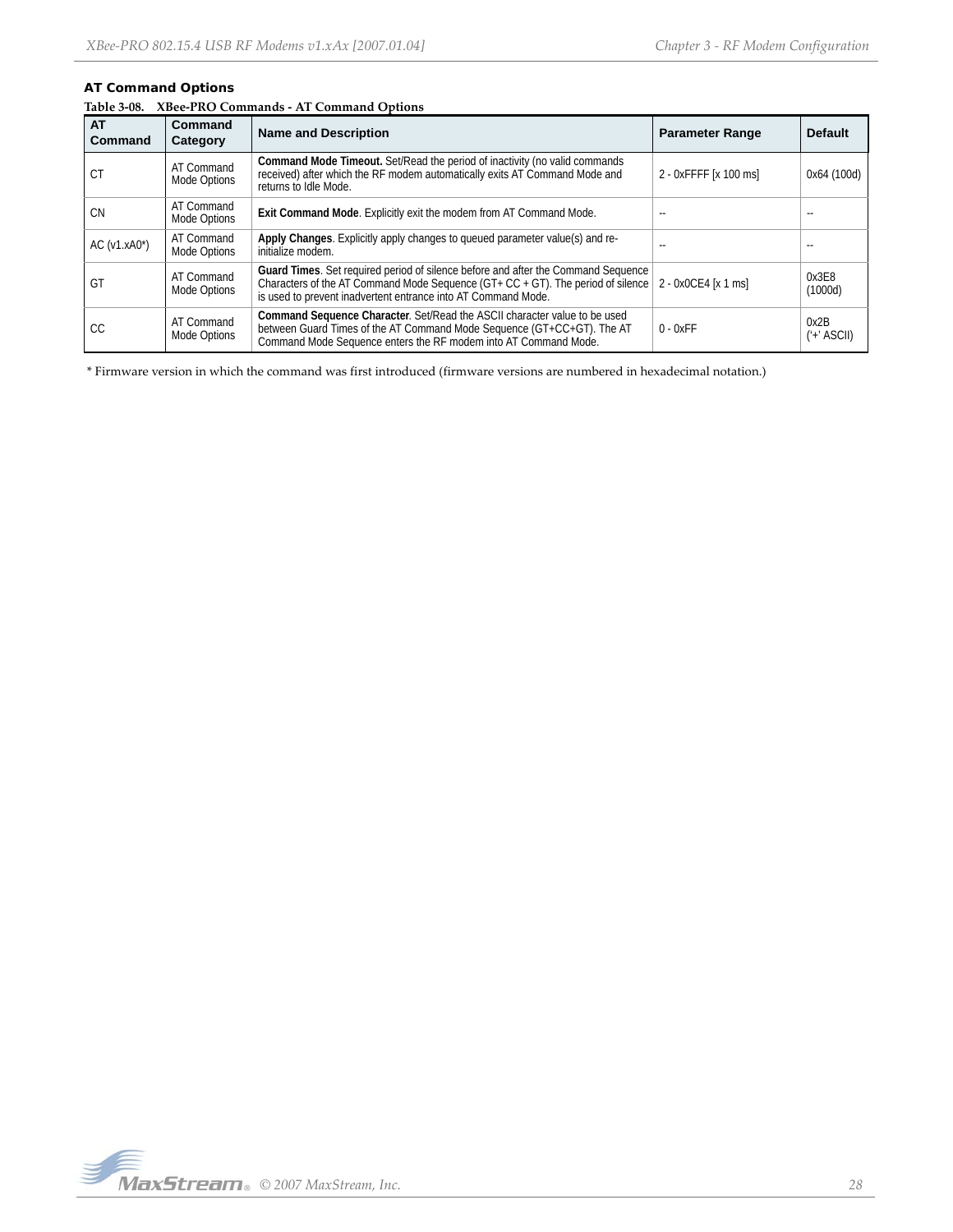# <span id="page-28-0"></span>**3.3. Command Descriptions**

Command descriptions in this section are listed alphabetically. Command categories are designated within "< >" symbols that follow each command title. XBee-PRO RF Modems expect parameter values in hexadecimal (designated by the "0x" prefix).

All modems operating within the same network should contain the same firmware version.

### **A1 (End Device Association) Command**

<Networking {Association}> The A1 command is used to set and read association options for an End Device.

Use the table below to determine End Device behavior in relation to the A1 parameter.

AT Command: ATA1

Parameter Range: 0 - 0x0F [bitfield]

Default Parameter Value: 0

Related Commands: ID (PAN ID), NI (Node Identifier), CH (Channel), CE (Coordinator Enable), A2 (Coordinator Association)

Minimum Firmware Version Required: v1.x80

| <b>Bit number</b>      | <b>End Device Association Option</b>                                                                                                                                             |
|------------------------|----------------------------------------------------------------------------------------------------------------------------------------------------------------------------------|
| 0 - ReassignPanID      | 0 - Will only associate with Coordinator operating on PAN ID that matches Node Identifier                                                                                        |
|                        | 1 - May associate with Coordinator operating on any PAN ID                                                                                                                       |
| 1 - ReassignChannel    | 0 - Will only associate with Coordinator operating on Channel that matches CH setting                                                                                            |
|                        | 1 - May associate with Coordinator operating on any Channel                                                                                                                      |
|                        | 0 - Device will not attempt Association                                                                                                                                          |
| 2 - AutoAssociate      | 1 - Device attempts Association until success<br>Note: This bit is used only for Non-Beacon systems. End Devices in a Beaconing system must<br>always associate to a Coordinator |
| 3 - PollCoordOnPinWake | 0 - Pin Wake will not poll the Coordinator for pending (indirect) Data                                                                                                           |
|                        | 1 - Pin Wake will send Poll Request to Coordinator to extract any pending data                                                                                                   |
| $4 - 7$                | [reserved]                                                                                                                                                                       |

#### **A2 (Coordinator Association) Command**

<Networking {Association}> The A2 command is used to set and read association options of the Coordinator.

Use the table below to determine Coordinator behavior in relation to the A2 parameter.

AT Command: ATA2

Parameter Range: 0 - 7 [bitfield]

Default Parameter Value: 0

Related Commands: ID (PAN ID), NI (Node Identifier), CH (Channel), CE (Coordinator Enable), A1 (End Device Association), AS Active Scan), ED (Energy Scan)

Minimum Firmware Version Required: v1.x80

| <b>Bit number</b>   | <b>End Device Association Option</b>                                                                                                            |
|---------------------|-------------------------------------------------------------------------------------------------------------------------------------------------|
| 0 - ReassignPanID   | 0 - Coordinator will not perform Active Scan to locate available PAN ID. It will operate on ID<br>(PAN ID).                                     |
|                     | 1 - Coordinator will perform Active Scan to determine an available ID (PAN ID). If a PAN ID<br>conflict is found, the ID parameter will change. |
| 1 - ReassignChannel | 0 - Coordinator will not perform Energy Scan to determine free channel. It will operate on the<br>channel determined by the CH parameter.       |
|                     | 1 - Coordinator will perform Energy Scan to find a free channel, then operate on that channel.                                                  |
| 2 - AllowAssociate  | 0 - Coordinator will not allow any devices to associate to it.                                                                                  |
|                     | 1 - Coordinator will allow devices to associate to it.                                                                                          |
| $3 - 7$             | [reserved]                                                                                                                                      |

The binary equivalent of the default value (0x06) is 00000110. 'Bit 0' is the last digit of the sequence.

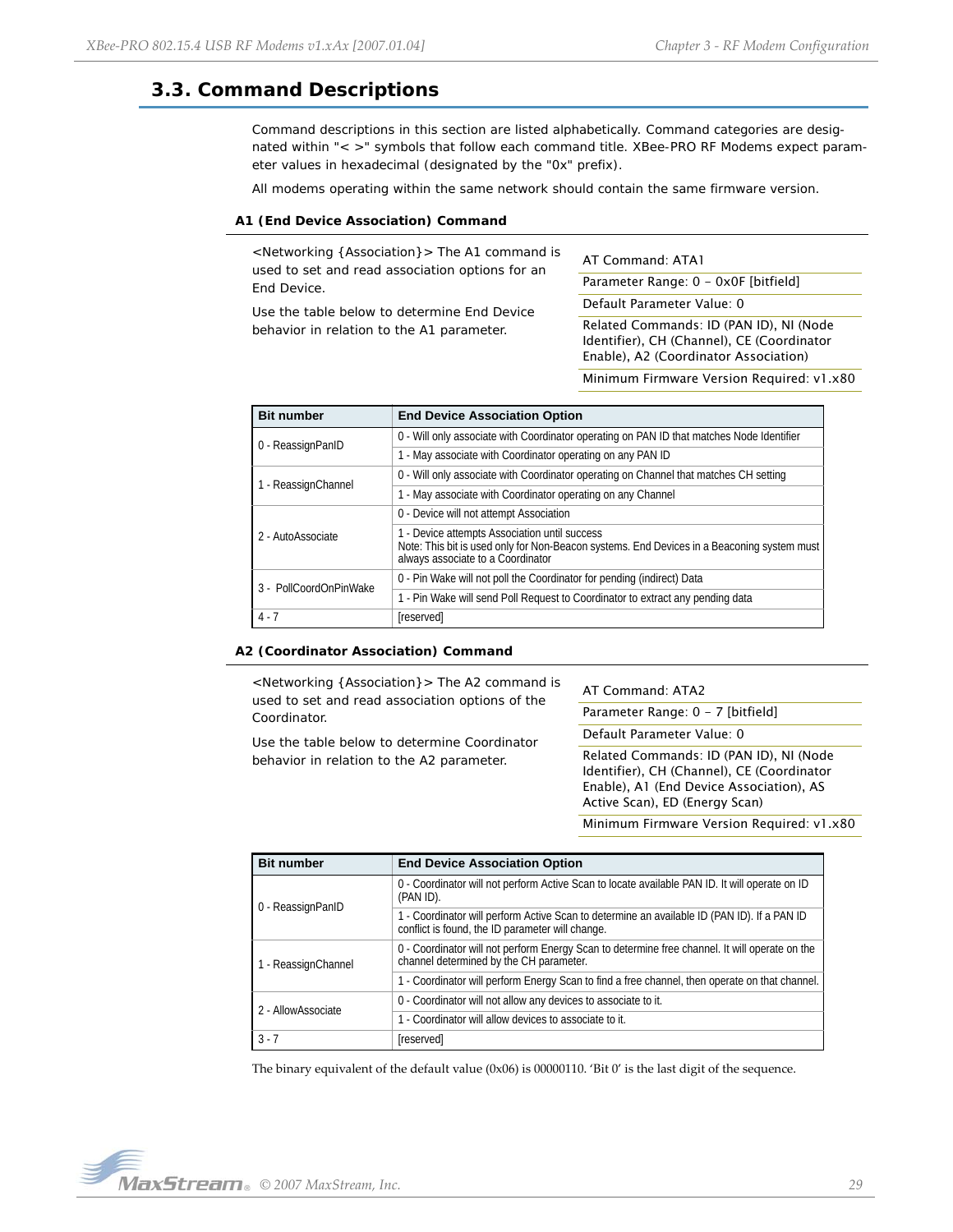# **AC (Apply Changes) Command**

<AT Command Mode Options> The AC command is used to explicitly apply changes to modem parameter values. 'Applying changes' means that the modem is re-initialized based on changes

AT Command: ATAC

Minimum Firmware Version Required: v1.xA0

made to its parameter values. Once changes are applied, the modem immediately operates according to the new parameter values.

This behavior is in contrast to issuing the WR (Write) command. The WR command saves parameter values to non-volatile memory, but the modem still operates according to previously saved values until the modem is re-booted or the CN (Exit AT Command Mode) command is issued.

Refer to the "AT Command - Queue Parameter Value" API type for more information.

### **AI (Association Indication) Command**

<Networking {Association}> The AI command is used to indicate occurrences of errors during the last association request.

Use the table below to determine meaning of the returned values.

AT Command: ATAI

Parameter Range: 0 - 0x13 [read-only]

Related Commands: AS (Active Scan), ID (PAN ID), CH (Channel), ED (Energy Scan), A1 (End Device Association), A2 (Coordinator Association), CE (Coordinator Enable)

Minimum Firmware Version Required: v1.x80

| <b>Returned Value (Hex)</b> | <b>Association Indication</b>                                                                                     |
|-----------------------------|-------------------------------------------------------------------------------------------------------------------|
| 0x00                        | Successful Completion - Coordinator successfully started or End Device association complete                       |
| 0x01                        | <b>Active Scan Timeout</b>                                                                                        |
| 0x02                        | Active Scan found no PANs                                                                                         |
| 0x03                        | Active Scan found PAN, but the Coordinator Allow Association bit is not set                                       |
| 0x04                        | Active Scan found PAN, but Coordinator and End Device are not configured to support beacons                       |
| 0x05                        | Active Scan found PAN, but Coordinator ID (PAN ID) value does not match the ID of the End Device                  |
| 0x06                        | Active Scan found PAN, but Coordinator CH (Channel) value does not match the CH of the End Device                 |
| 0x07                        | <b>Energy Scan Timeout</b>                                                                                        |
| 0x08                        | Coordinator start request failed                                                                                  |
| 0x09                        | Coordinator could not start due to Invalid Parameter                                                              |
| 0x0A                        | Coordinator Realignment is in progress                                                                            |
| 0x0B                        | Association Request not sent                                                                                      |
| 0x0C                        | Association Request timed out - no reply was received                                                             |
| 0x0D                        | Association Request had an Invalid Parameter                                                                      |
| 0x0E                        | Association Request Channel Access Failure - Request was not transmitted - CCA failure                            |
| 0x0F                        | Remote Coordinator did not send an ACK after Association Request was sent                                         |
| 0x10                        | Remote Coordinator did not reply to the Association Request, but an ACK was received<br>after sending the request |
| 0x11                        | [reserved]                                                                                                        |
| 0x12                        | Sync-Loss - Lost synchronization with a Beaconing Coordinator                                                     |
| 0x13                        | Disassociated - No longer associated to Coordinator                                                               |
| 0xFF                        | RF Modem is attempting to associate                                                                               |

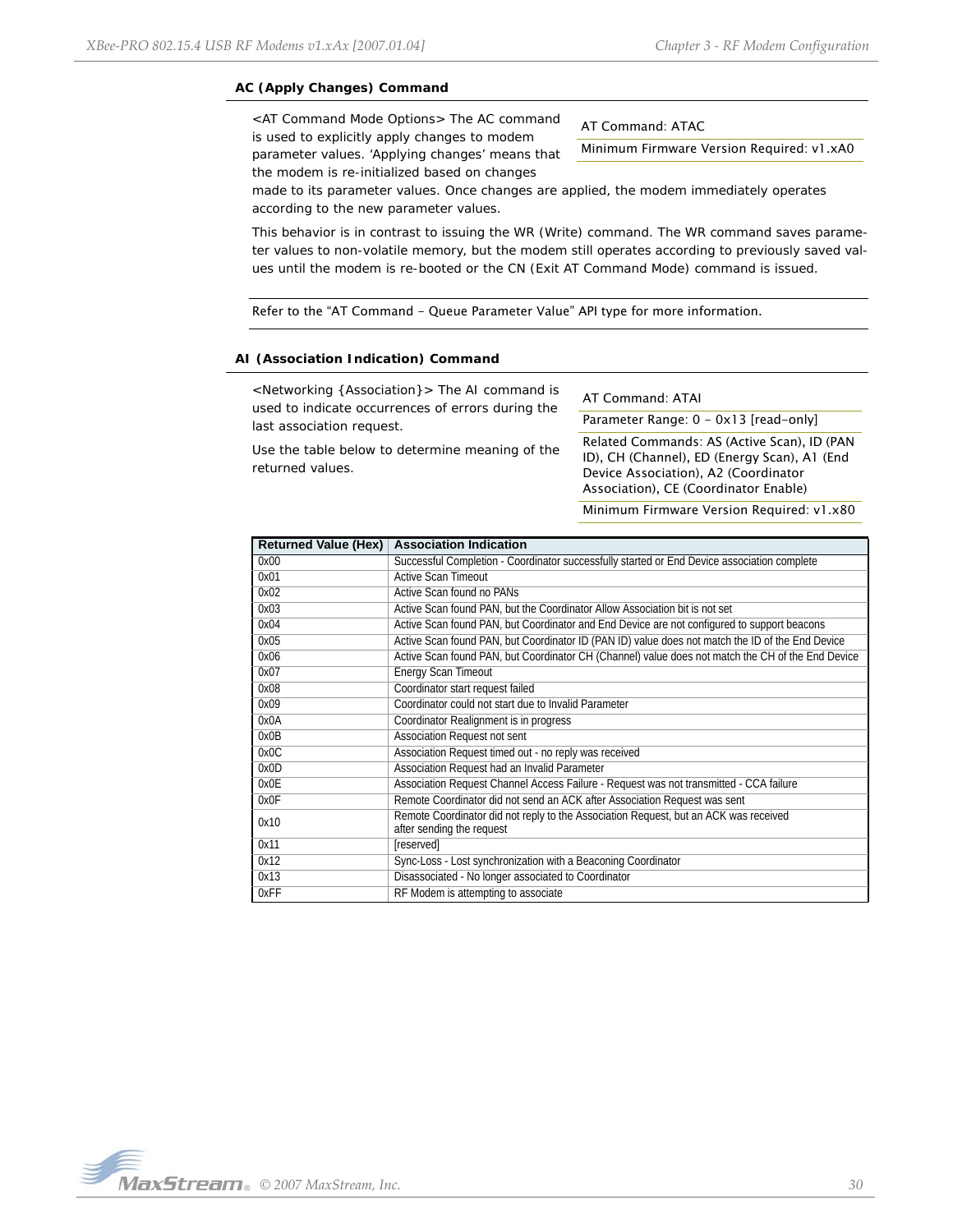#### **AP (API Enable) Command**

<Serial Interfacing> The AP command is used to enable the RF modem to operate using a framebased API instead of using the default Transparent (UART) mode.

| AT Command: ATAP           |                        |                                             |  |
|----------------------------|------------------------|---------------------------------------------|--|
|                            | Parameter Range: 0 - 2 |                                             |  |
|                            | Parameter              | Configuration                               |  |
|                            |                        | Disabled<br>(Transparent operation)         |  |
|                            |                        | API enabled                                 |  |
|                            | 2                      | API enabled<br>(with escaped<br>characters) |  |
| Default Parameter Value: 0 |                        |                                             |  |

Minimum Firmware Version Required: v1.x80

Refer to the API Operation section [[p49\]](#page-48-0) when API operation is enabled (AP = 1 or 2).

#### **AS (Active Scan) Command**

<AT Command Mode Options> The AS command is used to send a Beacon Request to a Broadcast (0xFFFF) and Broadcast PAN (0xFFFF) on every channel. The parameter determines the amount of time the RF modem will listen for Beacons on each channel. A 'PanDescriptor' is created and returned for every Beacon received from the scan. Each PanDescriptor contains the following information:

AT Command: ATAS

Parameter Range: 0 - 6

Related Command: SD (Scan Duration), DL (Destination Low Address), DH (Destination High Address), ID (PAN ID), CH (Channel)

Minimum Firmware Version Required: v1.x80

CoordAddress (SH + SL parameters)<CR> (NOTE: If MY on the coordinator is set less than 0xFFFF, the MY value is displayed) CoordPanID (ID parameter)<CR>

CoordAddrMode <CR> 0x02 = 16-bit Short Address 0x03 = 64-bit Long Address Channel (CH parameter) <CR> SecurityUse<CR> ACLEntry<CR> SecurityFailure<CR> SuperFrameSpec<CR> (2 bytes): bit 15 - Association Permitted (MSB) bit 14 - PAN Coordinator bit 13 - Reserved bit 12 - Battery Life Extension bits 8-11 - Final CAP Slot bits 4-7 - Superframe Order bits 0-3 - Beacon Order GtsPermit<CR> RSSI<CR> (- RSSI is returned as -dBm) TimeStamp<CR> (3 bytes) <CR> (A carriage return <CR> is sent at the end of the AS command.

The Active Scan is capable of returning up to 5 PanDescriptors in a scan. The actual scan time on each channel is measured as Time =  $[(2 \land (SD Parameter)) * 15.36]$  ms. Total scan time is this time multiplied by the number of channels to be scanned (16 for the XBee, 12 for the XBee-PRO).

NOTE: Refer the scan table in the SD description to determine scan times. If using API Mode, no <CR>'s are returned in the response. Refer to the API Mode Operation section [[p49\]](#page-48-0).

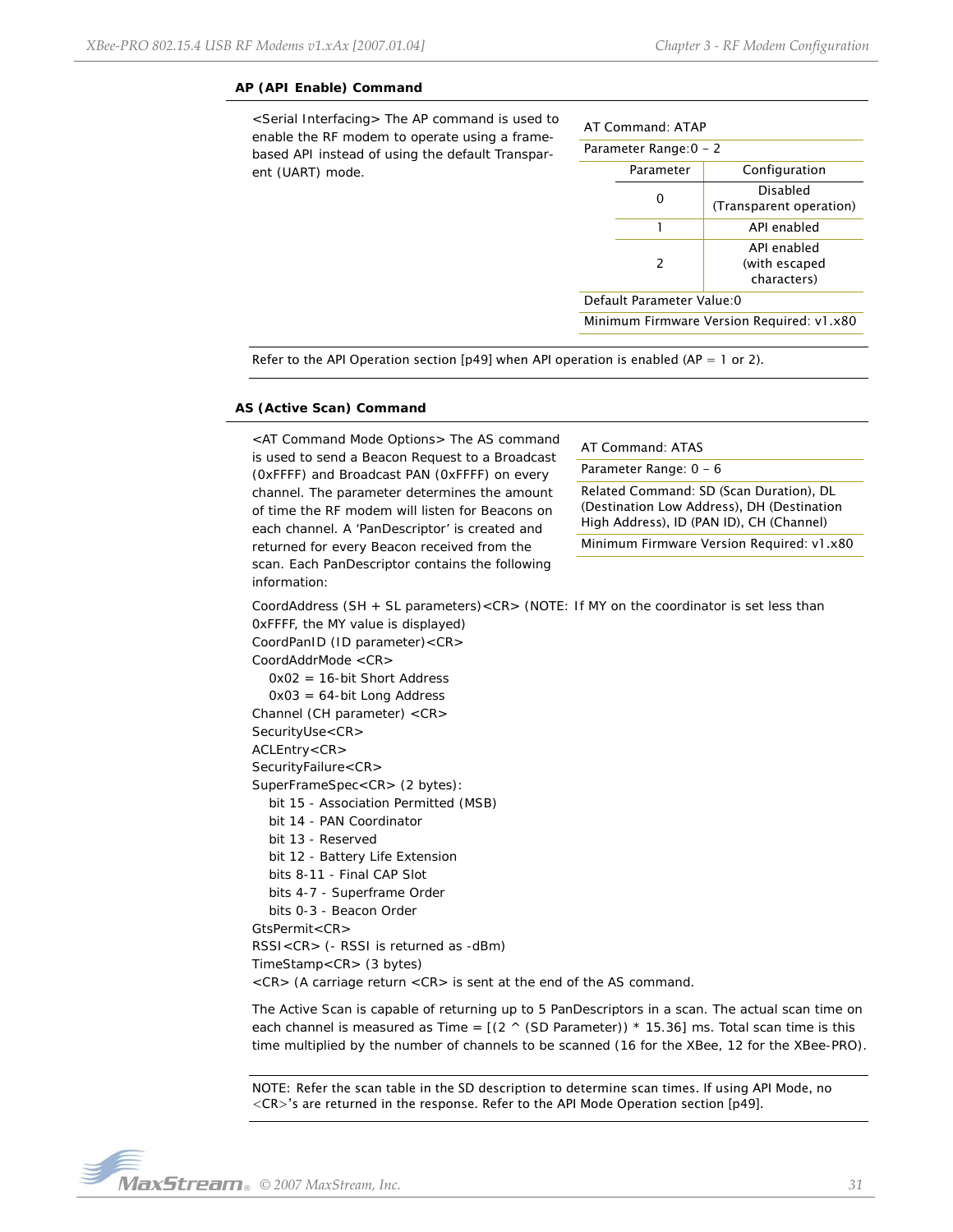#### **AV (ADC Voltage Reference) Command**

<Serial Interfacing> The AV command is used to set/read the ADC reference voltage switch. The XBee-PRO has an ADC voltage reference switch which allows the modem to select between an onboard voltage reference or to use the VREF pin on the connector.

This command only applies to XBee-PRO RF Modems and will return error on an XBee RF Modem.

#### **BD (Interface Data Rate) Command**

<Serial Interfacing> The BD command is used to set and read the serial interface data rate used between the RF modem and host. This parameter determines the rate at which serial data is sent to the modem from the host. Modified interface data rates do not take effect until the CN (Exit AT Command Mode) command is issued and the system returns the 'OK' response.

When parameters 0-7 are sent to the modem, the respective interface data rates are used (as shown in the table on the right).

The RF data rate is not affected by the BD parameter. If the interface data rate is set higher than the RF data rate, a flow control configuration may need to be implemented.

| AT Command: ATAV           |                                        |  |
|----------------------------|----------------------------------------|--|
| Parameter Range: 0 - 1     |                                        |  |
| Parameter                  | Configuration                          |  |
|                            | <b>VRFF Pin</b>                        |  |
|                            | Internal (on-board<br>reference - VCC) |  |
| Default Parameter Value: 0 |                                        |  |

Minimum Firmware Version Required: v1.xA0

#### AT Command: ATBD

| Parameter Range: 0 - 7 (standard rates)<br>0x80-0x1C200 (non-stndard rates) |               |                     |
|-----------------------------------------------------------------------------|---------------|---------------------|
|                                                                             | Parameter     | Configuration (bps) |
|                                                                             | ი             | 1200                |
|                                                                             | 1             | 2400                |
|                                                                             | $\mathcal{P}$ | 4800                |
|                                                                             | 3             | 9600                |
|                                                                             | 4             | 19200               |
|                                                                             | 5             | 38400               |
|                                                                             | 6             | 57600               |
|                                                                             | 7             | 115200              |
| Default Parameter Value:3                                                   |               |                     |

#### **Non-standard Interface Data Rates:**

Any value above 0x07 will be interpreted as an actual baud rate. When a value above 0x07 is sent, the closest interface data rate represented by the number is stored in the BD register. For example, a rate of 19200 bps can be set by sending the following command line "ATBD4B00". NOTE: When using MaxStream's X-CTU Software, non-standard interface data rates can only be set and read using the X-CTU 'Terminal' tab. Non-standard rates are not accessible through the 'Modem Configuration' tab.

When the BD command is sent with a non-standard interface data rate, the UART will adjust to accommodate the requested interface rate. In most cases, the clock resolution will cause the stored BD parameter to vary from the parameter that was sent (refer to the table below). Reading the BD command (send "ATBD" command without an associated parameter value) will return the value actually stored in the modem's BD register.

#### **Parameters Sent Versus Parameters Stored**

| <b>BD Parameter Sent (HEX)</b> | Interface Data Rate (bps) | <b>BD Parameter Stored (HEX)</b> |
|--------------------------------|---------------------------|----------------------------------|
|                                | 1200                      |                                  |
|                                | 19.200                    |                                  |
|                                | 115,200                   |                                  |
| 12C                            | 300                       | 12B                              |
| 10200                          | 115,200                   | 1R207                            |

#### **CA (CCA Threshold) Command**

<RF Interfacing> CA command is used to set and read CCA (Clear Channel Assessment) thresholds.

Prior to transmitting a packet, a CCA is performed to detect energy on the transmit channel. If the detected energy is above the CCA Threshold, the RF modem will not transmit the packet.

#### AT Command: ATCA

Parameter Range: 0 - 0x50 [-dBm] Default Parameter Value: 0x2C (-44 decimal dBm) Minimum Firmware Version Required: v1.x80

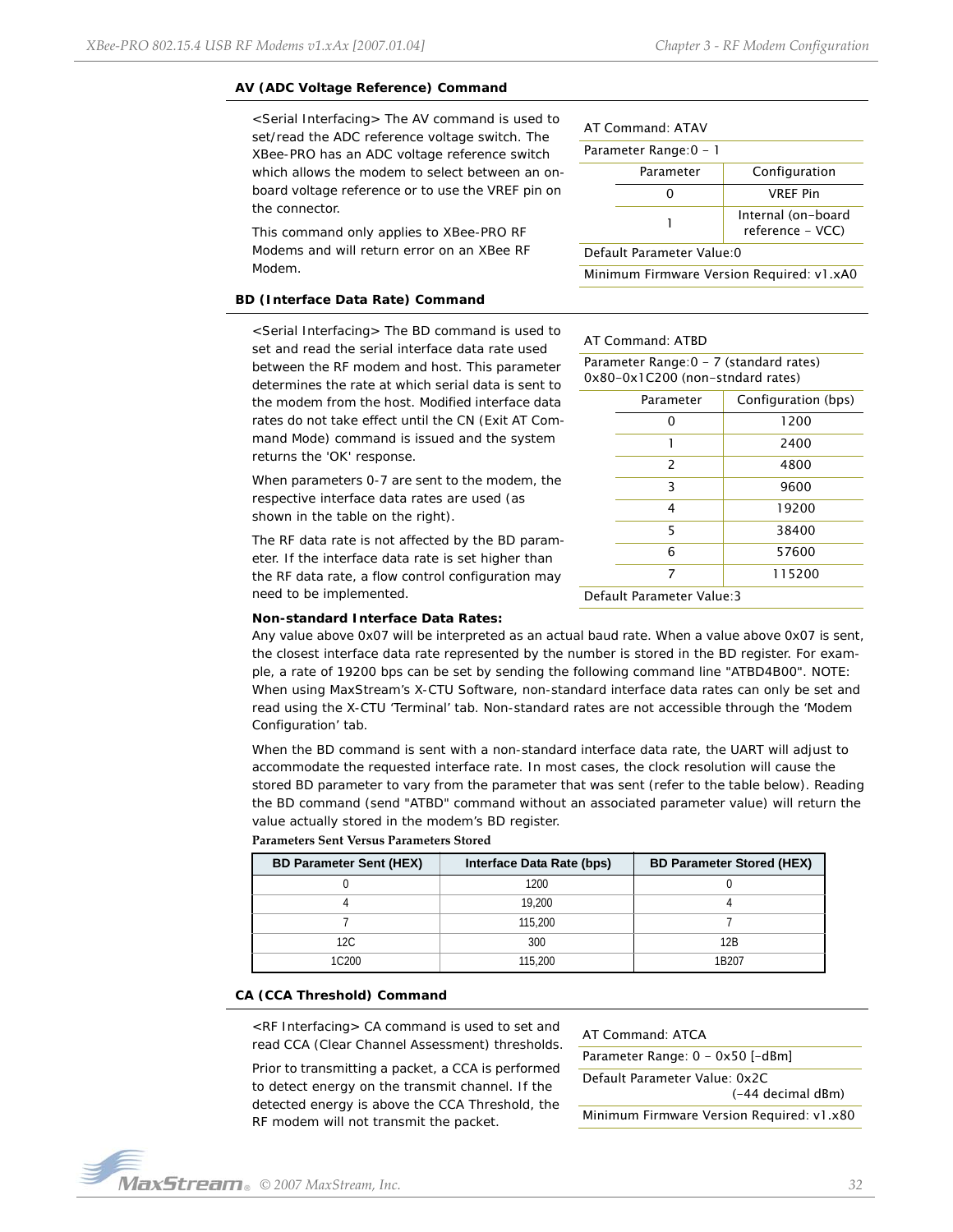#### **CC (Command Sequence Character) Command**

<AT Command Mode Options> The CC command is used to set and read the ASCII character used between guard times of the AT Command Mode Sequence (GT  $+$  CC  $+$  GT). This sequence enters the RF modem into AT Command Mode so that data entering the modem from the host is recognized as commands instead of payload.

| AT Command: ATCC                          |
|-------------------------------------------|
| Parameter Range: 0 - 0xFF                 |
| Default Parameter Value: 0x2B (ASCII "+") |
| Related Command: GT (Guard Times)         |

The AT Command Sequence is explained further in the AT Command Mode section [p24].

#### **CE (Coordinator Enable) Command**

| <serial interfacing=""> The CE command is used to<br/>set and read the behavior (End Device vs. Coordi-<br/>nator) of the RF modem.</serial> |                        | AT Command: ATCE           |                                           |
|----------------------------------------------------------------------------------------------------------------------------------------------|------------------------|----------------------------|-------------------------------------------|
|                                                                                                                                              | Parameter Range: 0 - 1 |                            |                                           |
|                                                                                                                                              |                        | Parameter                  | Configuration                             |
|                                                                                                                                              |                        | 0                          | <b>End Device</b>                         |
|                                                                                                                                              |                        |                            | Coordinator                               |
|                                                                                                                                              |                        | Default Parameter Value: 0 |                                           |
|                                                                                                                                              |                        |                            | Minimum Firmware Version Required: v1.x80 |

#### **CH (Channel) Command**

<Networking {Addressing}> The CH command is used to set/read the operating channel on which RF connections are made between RF modems. The channel is one of three addressing options available to the modem. The other options are the PAN ID (ID command) and destination addresses (DL & DH commands).

| AT Command: ATCH                                                                                 |
|--------------------------------------------------------------------------------------------------|
| Parameter Range: 0x0C - 0x17                                                                     |
| Default Parameter Value: 0x0C (12 decimal)                                                       |
| Related Commands: ID (PAN ID), DL<br>(Destination Address Low, DH (Destination)<br>Address High) |
|                                                                                                  |

In order for modems to communicate with each

other, the modems must share the same channel number. Different channels can be used to prevent modems in one network from listening to transmissions of another. Adjacent channel rejection is 23 dB.

The modem uses channel numbers of the 802.15.4 standard. Center Frequency =  $2.405 + (CH - 11d) * 5 MHz$  (d = decimal)

Refer to the XBee/XBee-PRO Addressing section [p19] for more information.

#### **CN (Exit Command Mode) Command**

<AT Command Mode Options> The CN command is used to explicitly exit the RF modem from AT Command Mode.

AT Command: ATCN

#### **CT (Command Mode Timeout) Command**

<AT Command Mode Options> The CT command is used to set and read the amount of inactive time that elapses before the RF modem automatically exits from AT Command Mode and returns to Idle Mode.

Use the CN (Exit Command Mode) command to exit AT Command Mode manually.

| AT Command: ATCT                                                                 |
|----------------------------------------------------------------------------------|
| Parameter Range:2 - 0xFFFF<br>[x 100 milliseconds]                               |
| Default Parameter Value: 0x64 (100 decimal<br>(which equals 10 decimal seconds)) |
| Number of bytes returned: 2                                                      |

Related Command: CN (Exit Command Mode)

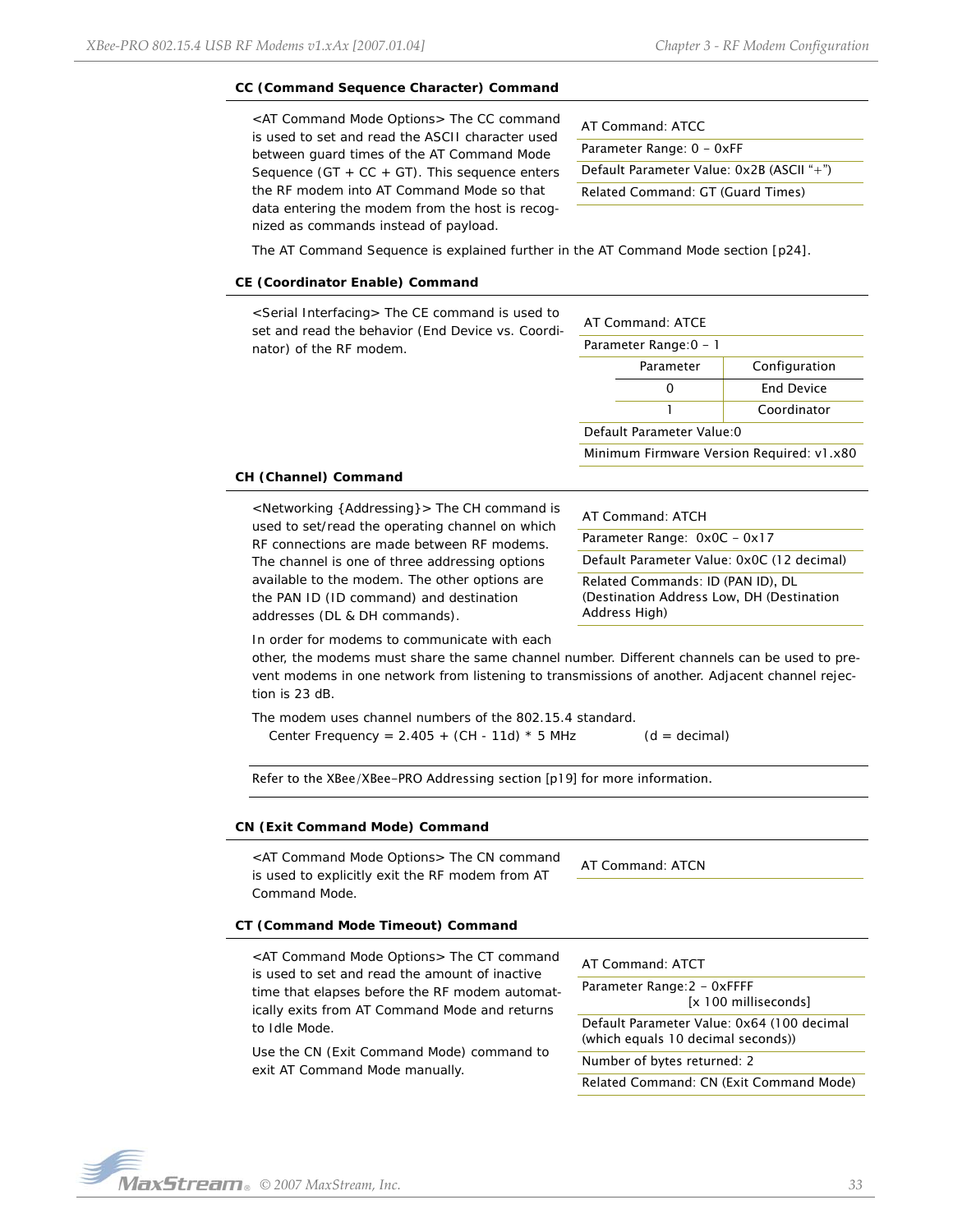## **D0 - D4 (DIOn Configuration) Commands**

<I/O Settings> The D0, D1, D2, D3 and D4 commands are used to select/read the behavior of their respective AD/DIO lines (pins 20, 19, 18, 17 and 11 respectively).

Options include:

- Analog-to-digital converter
- Digital input
- Digital output

# AT Commands: ATD0, ATD1, ATD2, ATD3, ATD4

| Parameter Range:0 – 5 |           |                 |
|-----------------------|-----------|-----------------|
|                       | Parameter | Configuration   |
|                       |           | <b>Disabled</b> |
|                       |           | n/a             |
|                       | 2         | ADC             |
|                       | 3         | DI              |
|                       | 4         | DO low          |
|                       | 5         | DO high         |
|                       |           |                 |

#### Default Parameter Value:0

Minimum Firmware Version Required: 1.x.A0

#### **D5 (DIO5 Configuration) Command**

<I/O Settings> The D5 command is used to select/read the behavior of the DIO5 line (pin 15).

Options include:

- Associated Indicator (LED blinks when the modem is associated)
- Analog-to-digital converter
- Digital input
- Digital output

AT Command: ATD5

|   | Parameter Range: 0 - 5 |                      |
|---|------------------------|----------------------|
|   | Parameter              | Configuration        |
|   |                        | <b>Disabled</b>      |
|   |                        | Associated Indicator |
|   | $\mathcal{P}$          | <b>ADC</b>           |
|   | 3                      | DI                   |
|   | 4                      | DO low               |
|   | 5                      | DO high              |
| . |                        |                      |

Default Parameter Value:1

Parameters 2-5 supported as of firmware version 1.xA0

#### **D6 (DIO6 Configuration) Command**

<I/O Settings> The D6 command is used to select/read the behavior of the DIO6 line (pin 16). Options include:

- RTS flow control
- Analog-to-digital converter
- Digital input
- Digital output

# AT Command: ATD6

| Parameter Range:0 – 5 |               |                         |
|-----------------------|---------------|-------------------------|
|                       | Parameter     | Configuration           |
|                       |               | Disabled                |
|                       |               | <b>RTS Flow Control</b> |
|                       | $\mathcal{P}$ | n/a                     |
|                       | 3             | DI                      |
|                       |               | DO low                  |
|                       | 5             | DO high                 |
|                       |               |                         |

Default Parameter Value:0

Parameters 3-5 supported as of firmware version 1.xA0

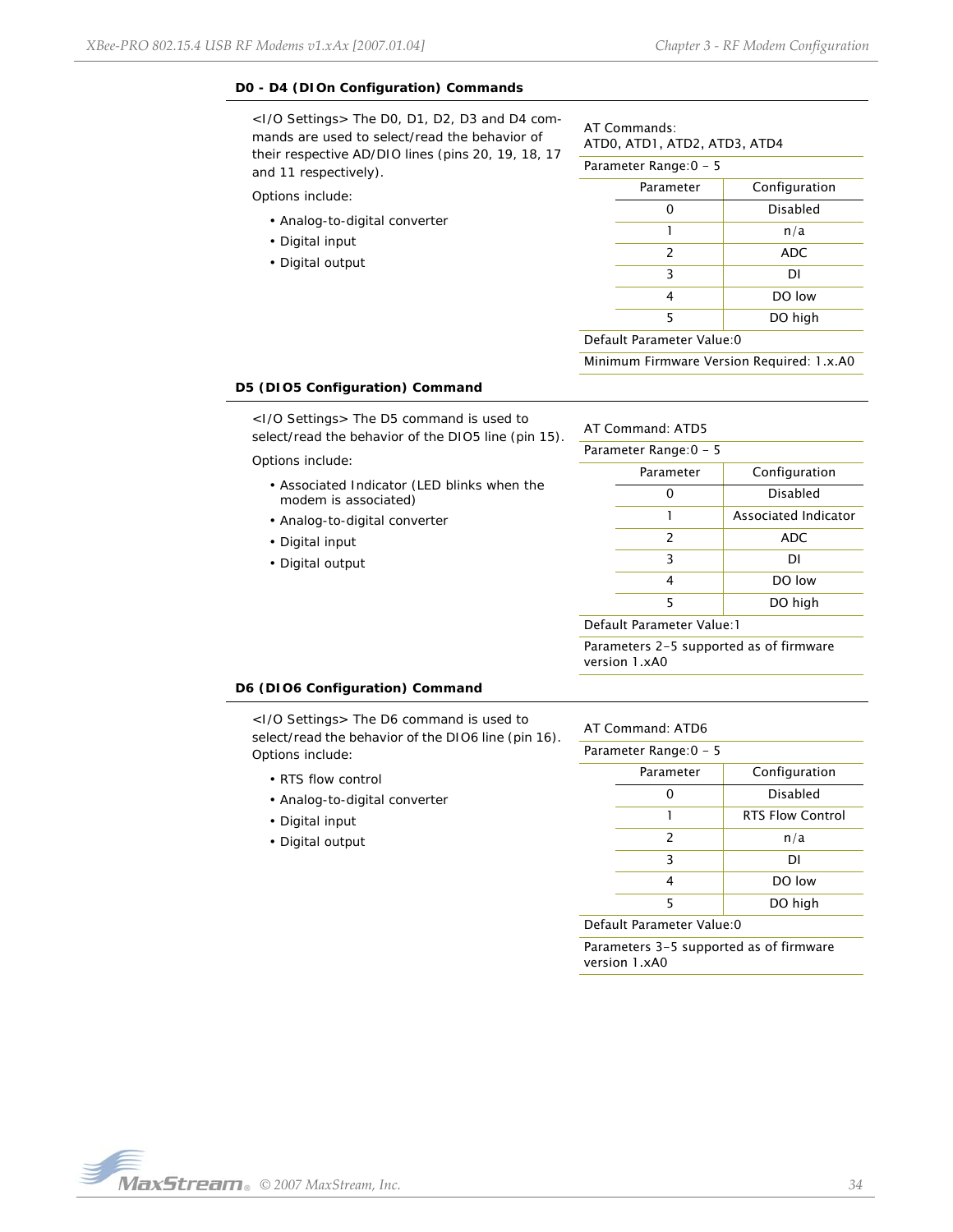# **D7 (DIO7 Configuration) Command**

<I/O Settings> The D7 command is used to select/read the behavior of the DIO7 line (pin 12). Options include:

- CTS flow control
- Analog-to-digital converter
- Digital input
- Digital output

| AT Command: ATD7 |  |
|------------------|--|
|                  |  |

| Parameter Range: 0 - 5 |           |                         |
|------------------------|-----------|-------------------------|
|                        | Parameter | Configuration           |
|                        |           | <b>Disabled</b>         |
|                        | 1         | <b>CTS Flow Control</b> |
|                        | 2         | n/a                     |
|                        | 3         | DI                      |
|                        | 4         | DO low                  |
|                        | 5         | DO high                 |
|                        |           |                         |

Default Parameter Value:1

Parameters 3-5 supported as of firmware version 1.x.A0

#### **D8 (DI8 Configuration) Command**

<I/O Settings> The D8 command is used to select/read the behavior of the DI8 line (pin 9). This command enables configuring the pin to function as a digital input. This line is also used with Pin Sleep.

|                                                        | DΙ              |  |
|--------------------------------------------------------|-----------------|--|
|                                                        | <b>Disabled</b> |  |
| Parameter                                              | Configuration   |  |
| Parameter Range: 0 - 5<br>$(1, 2, 4 \& 5 \text{ n/a})$ |                 |  |
| AT Command: ATD8                                       |                 |  |

Default Parameter Value:0

AT Command: ATDA

Minimum Firmware Version Required: 1.xA0

Minimum Firmware Version Required: v1.x80

#### **DA (Force Disassociation) Command**

<(Special)> The DA command is used to immediately disassociate an End Device from a Coordinator and reattempt to associate.

# **DB (Received Signal Strength) Command**

<Diagnostics> DB parameter is used to read the received signal strength (in dBm) of the last RF packet received. Reported values are accurate between -40 dBm and the RF modem's receiver sensitivity.

AT Command: ATDB Parameter Range [read-only]:

0x17-0x5C (XBee), 0x24-0x64 (XBee-PRO)

Absolute values are reported. For example: 0x58 = -88 dBm (decimal). If no packets have been received (since last reset, power cycle or sleep event), "0" will be reported.

#### **DH (Destination Address High) Command**

| <networking {addressing}=""> The DH command is<br/>used to set and read the upper 32 bits of the RF<br/>modem's 64-bit destination address. When com-</networking> | AT Command: ATDH<br>Parameter Range: 0 - |
|--------------------------------------------------------------------------------------------------------------------------------------------------------------------|------------------------------------------|
| bined with the DL (Destination Address Low)                                                                                                                        | Default Parameter Va                     |
| parameter, it defines the destination address used                                                                                                                 | Related Commands:                        |
| for transmission.                                                                                                                                                  | Low), CH (Channel), I                    |
| An modem will only communicate with other                                                                                                                          | Address)                                 |

Range: 0 - 0xFFFFFFFF ameter Value: 0 mmands: DL (Destination Address Channel), ID (PAN VID), MY (Source Address)

modems having the same channel (CH parame-

ter), PAN ID (ID parameter) and destination address (DH + DL parameters).

To transmit using a 16-bit address, set the DH parameter to zero and the DL parameter less than 0xFFFF. 0x000000000000FFFF (DL concatenated to DH) is the broadcast address for the PAN.

Refer to the XBee/XBee-PRO Addressing section [p19] for more information.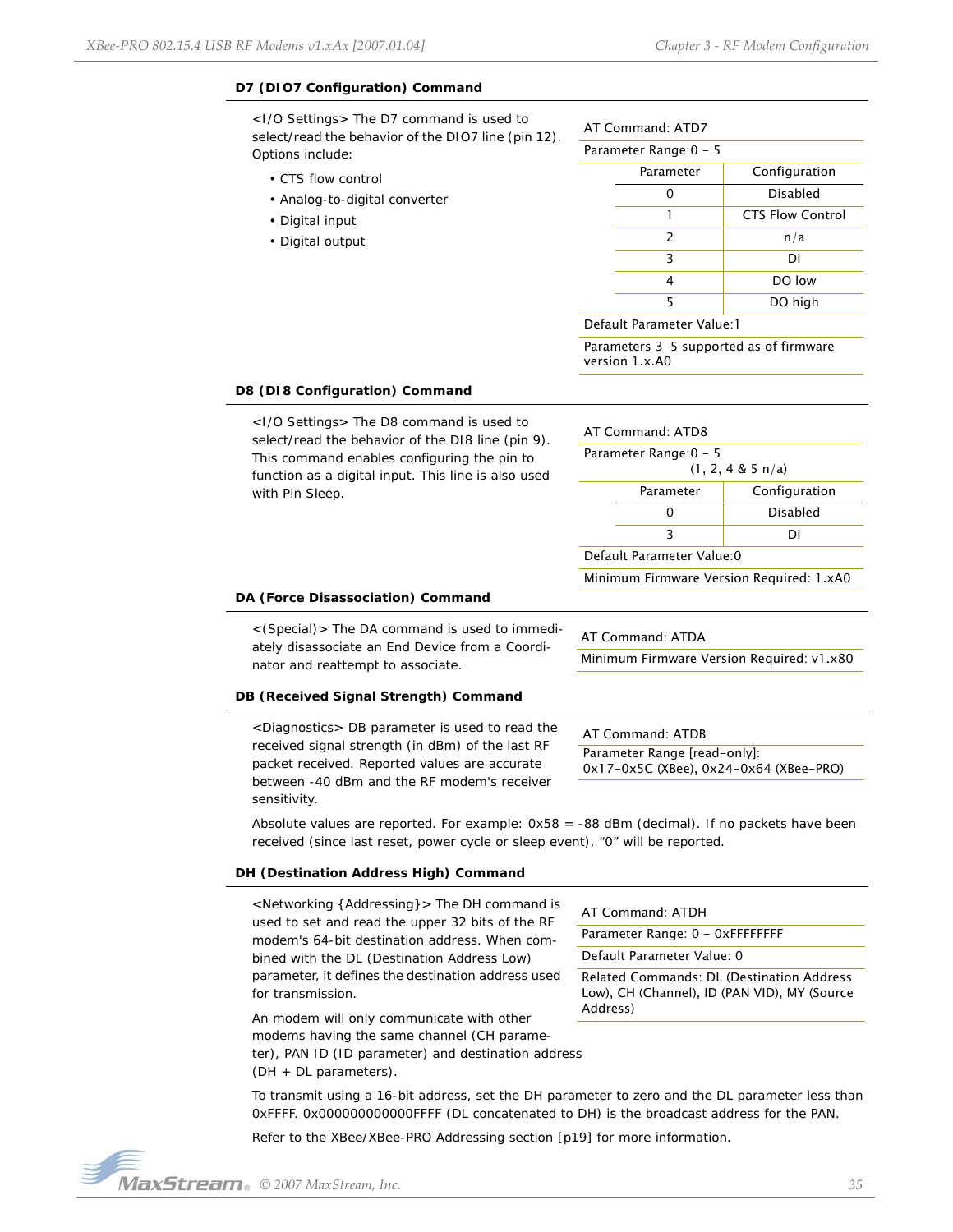## **DL (Destination Address Low) Command**

<Networking {Addressing}> The DL command is used to set and read the lower 32 bits of the RF modem's 64-bit destination address. When combined with the DH (Destination Address High) parameter, it defines the destination address used for transmission.

AT Command: ATDL

Parameter Range: 0 - 0xFFFFFFFF

Default Parameter Value: 0

Related Commands: DH (Destination Address High), CH (Channel), ID (PAN VID), MY (Source Address)

A modem will only communicate with other modems having the same channel (CH parame-

ter), PAN ID (ID parameter) and destination address (DH + DL parameters).

To transmit using a 16-bit address, set the DH parameter to zero and the DL parameter less than 0xFFFF. 0x000000000000FFFF (DL concatenated to DH) is the broadcast address for the PAN.

Refer to the XBee/XBee-PRO Addressing section [p19] for more information.

#### **DN (Destination Node) Command**

<Networking {Identification}> The DN command is used to resolve a NI (Node Identifier) string to a physical address. The following events occur upon successful command execution:

1. DL and DH are set to the address of the modem with the matching NI (Node Identifier).

2. 'OK' is returned.

3. RF modem automatically exits AT Command Mode.

If there is no response from a modem within 200 msec or a parameter is not specified (left blank), the command is terminated and an 'ERROR' message is returned.

#### **DP (Disassociation Cyclic Sleep Period) Command**

<Sleep Mode (Low Power)>

#### **NonBeacon Firmware**

*End Device* - The DP command is used to set and read the time period of sleep for cyclic sleeping remotes that are configured for Association but are not associated to a Coordinator. (i.e. If a device is configured to associate, configured as a Cyclic Sleep remote, but does not find a Coordinator; it will sleep for DP time before reattempting association.) Maximum sleep period is 268

#### AT Command: ATDP

Parameter Range: 1 - 0x68B0 [x 10 milliseconds] Default Parameter Value:0x3E8 (1000 decimal) Related Commands: SM (Sleep Mode), SP (Cyclic Sleep Period), ST (Time before Sleep)

Minimum Firmware Version Required: v1.x80

seconds (0x68B0). DP should be > 0 for NonBeacon systems.

#### **EA (ACK Failures) Command**

<Diagnostics> The EA command is used to reset and read the count of ACK (acknowledgement) failures. This parameter value increments when the modem expires its transmission retries without receiving an ACK on a packet transmission. This count saturates at its maximum value.

Set the parameter to "0" to reset count.

#### AT Command: ATEA

Parameter Range: 0 - 0xFFFF

Minimum Firmware Version Required: v1.x80

AT Command: ATDN Parameter Range: 20-character ASCII String Minimum Firmware Version Required: v1.x80

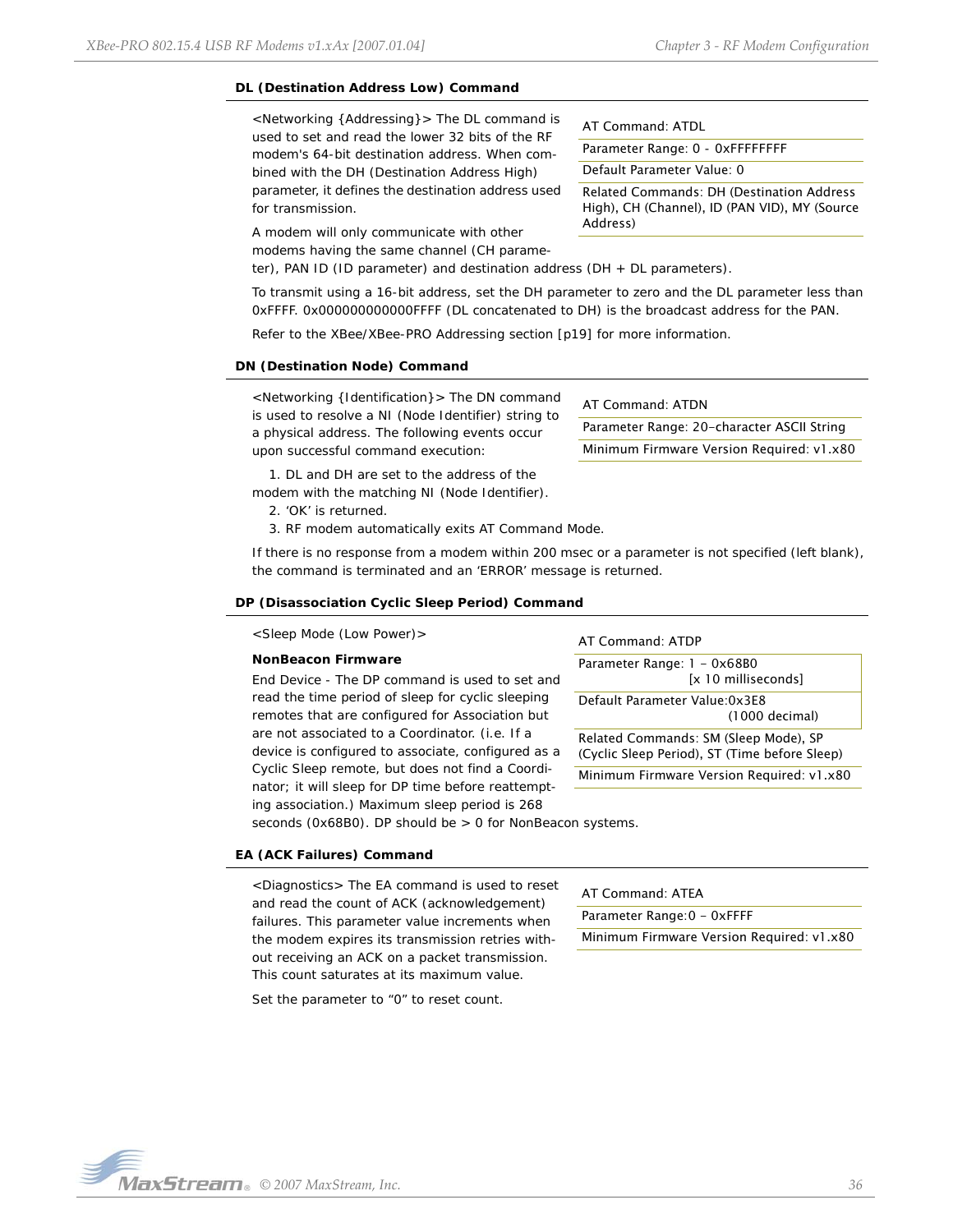# **EC (CCA Failures) Command**

<Diagnostics> The EC command is used to read and reset the count of CCA (Clear Channel Assessment) failures. This parameter value increments when the RF modem does not transmit a packet due to the detection of energy that is above the CCA threshold level (set with CA command). This count saturates at its maximum value.

AT Command: ATEC

Parameter Range:0 - 0xFFFF

Related Command: CA (CCA Threshold)

Minimum Firmware Version Required: v1.x80

Set the EC parameter to "0" to reset count.

## **ED (Energy Scan) Command**

<Networking {Association}> The ED command is used to send an "Energy Detect Scan". This parameter determines the length of scan on each channel. The maximal energy on each channel is returned and each value is followed by a carriage return. An additional carriage return is sent at the end of the command.

AT Command: ATED Parameter Range: 0 - 6 Related Command: SD (Scan Duration), SC (Scan Channel) Minimum Firmware Version Required: v1.x80

The values returned represent the detected energy level in units of -dBm. The actual scan time on each channel is measured as Time =  $[(2 \land ED$  PARAM)  $*$  15.36] ms.

Note: Total scan time is this time multiplied by the number of channels to be scanned. Also refer to the SD (Scan Duration) table. Use the SC (Scan Channel) command to choose which channels to scan.

### **EE (AES Encryption Enable) Command**

<Networking {Security}> The EE command is used to set/read the parameter that disables/ enables 128-bit AES encryption.

The XBee-PRO firmware uses the 802.15.4 Default Security protocol and uses AES encryption with a 128-bit key. AES encryption dictates that all modems in the network use the same key and the maximum RF packet size is 95 Bytes.

When encryption is enabled, the modem will always use its 64-bit long address as the source address for RF packets. This does not affect how

#### AT Command: ATEE

Parameter Range: 0 - 1 Parameter Configuration

| <b>Γαιαιιιτιτι</b> | Comiguiation    |
|--------------------|-----------------|
|                    | <b>Disabled</b> |
|                    | Enabled         |

Default Parameter Value:0

Related Commands: KY (Encryption Key), AP (API Enable), MM (MAC Mode)

Minimum Firmware Version Required: v1.xA0

the MY (Source Address), DH (Destination Address High) and DL (Destination Address Low) parameters work

If MM (MAC Mode)  $> 0$  and AP (API Enable) parameter  $> 0$ : With encryption enabled and a 16-bit short address set, receiving modems will only be able to issue RX (Receive) 64-bit indicators. This is not an issue when  $MM = 0$ .

If a modem with a non-matching key detects RF data, but has an incorrect key: When encryption is enabled, non-encrypted RF packets received will be rejected and will not be sent out the UART.

Transparent Operation --> All RF packets are sent encrypted if the key is set.

API Operation --> Receive frames use an option bit to indicate that the packet was encrypted.

#### **FP (Force Poll) Command**

<Networking (Association)> The FP command is used to request indirect messages being held by a Coordinator.

AT Command: ATFP Minimum Firmware Version Required: v1.x80

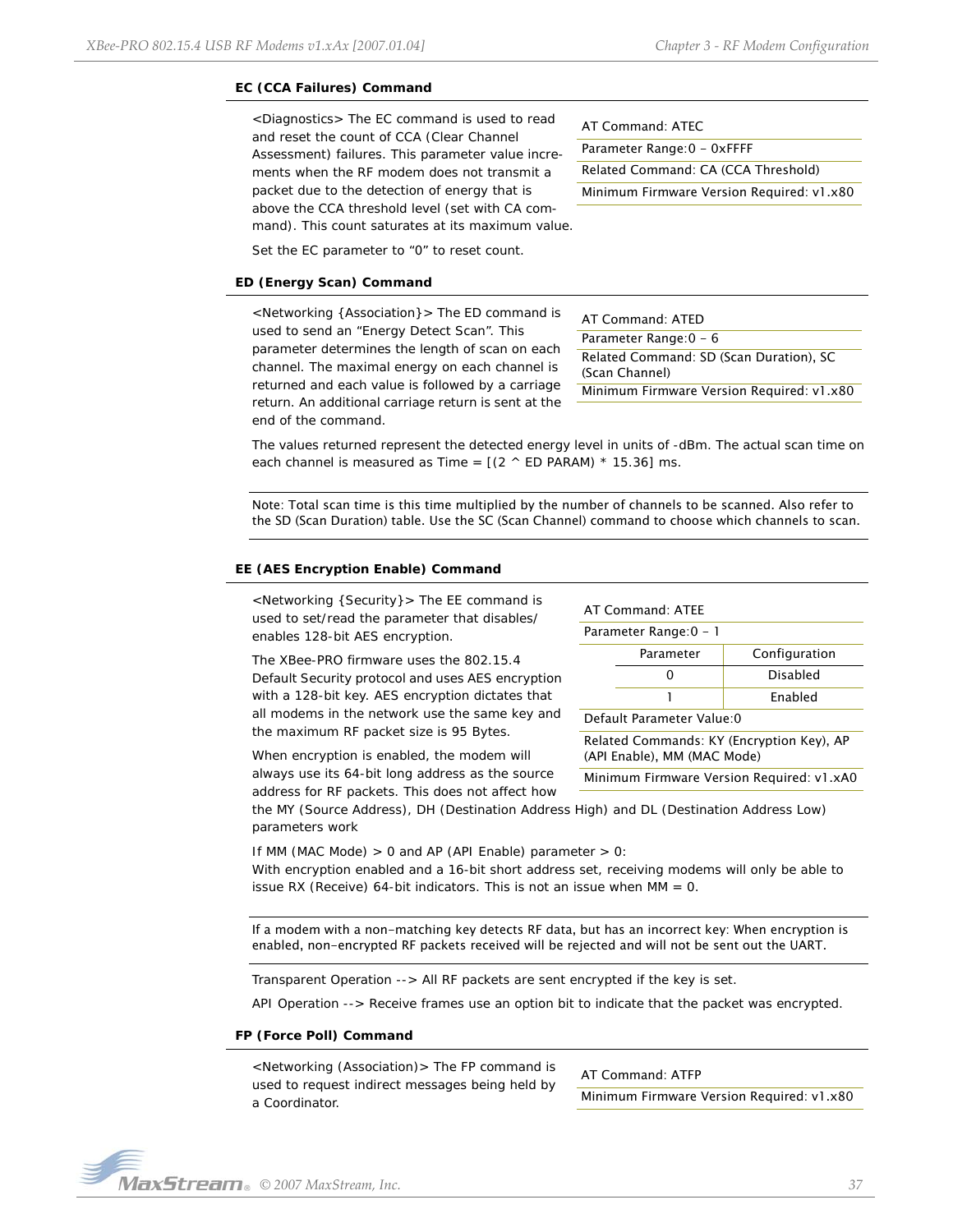#### **FR (Software Reset) Command**

<Special> The FR command is used to force a software reset on the RF modem. The reset simulates powering off and then on again the modem.

## **GT (Guard Times) Command**

<AT Command Mode Options> GT Command is used to set the DI (data in from host) time-ofsilence that surrounds the AT command sequence character (CC Command) of the AT Command Mode sequence  $(GT + CC + GT)$ .

The DI time-of-silence is used to prevent inadvertent entrance into AT Command Mode.

AT Command: ATFR Minimum Firmware Version Required: v1.x80

# AT Command: ATGT

Parameter Range: 2 - 0x0CE4 [x 1 millisecond]

Default Parameter Value:0x3E8 (1000 decimal)

Related Command: CC (Command Sequence Character)

Refer to the Command Mode section [p24] for more information regarding the AT Command Mode Sequence.

#### **HV (Hardware Version) Command**

| <diagnostics> The HV command is used to read<br/>the hardware version of the RF modem.</diagnostics>                                                                                                                                                                                  | AT Command: ATHV<br>Parameter Range: 0 - 0xFFFF [Read-only]<br>Minimum Firmware Version Required: v1.x80       |
|---------------------------------------------------------------------------------------------------------------------------------------------------------------------------------------------------------------------------------------------------------------------------------------|----------------------------------------------------------------------------------------------------------------|
| IA (I/O Input Address) Command                                                                                                                                                                                                                                                        |                                                                                                                |
| <1/0 Settings {1/0 Line Passing} > The IA com-<br>mand is used to bind a modem output to a spe-                                                                                                                                                                                       | AT Command: ATIA                                                                                               |
| cific address. Outputs will only change if received                                                                                                                                                                                                                                   |                                                                                                                |
| from this address. The IA command can be used<br>to set/read both 16 and 64-bit addresses.<br>Setting all bytes to OxFF will not allow the recep-<br>tion of any I/O packet to change outputs. Setting<br>the IA address to OxFFFF will cause the modem to<br>accept all I/O packets. | Default Parameter Value: 0xFFFFFFFFFFFFFFFFFF<br>(will not allow any received I/O packet to<br>change outputs) |
|                                                                                                                                                                                                                                                                                       | Minimum Firmware Version Required: v1.xA0                                                                      |
| IC (DIO Change Detect) Command                                                                                                                                                                                                                                                        |                                                                                                                |
| <1/0 Settings> Set/Read bitfield values for<br>change detect monitoring. Each bit enables moni-<br>toring of DIO0 - DIO7 for changes.                                                                                                                                                 | AT Command: ATIC<br>Parameter Range: 0 - 0xFF [bitfield]                                                       |
| If detected, data is transmitted with DIO data                                                                                                                                                                                                                                        | Default Parameter Value:0 (disabled)                                                                           |
| only. Any samples queued waiting for transmis-                                                                                                                                                                                                                                        | Minimum Firmware Version Required: 1.xA0                                                                       |

Refer to the "ADC and Digital I/O Line Support" sections of the "RF Modem Operations" chapter for more information.

#### **ID (Pan ID) Command**

sion will be sent first.

<Networking {Addressing}> The ID command is used to set and read the PAN (Personal Area Network) ID of the RF modem. Only modems with matching PAN IDs can communicate with each other. Unique PAN IDs enable control of which RF packets are received by a modem.

AT Command: ATID Parameter Range: 0 - 0xFFFF Default Parameter Value:0x3332 (13106 decimal)

Setting the ID parameter to 0xFFFF indicates a global transmission for all PANs. It does not indicate a global receive.

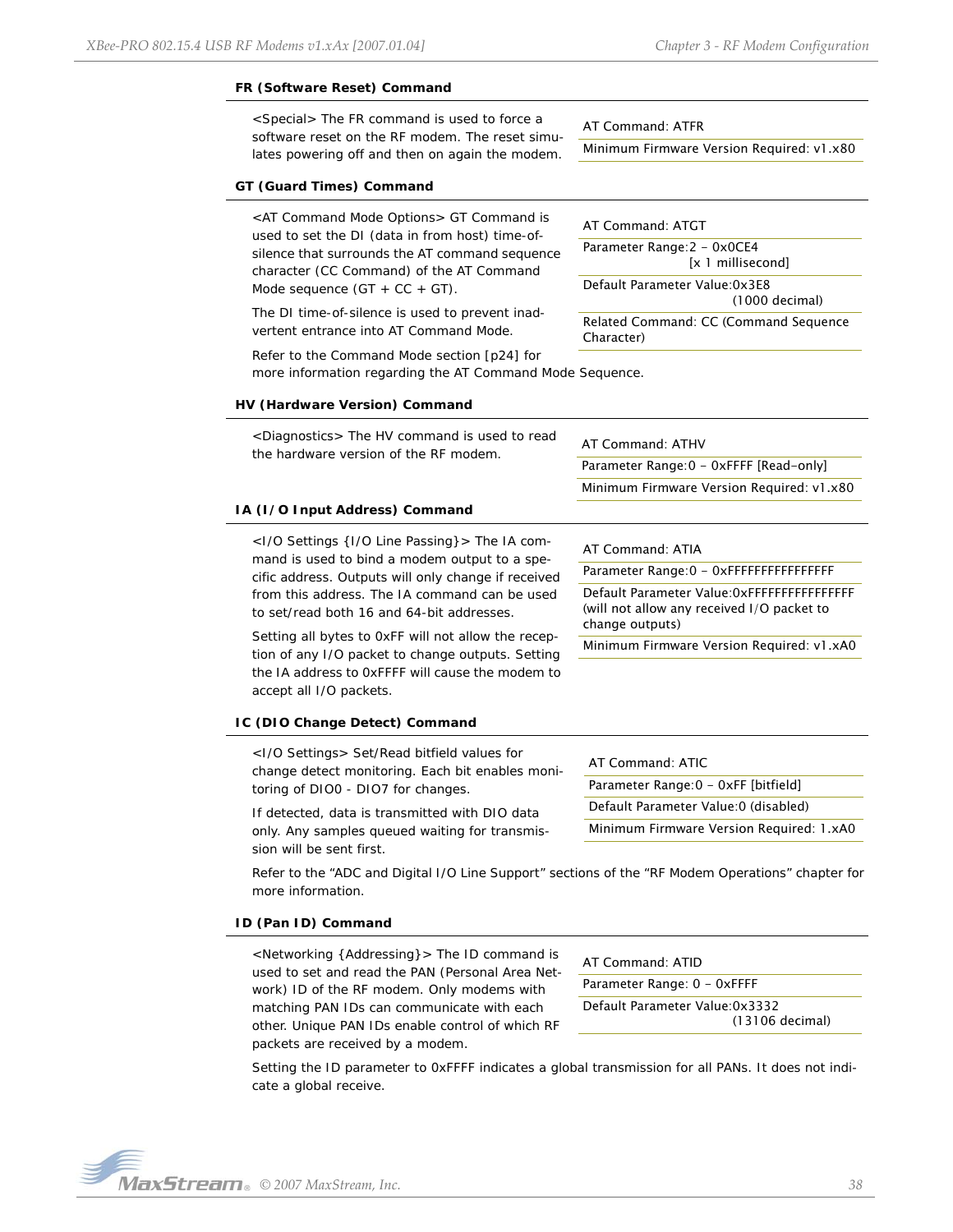#### **IO (Digital Output Level) Command** <I/O Settings> The IO command is used to set digital output levels. This allows DIO lines setup as outputs to be changed through Command Mode. **IR (Sample Rate) Command** <I/O Settings> The IR command is used to set/ read the sample rate. When set, the module will sample all enabled DIO/ADC lines at a specified interval. This command allows periodic reads of the ADC and DIO lines in a non-Sleep Mode setup. Example: When  $IR = 0x0A$ , the sample rate is 10 ms (or 100 Hz). **IS (Force Sample) Command** <I/O Settings> The IS command is used to force a read of all enabled DIO/ADC lines. The data is returned through the UART. When operating in Transparent Mode (AP=0), the data is retuned in the following format: All bytes are converted to ASCII: number of samples<CR> channel mask<CR> DIO data<CR> (If DIO lines are enabled<CR> AT Command: ATIO Parameter Range: 8-bit bitmap (where each bit represents the level of an I/O line that is setup as an output.) Minimum Firmware Version Required: v1.xA0 AT Command: ATIR Parameter Range: 0 - 0xFFFF [x 1 msec] (cannot guarantee 1 ms timing when  $|T=1$ ) Default Parameter Value:0 Related Command: IT (Samples before TX) Minimum Firmware Version Required: v1.xA0 AT Command: ATIS Parameter Range: 1 - 0xFF Default Parameter Value:1 Minimum Firmware Version Required: v1.xA0

When operating in API mode  $(AP > 0)$ , the command will immediately return an 'OK' response. The data will follow in the normal API format for DIO data.

ADC channel Data<cr> <-This will repeat for every enabled ADC channel<CR>

#### **IT (Samples before TX) Command**

<I/O Settings> The IT command is used to set/ read the number of DIO and ADC samples to collect before transmitting data.

 $\langle CR \rangle$  (end of data noted by extra  $\langle CR \rangle$ )

One ADC sample is considered complete when all enabled ADC channels have been read. The

modem can buffer up to 93 Bytes of sample data.

Since the modem uses a 10-bit A/D converter, each sample uses two Bytes. This leads to a maximum buffer size of 46 samples or IT=0x2E.

AT Command: ATIT Parameter Range: 1 - 0xFF Default Parameter Value:1

Minimum Firmware Version Required: v1.xA0

When Sleep Modes are enabled and IR (Sample Rate) is set, the modem will remain awake until IT samples have been collected.

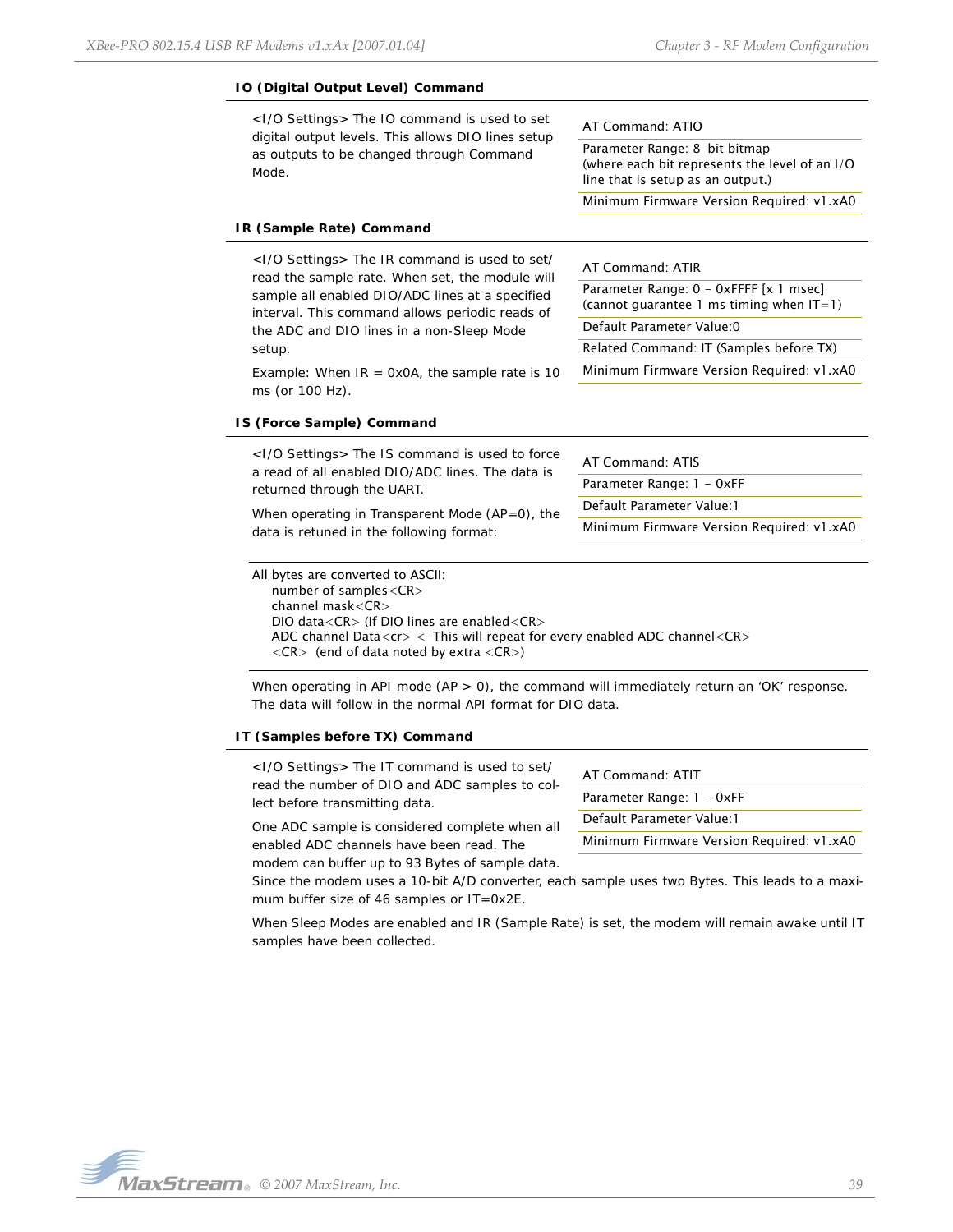#### **IU (I/O Output Enable) Command**

<I/O Settings> The IU command is used to disable/enable I/O UART output. When enabled (IU = 1), received I/O line data packets are sent out the UART. The data is sent using an API frame regardless of the current AP parameter value.

| AT Command: ATIU          |                            |                                                                            |  |
|---------------------------|----------------------------|----------------------------------------------------------------------------|--|
|                           | Parameter Range: 0 - 1     |                                                                            |  |
|                           | Configuration<br>Parameter |                                                                            |  |
|                           | O                          | Disabled –<br>Received I/O line data<br>packets will NOT sent<br>out UART. |  |
|                           |                            | Fnabled -<br>Received I/O line data<br>will be sent out UART               |  |
| Default Parameter Value:1 |                            |                                                                            |  |

Minimum Firmware Version Required: 1.xA0

#### **KY (AES Encryption Key) Command**

<Networking {Security}> The KY command is used to set the 128-bit AES (Advanced Encryption Standard) key for encrypting/decrypting data. Once set, the key cannot be read out of the modem by any means.

AT Command: ATKY Parameter Range: 0 - (any 16-Byte value) Default Parameter Value:0 Related Command: EE (Encryption Enable) Minimum Firmware Version Required: v1.xA0

The entire payload of the packet is encrypted using the key and the CRC is computed across the

ciphertext. When encryption is enabled, each packet carries an additional 16 Bytes to convey the random CBC Initialization Vector (IV) to the receiver(s). The KY value may be "0" or any 128-bit value. Any other value, including entering KY by itself with no parameters, is invalid. All ATKY entries (valid or not) are received with a returned 'OK'.

A modem with the wrong key (or no key) will receive encrypted data, but the data driven out the serial port will be meaningless. A modem with a key and encryption enabled will receive data sent from a modem without a key and the correct unencrypted data output will be sent out the serial port. Because CBC mode is utilized, repetitive data appears differently in different transmissions due to the randomly-generated IV.

When queried, the system will return an 'OK' message and the value of the key will not be returned.

#### **M0 (PWM0 Output Level) Command**

| <1/0 Settings> The M0 command is used to set/<br>read the output level of the PWM0 line (pin 6).<br>Before setting the line as an output:<br>1. Enable PWMO output $(PO = 2)$<br>2. Apply settings (use CN or AC)<br>The PWM period is 64 usec and there are 0x03FF<br>(1023 decimal) steps within this period. When MO<br>$= 0$ (0% PWM), 0x01FF (50% PWM), 0x03FF<br>(100% PWM), etc.<br>M1 (PWM1 Output Level) Command | AT Command: ATM0<br>Parameter Range: 0 - 0x03FF [steps]<br>Default Parameter Value: 0<br>Related Commands: PO (PWMO Enable), AC<br>(Apply Changes), CN (Exit Command Mode)<br>Minimum Firmware Version Required: v1.xA0 |
|---------------------------------------------------------------------------------------------------------------------------------------------------------------------------------------------------------------------------------------------------------------------------------------------------------------------------------------------------------------------------------------------------------------------------|-------------------------------------------------------------------------------------------------------------------------------------------------------------------------------------------------------------------------|
| <1/0 Settings> The M1 command is used to set/                                                                                                                                                                                                                                                                                                                                                                             | AT Command: ATM1                                                                                                                                                                                                        |
| read the output level of the PWM1 line (pin 7).                                                                                                                                                                                                                                                                                                                                                                           | Parameter Range: 0 - 0x03FF                                                                                                                                                                                             |

Before setting the line as an output:

1. Enable PWM1 output  $(P1 = 2)$ 2. Apply settings (use CN or AC) Default Parameter Value:0 Related Commands: P1 (PWM1 Enable), AC (Apply Changes), CN (Exit Command Mode) Minimum Firmware Version Required: v1.xA0

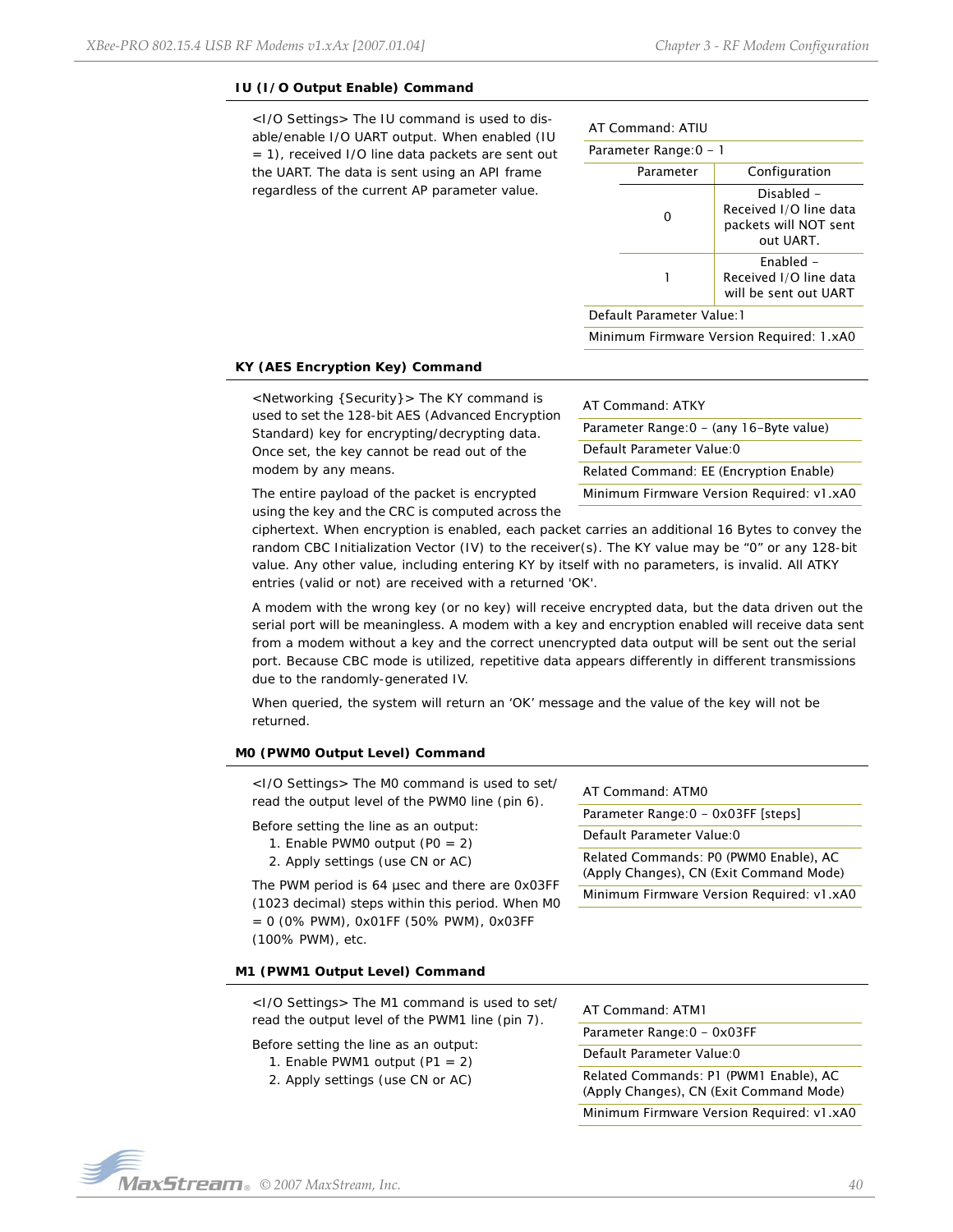## **MM (MAC Mode) Command**

<Networking {Addressing}> The MM command is used to set and read the MAC Mode value. The MM command disables/enables the use of a Max-Stream header contained in the 802.15.4 RF packet. By default (MM = 0), MaxStream Mode is enabled and the modem adds an extra header to the data portion of the 802.15.4 packet. This enables the following features:

- ND and DN command support
- Duplicate packet detection when using ACKs

The MM command allows users to turn off the use of the extra header. Modes 1 and 2 are strict 802.15.4 modes. If the MaxStream header is disabled, ND and DN parameters are also disabled.

|  | AT Command: ATMM |  |
|--|------------------|--|
|--|------------------|--|

| Parameter Range: 0 - 2                                         |               |                                                      |
|----------------------------------------------------------------|---------------|------------------------------------------------------|
|                                                                | Parameter     | Configuration                                        |
|                                                                | O             | MaxStream Mode<br>$(802.15.4 +$<br>MaxStream header) |
|                                                                | 1             | 802.15.4 (no ACKs)                                   |
|                                                                | $\mathcal{P}$ | 802.15.4 (with ACKs)                                 |
| Default Parameter Value: 0                                     |               |                                                      |
| Related Commands: ND (Node Discover), DN<br>(Destination Node) |               |                                                      |

Minimum Firmware Version Required: v1.x80

Note: When MM > 0, application and CCA failure retries are not supported.

#### **MY (16-bit Source Address) Command**

<Networking {Addressing}> The MY command is used to set and read the 16-bit source address of the RF modem.

By setting MY to 0xFFFF, the reception of RF packets having a 16-bit address is disabled. The 64-bit address is the modem's serial number and is always enabled.

| AT Command: ATMY                                                                                                      |
|-----------------------------------------------------------------------------------------------------------------------|
| Parameter Range: 0 - OxFFFF                                                                                           |
| Default Parameter Value: 0                                                                                            |
| <b>Related Commands: DH (Destination Address</b><br>High), DL (Destination Address Low), CH<br>(Channel), ID (PAN ID) |
|                                                                                                                       |

#### **NB (Parity) Command**

<Serial Interfacing> The NB command is used to select/read the parity settings of the RF modem for UART communications.

#### AT Command: ATNB

| Parameter Range: 0 - 4      |               |                                           |  |
|-----------------------------|---------------|-------------------------------------------|--|
|                             | Parameter     | Configuration                             |  |
|                             |               | 8-bit (no parity or<br>7-bit (any parity) |  |
|                             |               | 8-bit even                                |  |
|                             | $\mathcal{P}$ | 8-bit odd                                 |  |
|                             | 3             | 8-bit mark                                |  |
| 8-bit space<br>4            |               |                                           |  |
| Default Parameter Value: 0  |               |                                           |  |
| Number of bytes returned: 1 |               |                                           |  |

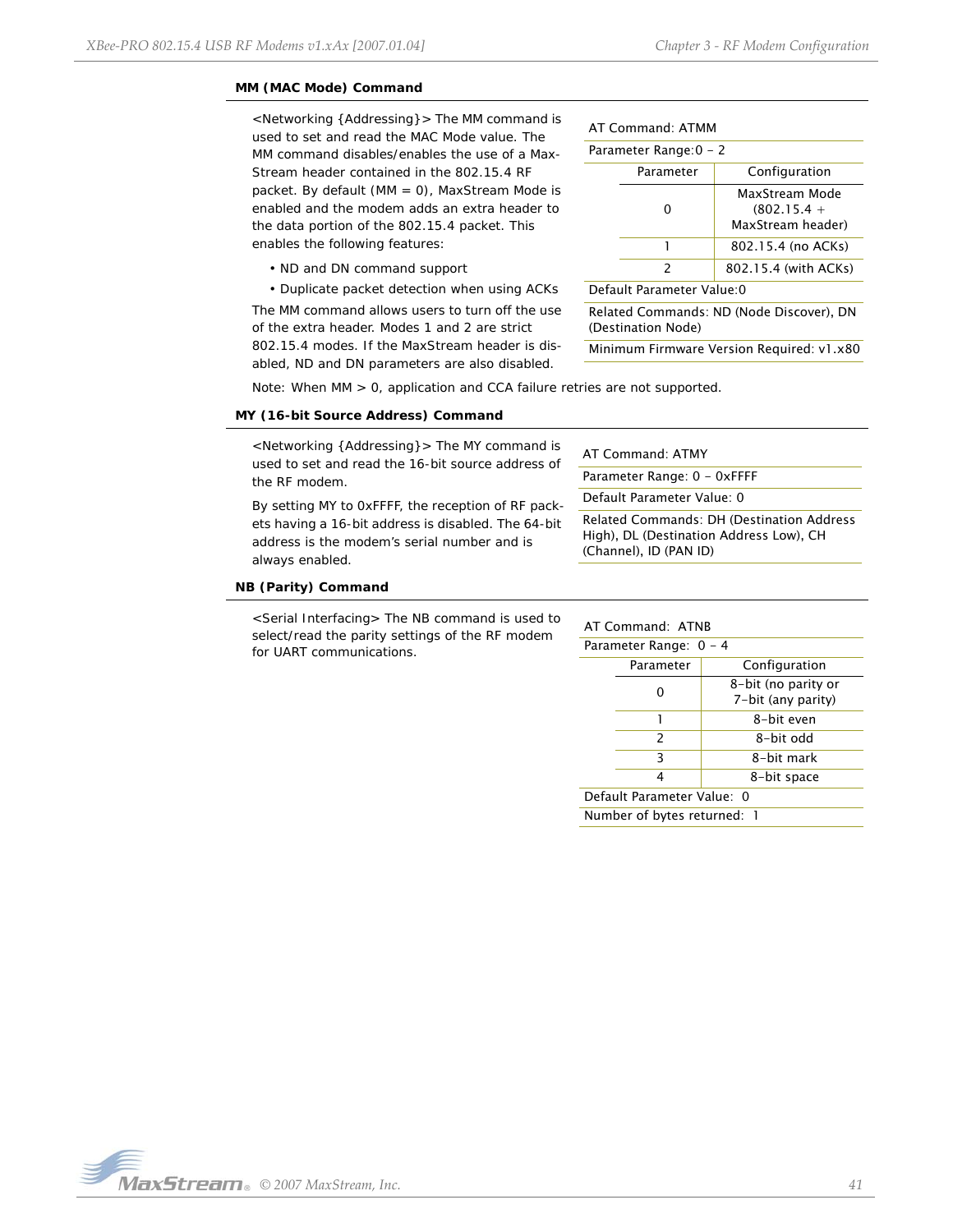# **ND (Node Discover) Command**

<Networking {Identification}> The ND command is used to discover and report all modems on its current operating channel (CH parameter) and PAN ID (ID parameter). ND also accepts an NI (Node Identifier) value as a parameter. In this case, only a modem matching the supplied identifier will respond.

AT Command: ATND

Range: optional 20-character NI value

Related Commands: CH (Channel), ID (Pan ID), MY (Source Address), SH (Serial Number High), SL (Serial Number Low), NI (Node Identifier), NT (Node Discover Time) Minimum Firmware Version Required: v1.x80

ND uses a 64-bit long address when sending and

responding to an ND request. The ND command causes a modem to transmit a globally addressed ND command packet. The amount of time allowed for responses is determined by the NT (Node Discover Time) parameter.

In AT Command mode, command completion is designated by a carriage return (0x0D). Since two carriage returns end a command response, the application will receive three carriage returns at the end of the command. If no responses are received, the application should only receive one carriage return. When in API mode, the application should receive a frame (with no data) and status (set to 'OK') at the end of the command. When the ND command packet is received, the remote sets up a random time delay (up to 2.2 sec) before replying as follows:

Node Discover Response (AT command mode format - Transparent operation):

MY (Source Address) value<CR>

SH (Serial Number High) value<CR>

- SL (Serial Number Low) value<CR>
- DB (Received Signal Strength) value<CR>
- NI (Node Identifier) value<CR>
- <CR> (This is part of the response and not the end of command indicator.)

Node Discover Response (API format - data is binary (except for NI)):

2 bytes for MY (Source Address) value

4 bytes for SH (Serial Number High) value

4 bytes for SL (Serial Number Low) value

1 byte for DB (Received Signal Strength) value

NULL-terminated string for NI (Node Identifier) value (max 20 bytes w/out NULL terminator)

## **NI (Node Identifier) Command**

| <networking {identification}=""> The NI command<br/>is used to set and read a string for identifying a</networking> | AT Command: ATNI                                               |
|---------------------------------------------------------------------------------------------------------------------|----------------------------------------------------------------|
| particular node.                                                                                                    | Parameter Range: 20-character ASCII string                     |
| Rules:                                                                                                              | Related Commands: ND (Node Discover), DN<br>(Destination Node) |
| • Register only accepts printable ASCII data.                                                                       | Minimum Firmware Version Required: v1.x80                      |
| • A string can not start with a space.                                                                              |                                                                |

• A carriage return ends command

• Command will automatically end when maximum bytes for the string have been entered.

This string is returned as part of the ND (Node Discover) command. This identifier is also used with the DN (Destination Node) command.

#### **NT (Node Discover Time) Command**

<Networking {Identification}> The NT command is used to set the amount of time a base node will wait for responses from other nodes when using the ND (Node Discover) command. The NT value is transmitted with the ND command.

Remote nodes will set up a random hold-off time based on this time. The remotes will adjust this time down by 250 ms to give each node the abil-

| AT Command: ATNT                         |  |  |
|------------------------------------------|--|--|
| Parameter Range: 0x01 - 0xFC             |  |  |
| $[x 100$ msec $]$                        |  |  |
| Default: 0x19 (2.5 decimal seconds)      |  |  |
| Related Commands: ND (Node Discover)     |  |  |
| Minimum Firmware Version Required: 1.xA0 |  |  |
|                                          |  |  |

ity to respond before the base ends the command. Once the ND command has ended, any response received on the base would be discarded.

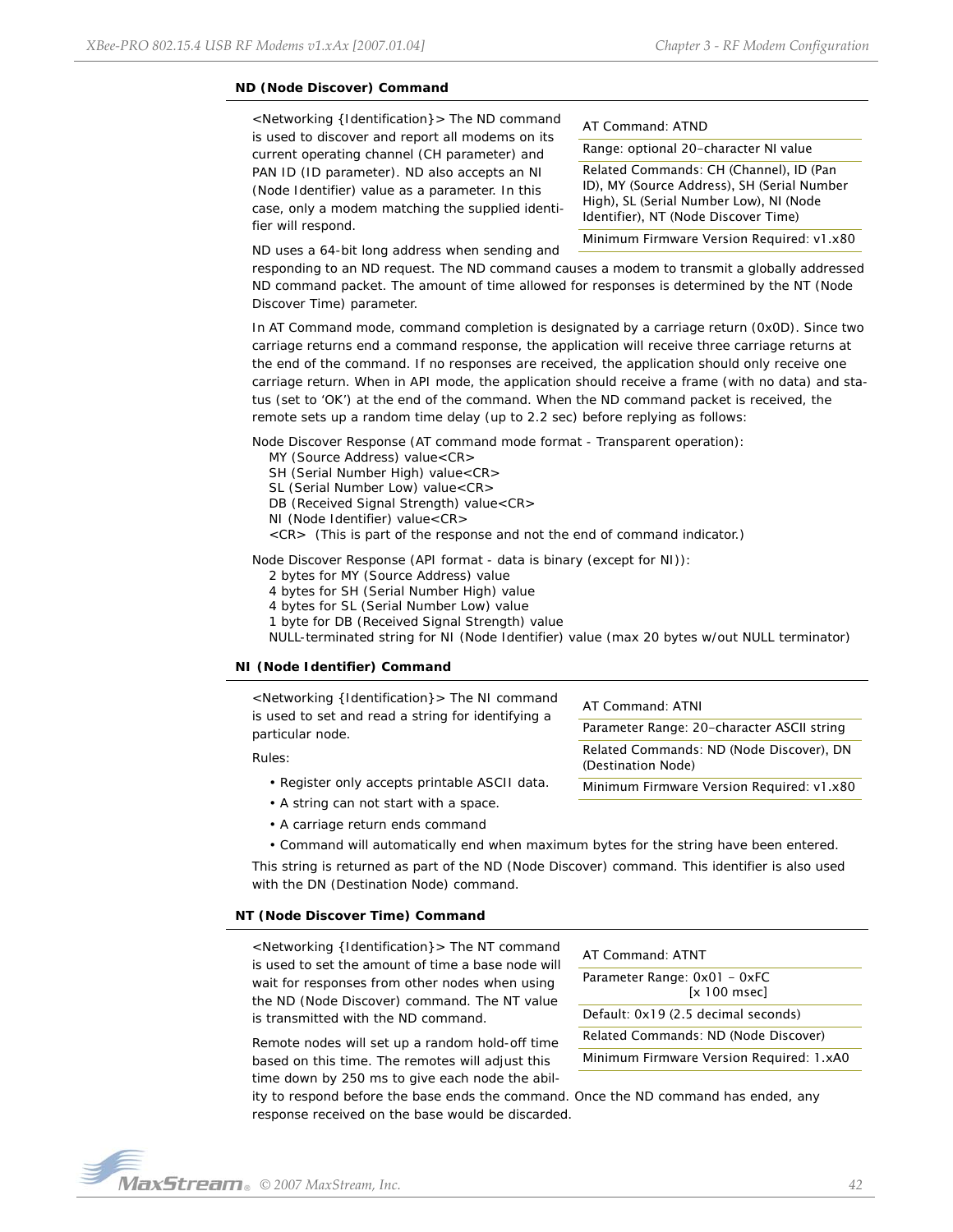## **P0 (PWM0 Configuration) Command**

<I/O Setting {I/O Line Passing}> The P0 command is used to select/read the function for PWM0 (Pulse Width Modulation output 0). This command enables the option of translating incoming data to a PWM so that the output can be translated back into analog form.

With the IA (I/O Input Address) parameter correctly set, AD0 values can automatically be passed to PWM0.

## **P1 (PWM1 Configuration) Command**

<I/O Setting {I/O Line Passing}> The P1 command is used to select/read the function for PWM1 (Pulse Width Modulation output 1). This command enables the option of translating incoming data to a PWM so that the output can be translated back into analog form.

With the IA (I/O Input Address) parameter correctly set, AD1 values can automatically be passed to PWM1.

### **PL (Power Level) Command**

<RF Interfacing> The PL command is used to select and read the power level at which the RF modem transmits conducted power.

## WHEN OPERATING IN EUROPE:

XBee-PRO RF Modems must be configured to operate at a maximum transmit power output level of 10 dBm. The PL parameter must equal "0" (10 dBm).

Additionally, European regulations stipulate an EIRP power maximum of 12.86 dBm (19 mW) for the XBee-PRO and 12.11 dBm for the XBee when integrating high-gain antennas.

#### WHEN OPERATING IN JAPAN:

XBee-PRO RF Modems optimized for use in Japan contain firmware that limits transmit power output to 10 dBm. If PL=4 (default), the maximum power output level is 10 dBm. For a list of modem part numbers approved for use in Japan, contact MaxStream [call 1-801-765-9885 or send e-mail to sales@maxstream.net].

AT Command: ATP0 The second character in the command is the number zero ("0"), not the letter "O".

#### Parameter Range: 0 - 2

|                            | Parameter | Configuration |
|----------------------------|-----------|---------------|
|                            |           | Disabled      |
|                            |           | <b>RSSI</b>   |
| <b>PWMO Output</b>         |           |               |
| Default Parameter Value: 1 |           |               |

| $AT$ Command: $ATPI$       |               |             |  |
|----------------------------|---------------|-------------|--|
| Parameter Range: 0 - 2     |               |             |  |
| Configuration<br>Parameter |               |             |  |
|                            |               | Disabled    |  |
| <b>RSSI</b>                |               |             |  |
|                            | $\mathcal{P}$ | PWM1 Output |  |
| Default Parameter Value: 0 |               |             |  |

Minimum Firmware Version Required: v1.xA0

## AT Command: ATPL

| Parameter Range: 0 - 4     |               |           |          |
|----------------------------|---------------|-----------|----------|
|                            | Parameter     | XBee      | XBee-PRO |
|                            |               | $-10$ dBm | 10 dBm   |
|                            |               | $-6$ dBm  | 12 dBm   |
|                            | $\mathcal{P}$ | $-4$ dBm  | 14 dBm   |
| 3<br>16 dBm<br>$-2$ dBm    |               |           |          |
|                            | 4             | $0$ dBm   | 18 dBm   |
| Default Parameter Value: 4 |               |           |          |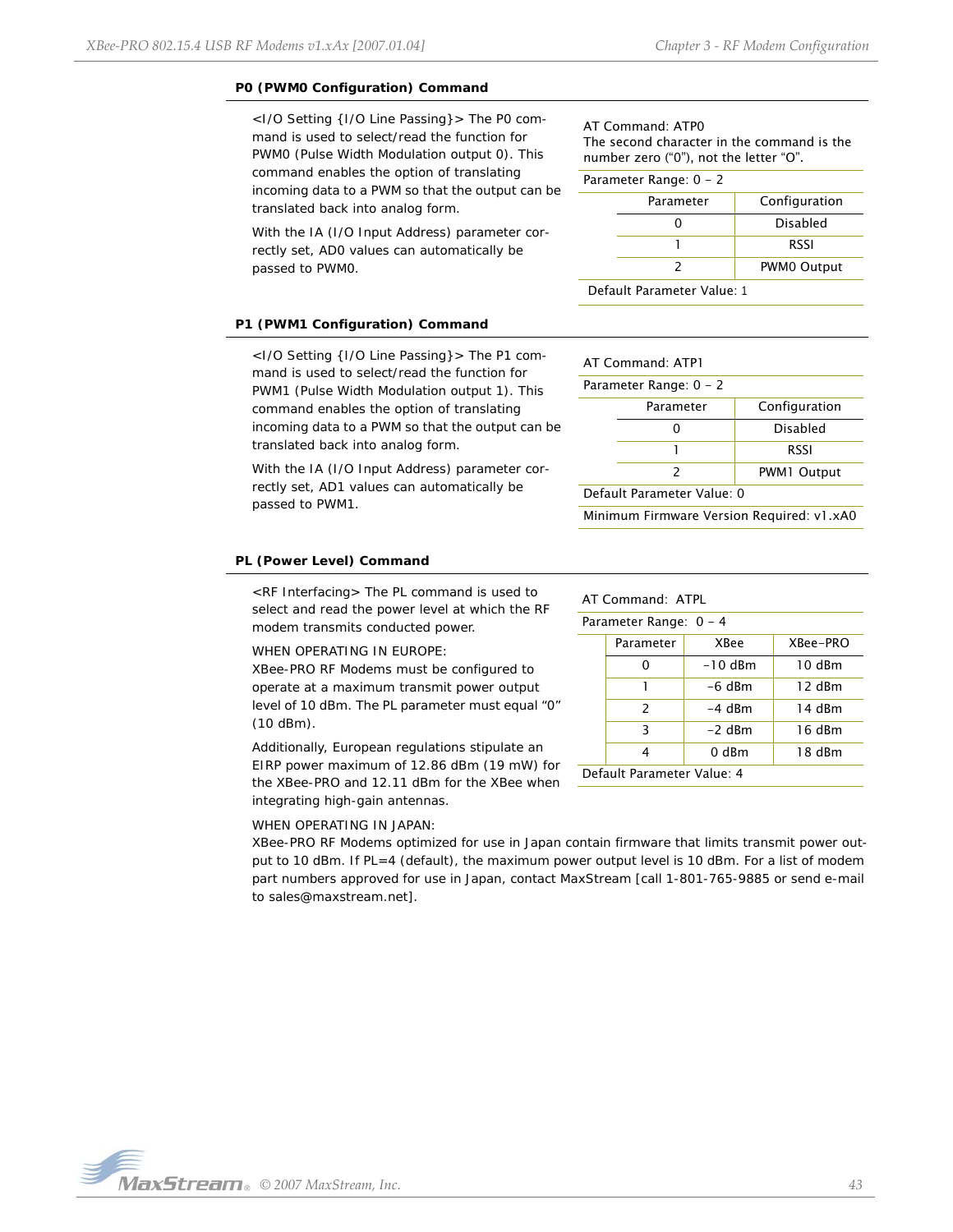## **PR (Pull-up Resistor Enable) Command**

<Serial Interfacing> The PR command is used to set and read the bit field that is used to configure internal the pull-up resistor status for I/O lines. "1" specifies the pull-up resistor is enabled. "0" specifies no pull up.

bit 0 - AD4/DIO4 (pin 11) bit 1 - AD3/DIO3 (pin 17) bit 2 - AD2/DIO2 (pin 18) bit 3 - AD1/DIO1 (pin 19) bit 4 - AD0/DIO0 (pin 20) bit 5 - AD6/DIO6 (pin 16) bit 6 - DI8 (pin 9) bit 7 - DIN/CONFIG (pin 3) AT Command: ATPR

Parameter Range: 0 - 0xFF

Default Parameter Value: 0xFF (all pull-up resistors are enabled) Minimum Firmware Version Required: v1.x80

For example: Sending the command "ATPR 6F" will turn bits 0, 1, 2, 3, 5 and 6 ON; and bits 4 & 7 will be turned OFF. (The binary equivalent of "0x6F" is "01101111". Note that 'bit 0' is the last digit in the bitfield.

#### **PT (PWM Output Timeout) Command**

<I/O Settings {I/O Line Passing}> The PT command is used to set/read the output timeout value for both PWM outputs.

When PWM is set to a non-zero value: Due to I/O line passing, a time is started which when expired will set the PWM output to zero. The timer is reset when a valid I/O packet is received.

#### **RE (Restore Defaults) Command**

<(Special)> The RE command is used to restore all configurable parameters to their factory default settings. The RE command does not write

AT Command: ATPT

AT Command: ATRE

restored values to non-volatile (persistent) memory. Issue the WR (Write) command subsequent to issuing the RE command to save restored parameter values to non-volatile memory.

#### **RN (Random Delay Slots) Command**

<Networking & Security> The RN command is used to set and read the minimum value of the back-off exponent in the CSMA-CA algorithm. The CSMA-CA algorithm was engineered for collision avoidance (random delays are inserted to prevent data loss caused by data collisions).

AT Command: ATRN Parameter Range: 0 - 3 [exponent] Default Parameter Value: 0

Parameter Range: 0 - 0xFF [x 100 msec]

Minimum Firmware Version Required: 1.xA0

Default Parameter Value: 0xFF

If RN = 0, collision avoidance is disabled during the first iteration of the algorithm (802.15.4 macMinBE).

CSMA-CA stands for "Carrier Sense Multiple Access - Collision Avoidance". Unlike CSMA-CD (reacts to network transmissions after collisions have been detected), CSMA-CA acts to prevent data collisions before they occur. As soon as a modem receives a packet that is to be transmitted, it checks if the channel is clear (no other modem is transmitting). If the channel is clear, the packet is sent over-the-air. If the channel is not clear, the modem waits for a randomly selected period of time, then checks again to see if the channel is clear. After a time, the process ends and the data is lost.

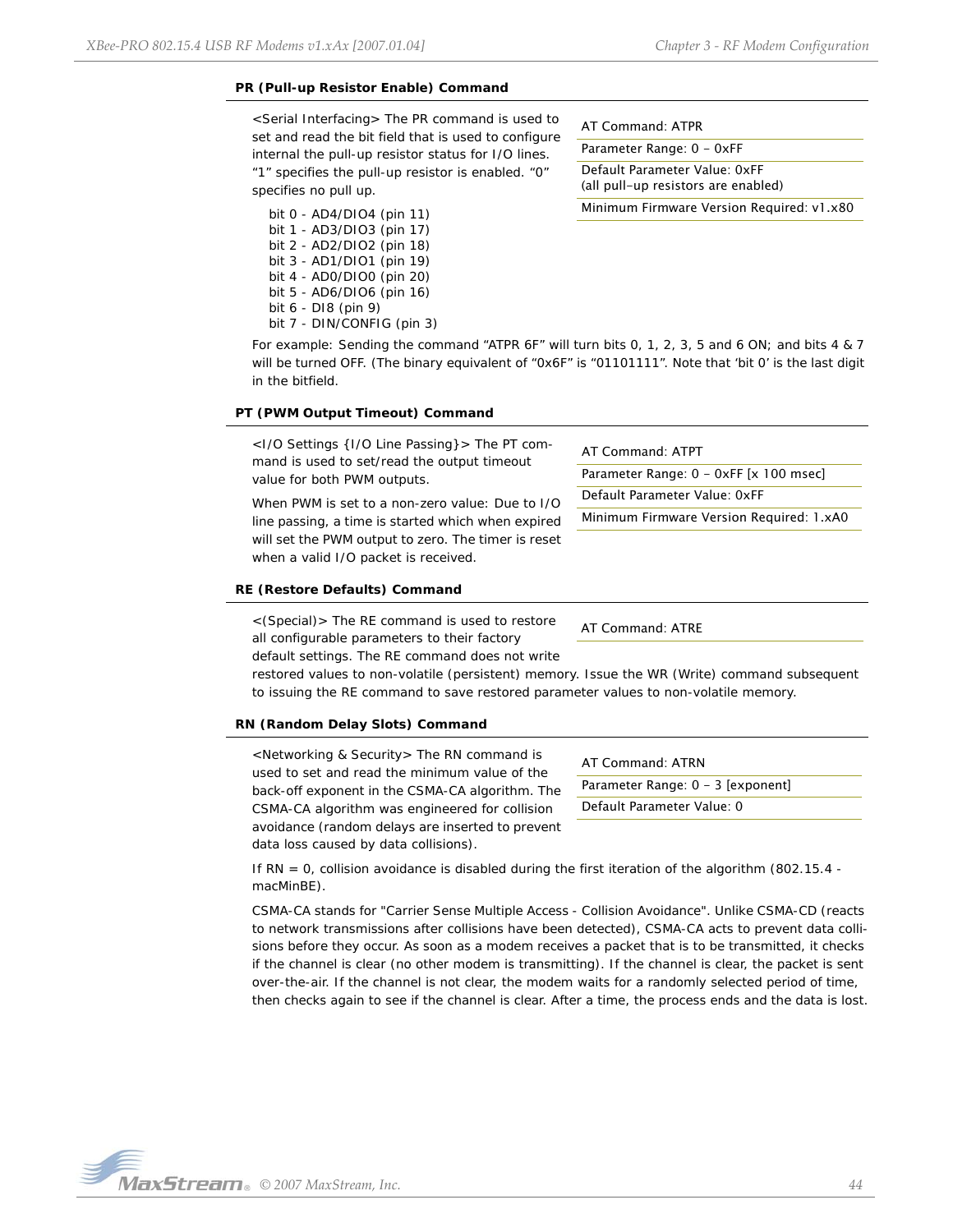[x character times]

### **RO (Packetization Timeout) Command**

<Serial Interfacing> RO command is used to set and read the number of character times of intercharacter delay required before transmission.

RF transmission commences when data is detected in the DI (data in from host) buffer and RO character times of silence are detected on the UART receive lines (after receiving at least 1 byte).

RF transmission will also commence after 100 Bytes (maximum packet size) are received in the DI buffer.

Set the RO parameter to '0' to transmit characters as they arrive instead of buffering them into one RF packet.

#### **RP (RSSI PWM Timer) Command**

<I/O Settings {I/O Line Passing}> The RP command is used to enable PWM (Pulse Width Modulation) output on the RF modem. The output is calibrated to show the level a received RF signal is above the sensitivity level of the modem. The PWM pulses vary from 24 to 100%. Zero percent

AT Command: ATRP

AT Command: ATRO Parameter Range:0 - 0xFF

Default Parameter Value: 3

Parameter Range: 0 - 0xFF [x 100 msec]

Default Parameter Value: 0x28 (40 decimal)

means PWM output is inactive. One to 24% percent means the received RF signal is at or below the published sensitivity level of the modem. The following table shows levels above sensitivity and PWM values.

The total period of the PWM output is 64 us. Because there are 445 steps in the PWM output, the minimum step size is 144 ns.

#### **PWM Percentages**

| dB above Sensitivity | <b>PWM</b> percentage<br>(high period / total period) |
|----------------------|-------------------------------------------------------|
| 10                   | 41%                                                   |
| 20                   | 58%                                                   |
|                      | 75%                                                   |

A non-zero value defines the time that the PWM output will be active with the RSSI value of the last received RF packet. After the set time when no RF packets are received, the PWM output will be set low (0 percent PWM) until another RF packet is received. The PWM output will also be set low at power-up until the first RF packet is received. A parameter value of 0xFF permanently enables the PWM output and it will always reflect the value of the last received RF packet.

#### **RR (XBee Retries) Command**

<Networking {Addressing}> The RR command is used set/read the maximum number of retries the modem will execute in addition to the 3 retries provided by the 802.15.4 MAC. For each XBee retry, the 802.15.4 MAC can execute up to 3 retries.

AT Command: ATRR Parameter Range: 0 - 6 Default: 0 Minimum Firmware Version Required: 1.xA0

This values does not need to be set on all modems for retries to work. If retries are enabled, the transmitting modem will set a bit in the Maxstream RF Packet header which requests the receiving modem to send an ACK (acknowledgement). If the transmitting modem does not receive an ACK within 200 msec, it will re-send the packet within a random period up to 48 msec. Each XBee retry can potentially result in the MAC sending the packet 4 times (1 try plus 3 retries). Note that retries are not attempted for packets that are purged when transmitting with a Cyclic Sleep Coordinator.

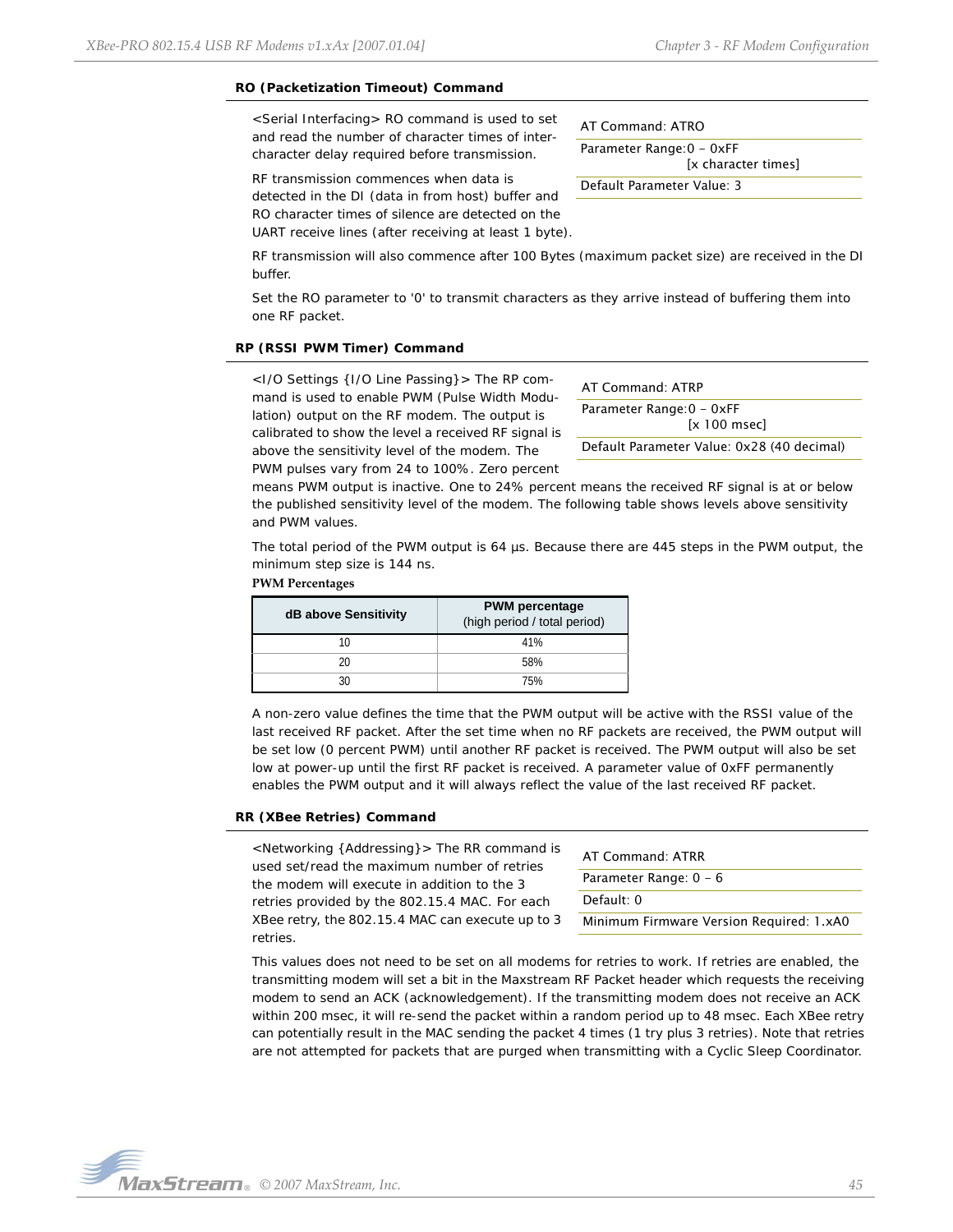#### **SC (Scan Channels) Command**

<Networking {Association}> The SC command is used to set and read the list of channels to scan for all Active and Energy Scans as a bit field.

This affects scans initiated in command mode [AS (Active Scan) and ED (Energy Scan) commands] and during End Device Association and Coordinator startup.

bit 3 - 0x0E bit 7 - 0x12 bit 11 - 0x16 bit 15 - 0x1A

#### AT Command: ATSC

|                                                                                                           | ou to bot and road tho ibt or channols to boah<br>all Active and Energy Scans as a bit field. | is affects scans initiated in command mode [AS | Parameter Range: 0 - 0xFFFF [Bitfield]<br>(bits 0, 14, 15 are not allowed when using the<br>XBee-PRO) |  |
|-----------------------------------------------------------------------------------------------------------|-----------------------------------------------------------------------------------------------|------------------------------------------------|-------------------------------------------------------------------------------------------------------|--|
| ctive Scan) and ED (Energy Scan) commands]<br>d during End Device Association and Coordina-<br>r startup. |                                                                                               |                                                | Default Parameter Value: 0x1FFE (all XBee-<br>PRO channels)                                           |  |
|                                                                                                           |                                                                                               |                                                | Related Commands: ED (Energy Scan), SD<br>(Scan Duration)                                             |  |
|                                                                                                           |                                                                                               |                                                | Minimum Firmware Version Required: v1.x80                                                             |  |
| bit $0 - 0x0B$                                                                                            | $bit 4 - 0x0F$                                                                                | bit $8 - 0x13$                                 | bit 12 - 0x17                                                                                         |  |
| bit $1 - 0x0C$                                                                                            | $bit 5 - 0x10$                                                                                | bit $9 - 0x14$                                 | $bit 13 - 0x18$                                                                                       |  |
| bit $2 - 0x0D$                                                                                            | $bit 6 - 0x11$                                                                                | $bit 10 - 0x15$                                | bit 14 - 0x19                                                                                         |  |
|                                                                                                           |                                                                                               |                                                |                                                                                                       |  |

#### **SD (Scan Duration) Command**

<Networking {Association}> The SD command is used to set and read the exponent value that determines the duration (in time) of a scan.

*End Device* (Duration of Active Scan during Association) - In a Beacon system, set SD = BE of the Coordinator. SD must be set at least to the highest BE parameter of any Beaconing Coordinator with which an End Device or Coordinator wish to discover.

| AT Command: ATSD                                         |
|----------------------------------------------------------|
| Parameter Range: 0 - 0x0F                                |
| Default Parameter Value: 4                               |
| Related Commands: ED (Energy Scan), SC<br>(Scan Channel) |
| Minimum Firmware Version Required: v1.x80                |
|                                                          |

*Coordinator* - If the 'ReassignPANID' option is set on the Coordinator [refer to A2 parameter], the SD parameter determines the length of time the Coordinator will scan channels to locate existing PANs. If the 'ReassignChannel' option is set, SD determines how long the Coordinator will perform an Energy Scan to determine which channel it will operate on.

Scan Time is measured as ((# of Channels to Scan)  $*(2 \wedge SD) * 15.36$ ms). The number of channels to scan is set by the SC command. The XBee RF Modem can scan up to 16 channels (SC = OxFFFF). The XBee PRO RF Modem can scan up to 12 channels (SC =  $0x1$ FFE).

| If $SD = 0$ , time = 0.18 sec | $SD = 8$ , time = 47.19 sec  |
|-------------------------------|------------------------------|
| $SD = 2$ , time = 0.74 sec    | $SD = 10$ , time = 3.15 min  |
| $SD = 4$ , time = 2.95 sec    | $SD = 12$ , time = 12.58 min |
| $SD = 6$ , time = 11.80 sec   | $SD = 14$ , time = 50.33 min |

#### **Examples: Values below show results for a 12‐channel scan**

#### **SH (Serial Number High) Command**

<Diagnostics> The SH command is used to read the high 32 bits of the RF modem's unique IEEE 64-bit address.

The modem serial number is set at the factory and is read-only.

#### AT Command: ATSH

Parameter Range: 0 - 0xFFFFFFFF [read-only] Related Commands: SL (Serial Number Low), MY (Source Address)

#### **SL (Serial Number Low) Command**

<Diagnostics> The SL command is used to read the low 32 bits of the RF modem's unique IEEE 64-bit address.

The modem serial number is set at the factory and is read-only.

# AT Command: ATSL

Parameter Range: 0 - 0xFFFFFFFF [read-only] Related Commands: SH (Serial Number High), MY (Source Address)

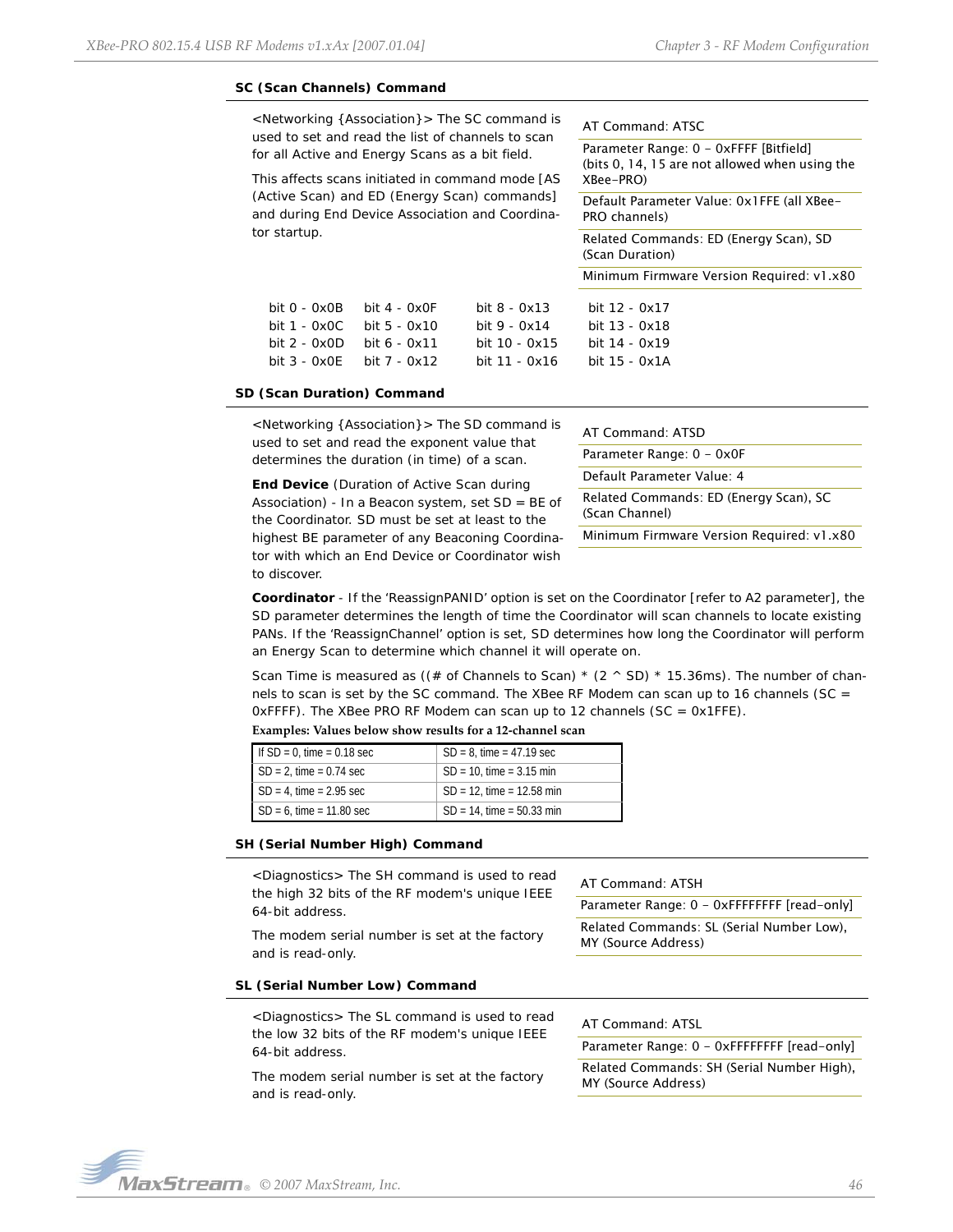#### **SM (Sleep Mode) Command**

<Sleep Mode (Low Power)> The SM command is used to set and read Sleep Mode settings. By default, Sleep Modes are disabled (SM = 0) and the RF modem remains in Idle/Receive Mode. When in this state, the modem is constantly ready to respond to either serial or RF activity.

SM command options vary according to the networking system type. By default, the modem is configured to operate in a NonBeacon system.

\* The Sleep Coordinator option (SM=6) only exists for backwards compatibility with firmware version 1.x06 only. In all other cases, use the CE command to enable a Coordinator.

### AT Command: ATSM

| Parameter Range: 0 - 6 |                          |                                           |  |  |
|------------------------|--------------------------|-------------------------------------------|--|--|
|                        | Parameter                | Configuration                             |  |  |
|                        | n                        | Disabled                                  |  |  |
|                        | 1                        | Pin Hibernate                             |  |  |
|                        | $\overline{\phantom{0}}$ | Pin Doze                                  |  |  |
|                        | 3                        | (reserved)                                |  |  |
|                        | 4                        | Cyclic Sleep Remote                       |  |  |
|                        | 5                        | Cyclic Sleep Remote<br>(with Pin Wake-up) |  |  |
|                        | 6                        | Sleep Coordinator*                        |  |  |

Default Parameter Value: 0

AT Command: ATSP

Parameter Range:

Default Parameter Value:

Related Commands: SP (Cyclic Sleep Period), ST (Time before Sleep)

NonBeacon Firmware:

NonBeacon Firmware: 0

Related Commands: SM (Sleep Mode), ST (Time before Sleep), DP (Disassociation Cyclic

Sleep Period, BE (Beacon Order)

1 - 0x68B0 [x 10 milliseconds]

#### **SP (Cyclic Sleep Period) Command**

<Sleep Mode (Low Power)> The SP command is used to set and read the duration of time in which a remote RF modem sleeps. After the cyclic sleep period is over, the modem wakes and checks for data. If data is not present, the modem goes back to sleep. The maximum sleep period is 268 seconds  $(SP = 0x68B0)$ .

The SP parameter is only valid if the modem is configured to operate in Cyclic Sleep (SM =  $4-6$ ). Coordinator and End Device SP values should always be equal.

To send Direct Messages, set  $SP = 0$ .

#### **NonBeacon Firmware**

*End Device* - SP determines the sleep period for cyclic sleeping remotes. Maximum sleep period is 268 seconds (0x68B0).

*Coordinator* - If non-zero, SP determines the time to hold an indirect message before discarding it. A Coordinator will discard indirect messages after a period of (2.5 \* SP).

#### **ST (Time before Sleep) Command**

<Sleep Mode (Low Power)> The ST command is used to set and read the period of inactivity (no serial or RF data is sent or received) before activating Sleep Mode.

#### **NonBeacon Firmware**

Set/Read time period of inactivity (no serial or RF data is sent or received) before activating Sleep Mode. ST parameter is only valid with Cyclic Sleep settings  $(SM = 4 - 5)$ .

Coordinator and End Device ST values must be equal.

# AT Command: ATST

| Parameter<br>Range:                                          | NonBeacon Firmware:<br>1 - 0xFFFF [x 1 millisecond] |  |  |
|--------------------------------------------------------------|-----------------------------------------------------|--|--|
| Default<br>Parameter<br>Value:                               | NonBeacon Firmware: 0x1388<br>(5000 decimal)        |  |  |
| Related Commands: SM (Sleep Mode), ST<br>(Time before Sleep) |                                                     |  |  |

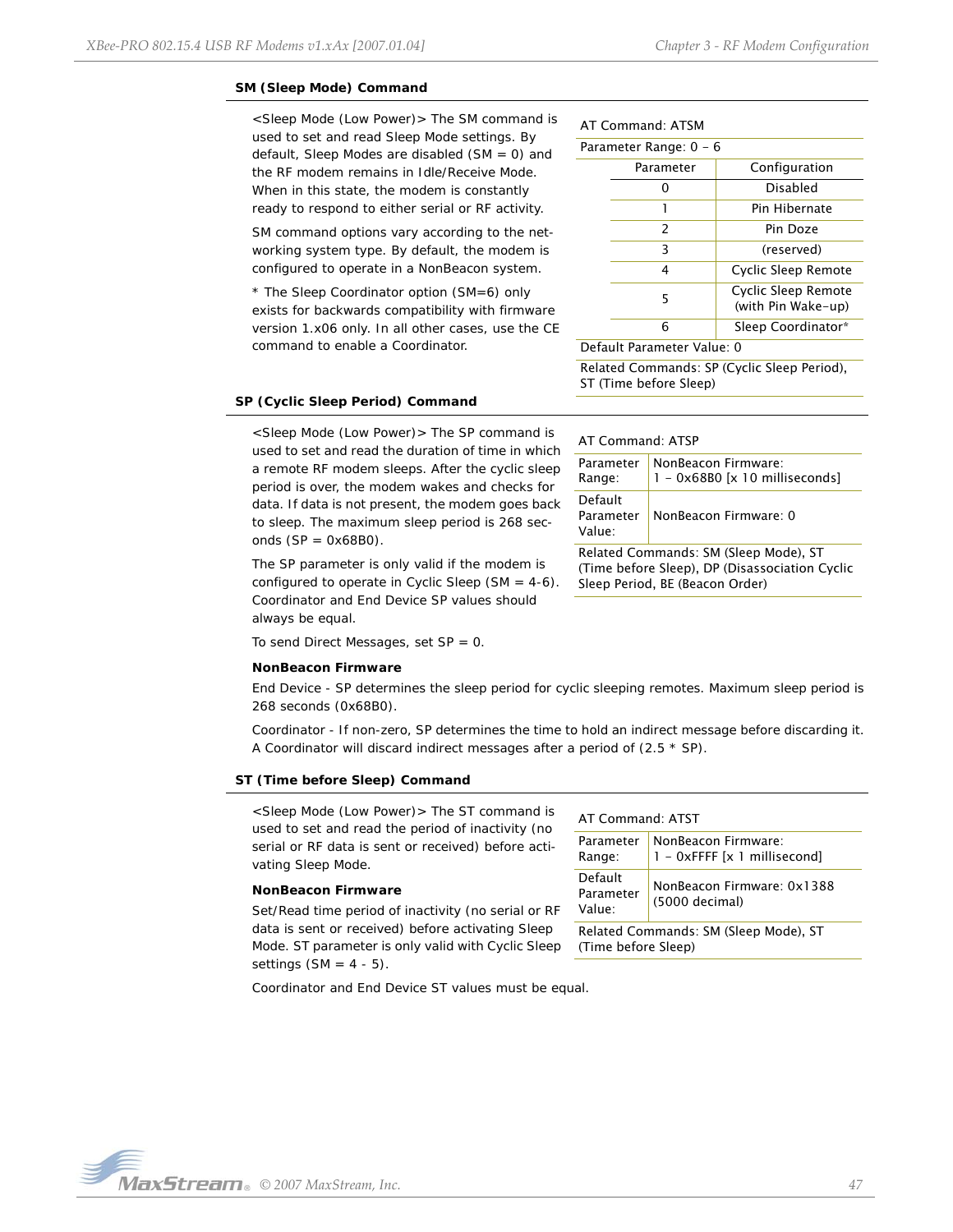## **T0 - T7 ((D0-D7) Output Timeout) Command**

<I/O Settings {I/O Line Passing}> The T0, T1, T2, T3, T4, T5, T6 and T7 commands are used to set/read output timeout values for the lines that correspond with the D0 - D7 parameters. When output is set (due to I/O line passing) to a nondefault level, a timer is started which when

AT Commands: ATT0 - ATT7 Parameter Range: 0 - 0xFF [x 100 msec] Default Parameter Value:0xFF Minimum Firmware Version Required: v1.xA0

expired, will set the output to its default level. The timer is reset when a valid I/O packet is received. The Tn parameter defines the permissible amount of time to stay in a non-default (active) state. If  $Tn = 0$ , Output Timeout is disabled (output levels are held indefinitely).

#### **VL (Firmware Version - Verbose)**

<Diagnostics> The VL command is used to read detailed version information about the RF modem. The information includes: application build date; MAC, PHY and bootloader versions; and build dates.

| AT Command: ATVL                                  |
|---------------------------------------------------|
| Parameter Range: 0 - 0xFF<br>[x 100 milliseconds] |
| Default Parameter Value: 0x28 (40 decimal)        |
| Minimum Firmware Version Required: v1.x80         |

#### **VR (Firmware Version) Command**

<Diagnostics> The VR command is used to read which firmware version is stored in the modem.

AT Command: ATVR

Parameter Range: 0 - 0xFFFF [read only]

XBee version numbers will have four significant

digits. The reported number will show three or four numbers and is stated in hexadecimal notation. A version can be reported as "ABC" or "ABCD". Digits ABC are the main release number and D is the revision number from the main release. "D" is not required and if it is not present, a zero is assumed for D. "B" is a variant designator. The following variants exist:

• "0" = Non-Beacon Enabled 802.15.4 Code

• "1" = Beacon Enabled 802.15.4 Code

#### **WR (Write) Command**

<(Special)> The WR command is used to write configurable parameters to the RF modem's nonvolatile memory. Parameter values remain in the

AT Command: ATWR

modem's memory until overwritten by subsequent use of the WR Command.

If changes are made without writing them to non-volatile memory, the modem reverts back to previously saved parameters the next time the modem is powered-on.

NOTE: Once the WR command is sent to the modem, no additional characters should be sent until after the "OK/r" response is received.

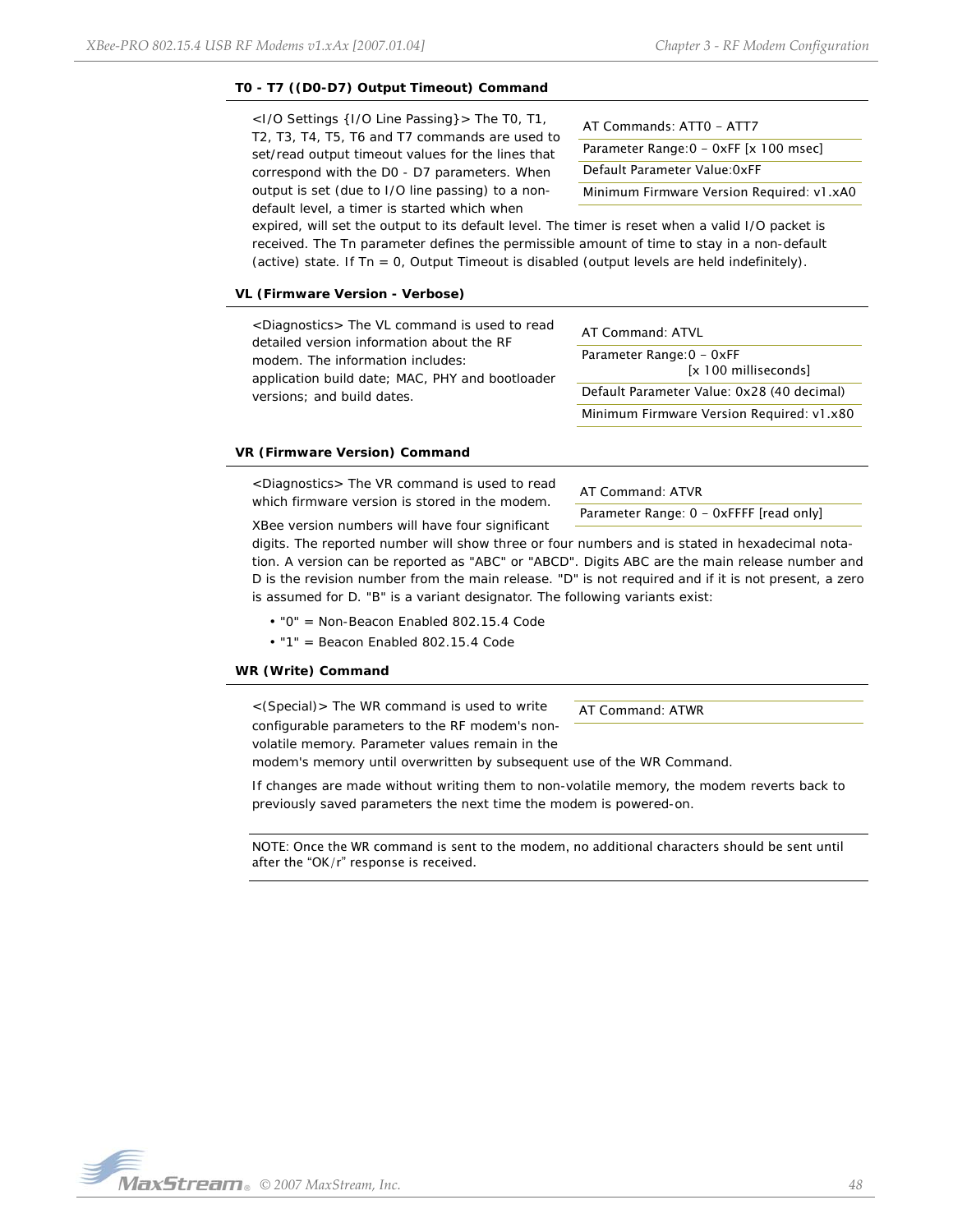# <span id="page-48-2"></span><span id="page-48-0"></span>**3.4. API Operation**

By default, XBee-PRO RF Modems act as a serial line replacement (Transparent Operation) - all UART data received through the DI pin is queued up for RF transmission. When the modem receives an RF packet, the data is sent out the DO pin with no additional information.

Inherent to Transparent Operation are the following behaviors:

- If modem parameter registers are to be set or queried, a special operation is required for transitioning the modem into Command Mode.
- In point-to-multipoint systems, the application must send extra information so that the receiving modem(s) can distinguish between data coming from different remotes.

As an alternative to the default Transparent Operation, API (Application Programming Interface) Operations are available. API operation requires that communication with the modem be done through a structured interface (data is communicated in frames in a defined order). The API specifies how commands, command responses and modem status messages are sent and received from the modem using a UART Data Frame.

## <span id="page-48-1"></span>**3.4.1. API Frame Specifications**

Two API modes are supported and both can be enabled using the AP (API Enable) command. Use the following AP parameter values to configure the modem to operate in a particular mode:

- AP = 0 (default): Transparent Operation (UART Serial line replacement) API modes are disabled.
- $AP = 1$ : API Operation
- AP = 2: API Operation (with escaped characters)

Any data received prior to the start delimiter is silently discarded. If the frame is not received correctly or if the checksum fails, the data is silently discarded.

```
API Operation (AP parameter = 1)
```
When this API mode is enabled  $(AP = 1)$ , the UART data frame structure is defined as follows:

#### **Figure 3‐03. UART Data Frame Structure:**



MSB = Most Significant Byte, LSB = Least Significant Byte

#### **API Operation - with Escape Characters (AP parameter = 2)**

When this API mode is enabled  $(AP = 2)$ , the UART data frame structure is defined as follows:

**Figure 3‐04. UART Data Frame Structure ‐ with escape control characters:**



**Characters Escaped If Needed**

MSB = Most Significant Byte, LSB = Least Significant Byte

**Escape characters**. When sending or receiving a UART data frame, specific data values must be escaped (flagged) so they do not interfere with the UART or UART data frame operation. To escape an interfering data byte, insert 0x7D and follow it with the byte to be escaped XOR'd with 0x20.

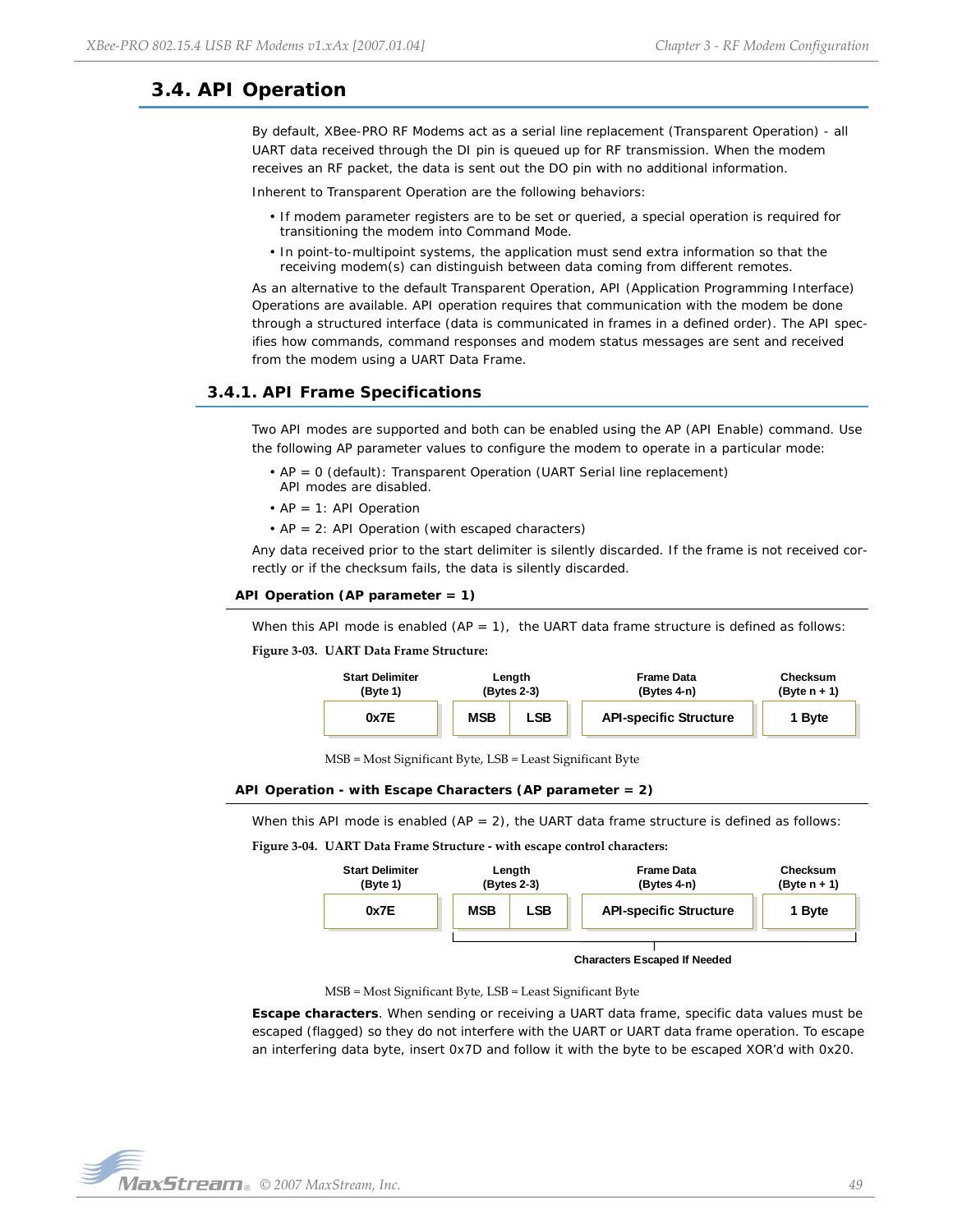#### **Data bytes that need to be escaped:**

- 0x7E Frame Delimiter
- 0x7D Escape
- $\cdot$  0x11 XON
- $\cdot$  0x13 XOFF

**Example -** Raw UART Data Frame (before escaping interfering bytes): 0x7E 0x00 0x02 0x23 0x11 0xCB 0x11 needs to be escaped which results in the following frame: 0x7E 0x00 0x02 0x23 0x7D 0x31 0xCB

Note: In the above example, the length of the raw data (excluding the checksum) is 0x0002 and the checksum of the non-escaped data (excluding frame delimiter and length) is calculated as:  $0xFF - (0x23 + 0x11) = (0xFF - 0x34) = 0xCB$ .

#### **Checksum**

To test data integrity, a checksum is calculated and verified on non-escaped data.

**To calculate**: Not including frame delimiters and length, add all bytes keeping only the lowest 8 bits of the result and subtract from 0xFF.

**To verify**: Add all bytes (include checksum, but not the delimiter and length). If the checksum is correct, the sum will equal 0xFF.

## <span id="page-49-0"></span>**3.4.2. API Types**

Frame data of the UART data frame forms an API-specific structure as follows:

```
Figure 3‐05. UART Data Frame & API‐specific Structure:
```


The cmdID frame (API-identifier) indicates which API messages will be contained in the cmdData frame (Identifier-specific data). Refer to the sections that follow for more information regarding the supported API types. Note that multi-byte values are sent big endian.

#### **Modem Status**

#### API Identifier: 0x8A

RF modem status messages are sent from the modem in response to specific conditions.

#### **Figure 3‐06. Modem Status Frames**



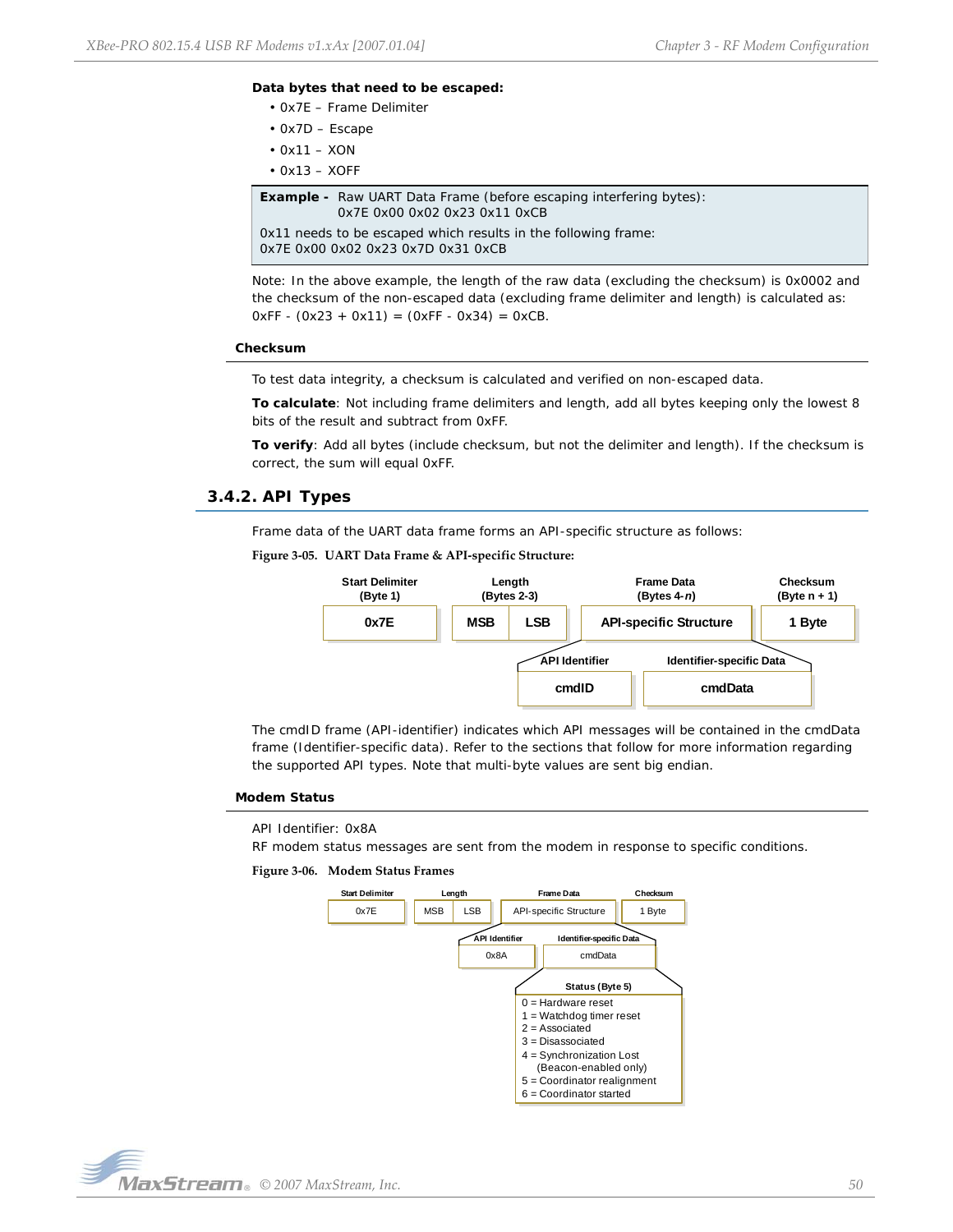### **AT Command**

API Identifier Value: 0x08

The "AT Command" API type allows for modem parameters to be queried or set. When using this command ID, new parameter values are applied immediately. This includes any register set with the "AT Command - Queue Parameter Value" (0x09) API type.







| Byte 1                 | Bytes 2-3  |      | Byte 4                | Byte 5     | Bytes 6-7             | Byte 8   |  |
|------------------------|------------|------|-----------------------|------------|-----------------------|----------|--|
| 0x7E                   | 0x00       | 0x04 | 0x08                  | 0x52(R)    | $0x44$ (D) $0x4C$ (L) | 0x15     |  |
| <b>Start Delimiter</b> | $L$ ength* |      | <b>API</b> Identifier | Frame ID** | AT Command            | Checksum |  |

*\* Length [Bytes] = API Identifier + Frame ID + AT Command*

*\*\* "R" value was arbitrarily selected.*

**Figure 3‐09. Example: API frames when modifying the DL parameter value of the modem.**



*\* Length [Bytes] = API Identifier + Frame ID + AT Command + Parameter Value*

*\*\* "M" value was arbitrarily selected.*

### **AT Command - Queue Parameter Value**

#### API Identifier Value: 0x09

This API type allows modem parameters to be queried or set. In contrast to the "AT Command" API type, new parameter values are queued and not applied until either the "AT Command" (0x08) API type or the AC (Apply Changes) command is issued. Register queries (reading parameter values) are returned immediately.

#### **Figure 3‐010.AT Command Frames**

**(Note that frames are identical to the "AT Command" API type except for the API identifier.)**



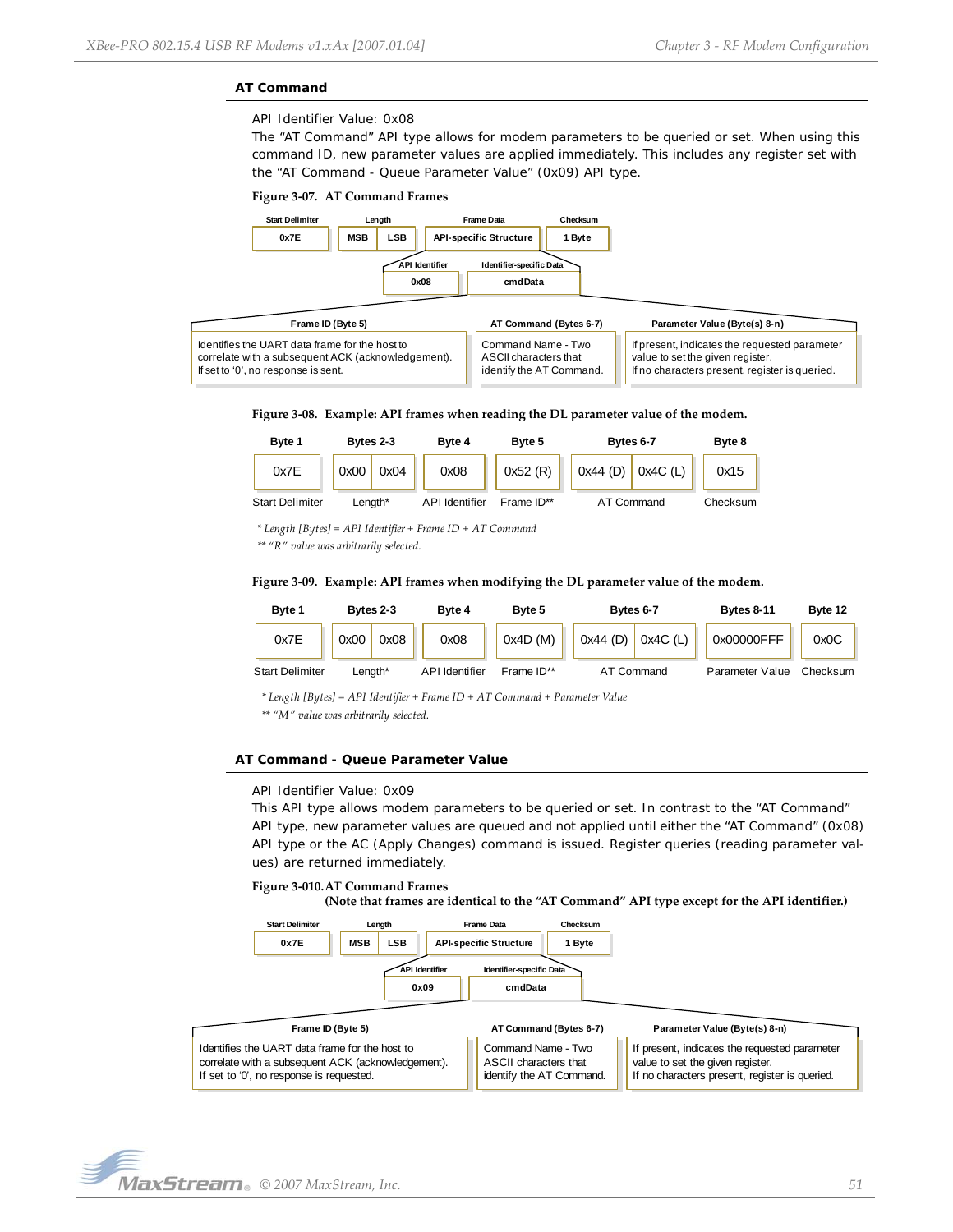## **AT Command Response**

API Identifier Value: 0x88

Response to previous command.

In response to an AT Command message, the modem will send an AT Command Response message. Some commands will send back multiple frames (for example, the ND (Node Discover) and AS (Active Scan) commands). These commands will end by sending a frame with a status of ATCMD\_OK and no cmdData.

### **Figure 3‐011.AT Command Response Frames.**



### **TX (Transmit) Request: 64-bit address**

API Identifier Value: 0x00

A TX Request message will cause the modem to send RF Data as an RF Packet.

#### **Figure 3‐12. TX Packet (64‐bit address) Frames**



| Frame ID (Byte 5)                                                                                                                                            | <b>Destination Address (Bytes 6-13)</b>                  | Options (Byte 14)                                                                                    | RF Data (Byte(s) 15-n)     |
|--------------------------------------------------------------------------------------------------------------------------------------------------------------|----------------------------------------------------------|------------------------------------------------------------------------------------------------------|----------------------------|
| Identifies the UART data frame for the host to<br>correlate with a subsequent ACK (acknowledgement).<br>Setting Frame ID to '0' will disable response frame. | MSB first. LSB last.<br>Broadcast =<br>0x00000000000FFFF | $0x01 = Disable ACK$<br>0x04 = Send packet with Broadcast Pan ID<br>All other bits must be set to 0. | Up to 100 Bytes per packet |

#### **TX (Transmit) Request: 16-bit address**

API Identifier Value: 0x01

A TX Request message will cause the modem to send RF Data as an RF Packet.

#### **Figure 3‐13. TX Packet (16‐bit address) Frames**



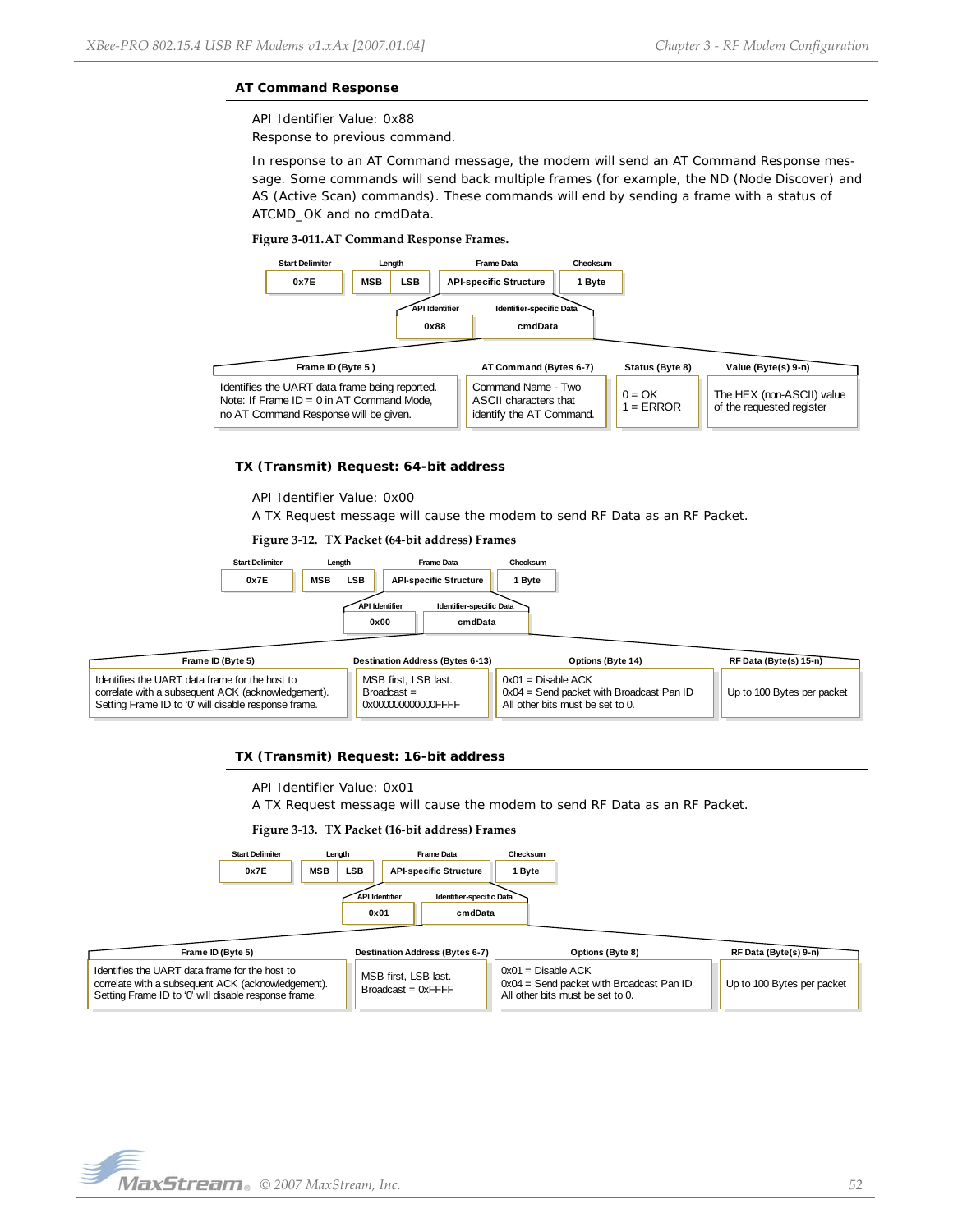Up to 100 Bytes per packet

# **TX (Transmit) Status**

#### API Identifier Value: 0x89

When a TX Request is completed, the modem sends a TX Status message. This message will indicate if the packet was transmitted successfully or if there was a failure.

#### **Figure 3‐14. TX Status Frames**



#### NOTES:

- "STATUS = 1" occurs when all retries are expired and no ACK is received.
- If transmitter broadcasts (destination address = 0x000000000000FFFF), only "STATUS = 0 or 2" will be returned.
- "STATUS = 3" occurs when Coordinator times out of an indirect transmission. Timeout is defined as (2.5 x SP (Cyclic Sleep Period) parameter value).

#### **RX (Receive) Packet: 64-bit Address**

## API Identifier Value: 0x80

When the modem receives an RF packet, it is sent out the UART using this message type.

#### **Figure 3‐15. RX Packet (64‐bit address) Frames**



# **RX (Receive) Packet: 16-bit Address**

API Identifier Value: 0x81

When the modem receives an RF packet, it is sent out the UART using this message type.

bit  $2 = PAN$  broadcast bits 3-7 [reserved]

#### **Figure 3‐16. RX Packet (16‐bit address) Frames**

(For example: If RX signal strength = -40 dBm, "0x28" (40 decimal) is returned)





LSB (least significant) last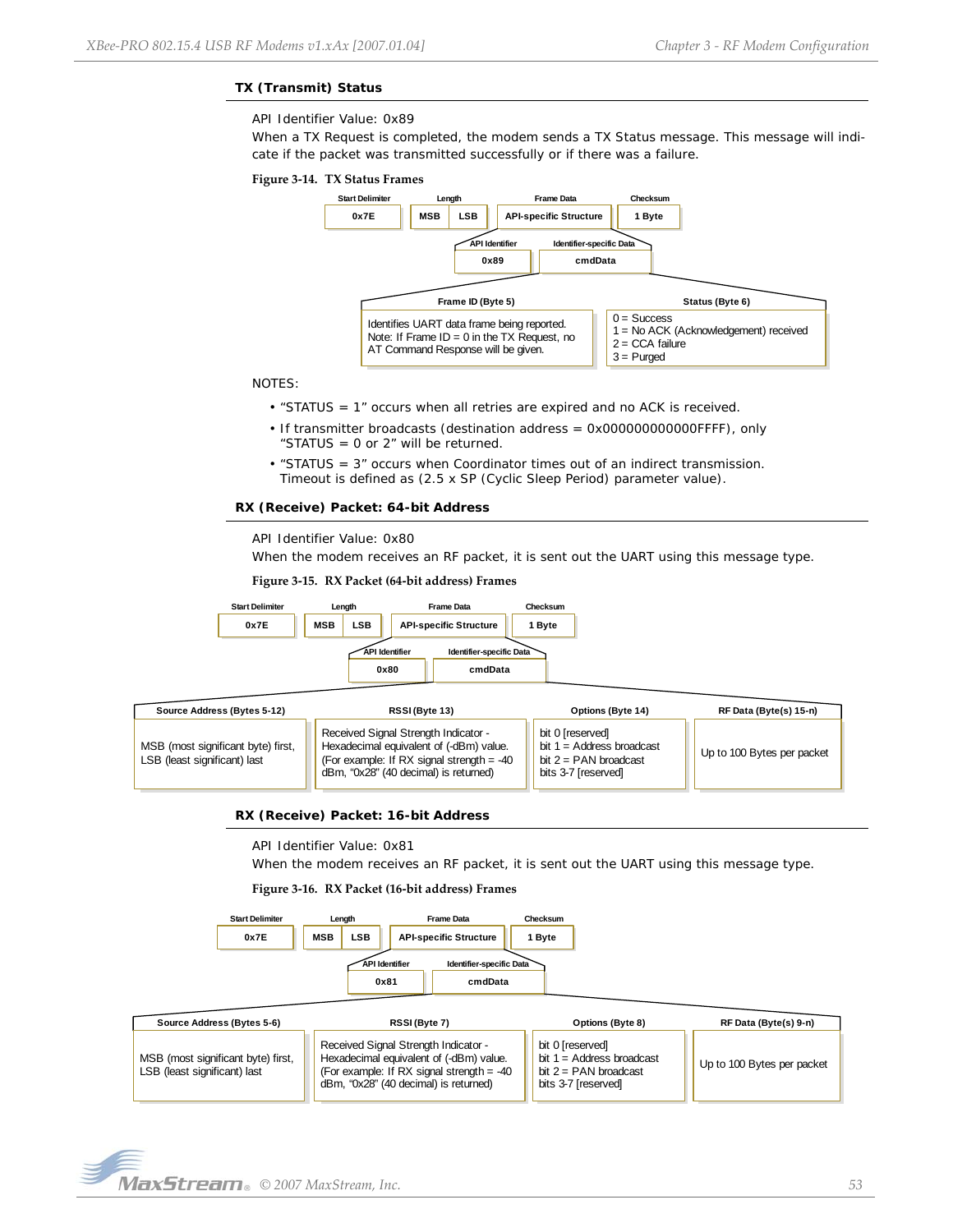# <span id="page-53-0"></span>**Appendix A: Agency Certifications**

# <span id="page-53-4"></span><span id="page-53-1"></span>**FCC Certification**

XBee-PRO RF Modems comply with Part 15 of the FCC rules and regulations. Compliance with the labeling requirements, FCC notices and antenna usage guidelines is required.

To fulfill FCC Certification requirements, the OEM must comply with the following regulations:

- 1. The system integrator must ensure that the text on the external label provided with this device is placed on the outside of the final product [Figure A-01].
- 2. XBee-PRO RF Modems may only be used with antennas that have been tested and approved for use with this modem [refer to the antenna tables in this section].

## <span id="page-53-2"></span>**OEM Labeling Requirements**



WARNING: The Original Equipment Manufacturer (OEM) must ensure that FCC labeling requirements are met. This includes a clearly visible label on the outside of the final product enclosure that displays the contents shown in the figure below.

**Figure A‐01. Required FCC Label for OEM products containing the XBee‐PRO RF Modem**

Contains FCC ID: OUR-XBEEPRO

The enclosed device complies with Part 15 of the FCC Rules. Operation is subject to the following two conditions: (*i.*) this device may not cause harmful interference and (*ii.*) this device must accept any interference received, including interference that may cause undesired operation.

# <span id="page-53-3"></span>**FCC Notices**

**IMPORTANT:** The XBee-PRO USB RF Modem has been certified by the FCC for use with other products without any further certification (as per FCC section 2.1091). Modifications not expressly approved by MaxStream could void the user's authority to operate the equipment.

**IMPORTANT:** OEMs must test final product to comply with unintentional radiators (FCC section 15.107 & 15.109) before declaring compliance of their final product to Part 15 of the FCC Rules.

**IMPORTANT:** The RF modem has been certified for remote and base radio applications. If the modem will be used for portable applications, the device must undergo SAR testing.

This equipment has been tested and found to comply with the limits for a Class B digital device, pursuant to Part 15 of the FCC Rules. These limits are designed to provide reasonable protection against harmful interference in a residential installation. This equipment generates, uses and can radiate radio frequency energy and, if not installed and used in accordance with the instructions, may cause harmful interference to radio communications. However, there is no guarantee that interference will not occur in a particular installation.

If this equipment does cause harmful interference to radio or television reception, which can be determined by turning the equipment off and on, the user is encouraged to try to correct the interference by one or more of the following measures: Re-orient or relocate the receiving antenna, Increase the separation between the equipment and receiver, Connect equipment and receiver to outlets on different circuits, or Consult the dealer or an experienced radio/TV technician for help.

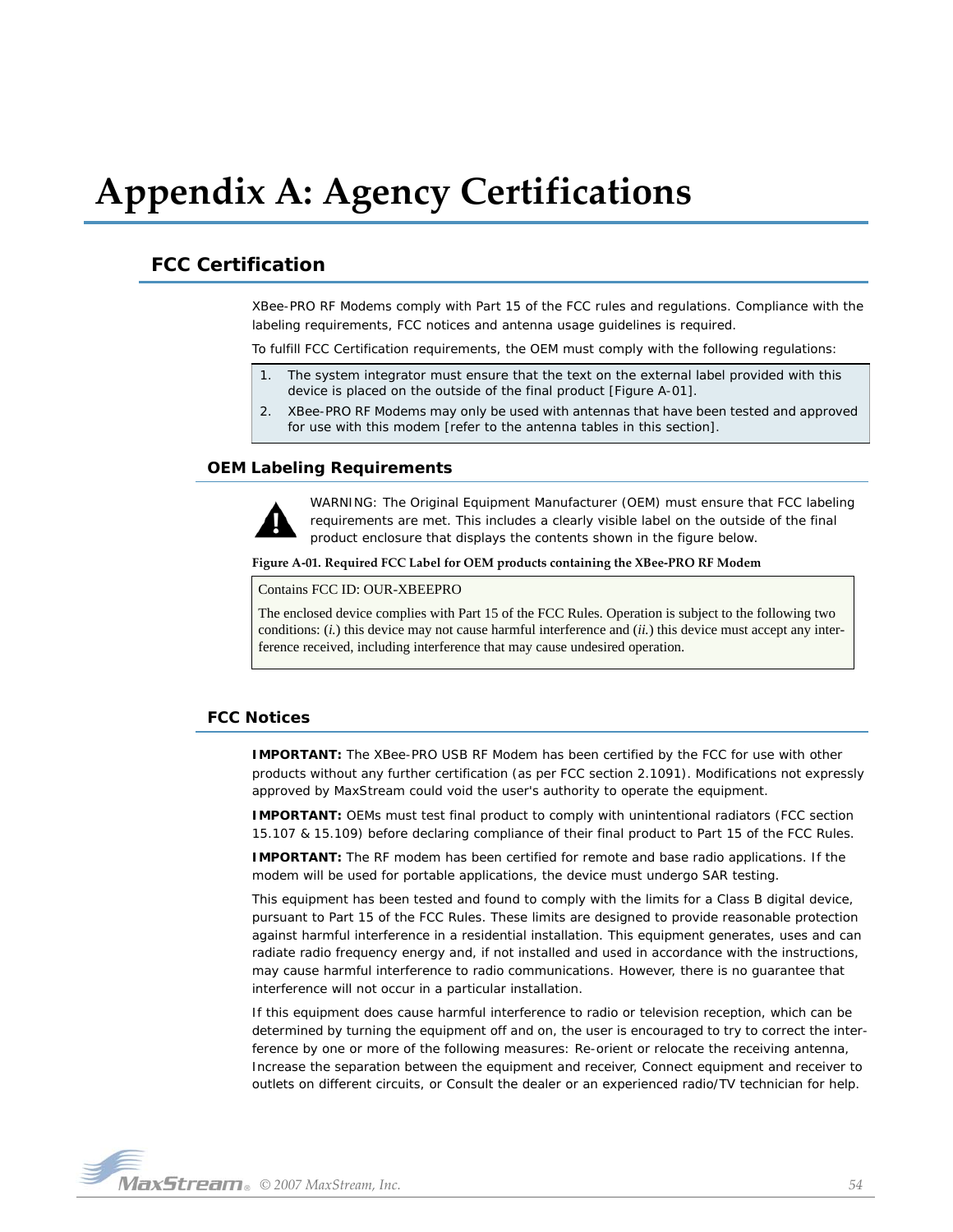# **FCC-approved Antennas (2.4 GHz)**

<span id="page-54-0"></span>The XBee-PRO RF Modem can be installed utilizing antennas and cables constructed with standard connectors (Type-N, SMA, TNC, etc.) if the installation is performed professionally and according to FCC guidelines. For installations not performed by a professional, non-standard connectors (RPSMA, RPTNC, etc.) must be used.

The modems are FCC approved for fixed base station and mobile applications on channels 0x0C - 0x17. If the antenna is mounted at least 20cm (8 in.) from nearby persons, the application is considered a mobile application. Antennas not listed in the table must be tested to comply with FCC Section 15.203 (Unique Antenna Connectors) and Section 15.247 (Emissions).

**XBee-PRO RF Modems**: XBee-PRO RF Modems have been tested and approved for use with the antennas listed in the tables below. Cable-loss is required when using antennas listed in Table A-02.

| <b>Part Number</b> | <b>Type (Description)</b>                                         | Gain                  | Application* | Min. Separation |
|--------------------|-------------------------------------------------------------------|-----------------------|--------------|-----------------|
| A24-HSM-450        | Dipole (Half-wave articulated RPSMA - 4.5")                       | $2.1 \overline{d}$ Bi | Fixed/Mobile | $20 \text{ cm}$ |
| A24-HABSM          | Dipole (Articulated RPSMA)                                        | 2.1 dBi               | Fixed        | 20 cm           |
| A24-HABUF-P5I      | Dipole (Half-wave articulated bulkhead mount U.FL. w/ 5" pigtail) | 2.1 dBi               | Fixed        | 20 cm           |
| A24-QI             | Monopole (Integrated whip)                                        | 1.5 dBi               | Fixed        | 20 cm           |

| Table A-01. Antennas approved for use with the XBee-PRO RF Modems (Cable-loss is not required.) |
|-------------------------------------------------------------------------------------------------|
|-------------------------------------------------------------------------------------------------|

| <b>Part Number</b>                | <b>Type (Description)</b>                  | Gain       | Application* | <b>Min. Separation</b> | <b>Required Cable-loss</b> |
|-----------------------------------|--------------------------------------------|------------|--------------|------------------------|----------------------------|
| A24-C1                            | Surface Mount                              | $-1.5$ dBi | Fixed/Mobile | $20 \text{ cm}$        |                            |
| A24-Y4NF                          | Yagi (4-element)                           | $6.0$ dBi  | Fixed        | 2m                     | 8.1dB                      |
| <b>A24-Y6NF</b>                   | Yagi (6-element)                           | $8.8$ dBi  | Fixed        | 2 <sub>m</sub>         | $10.9$ dB                  |
| <b>A24-Y7NF</b>                   | Yagi (7-element)                           | $9.0$ dBi  | Fixed        | 2m                     | 11.1dB                     |
| A24-Y9NF                          | Yagi (9-element)                           | 10.0 dBi   | Fixed        | 2 <sub>m</sub>         | 12.1dB                     |
| <b>A24-Y10NF</b>                  | Yagi (10-element)                          | 11.0 dBi   | Fixed        | 2 <sub>m</sub>         | 13.1dB                     |
| <b>A24-Y12NF</b>                  | Yagi (12-element)                          | 12.0 dBi   | Fixed        | 2m                     | 14.1dB                     |
| <b>A24-Y13NF</b>                  | Yagi (13-element)                          | 12.0 dBi   | Fixed        | 2m                     | 14.1dB                     |
| <b>A24-Y15NF</b>                  | Yagi (15-element)                          | $12.5$ dBi | Fixed        | 2m                     | 14.6 dB                    |
| <b>A24-Y16NF</b>                  | Yagi (16-element)                          | 13.5 dBi   | Fixed        | 2 <sub>m</sub>         | 15.6 dB                    |
| A24-Y16RM                         | Yagi (16-element, RPSMA connector)         | 13.5 dBi   | Fixed        | 2 <sub>m</sub>         | 15.6 dB                    |
| <b>A24-Y18NF</b>                  | Yagi (18-element)                          | 15.0 dBi   | Fixed        | 2m                     | 17.1dB                     |
| A <sub>24</sub> -F <sub>2NF</sub> | Omni-directional (Fiberglass base station) | $2.1$ dBi  | Fixed/Mobile | $20 \text{ cm}$        | 4.2 dB                     |
| A24-F3NF                          | Omni-directional (Fiberglass base station) | $3.0$ dBi  | Fixed/Mobile | $20 \text{ cm}$        | 5.1dB                      |
| A24-F5NF                          | Omni-directional (Fiberglass base station) | $5.0$ dBi  | Fixed/Mobile | $20 \text{ cm}$        | 7.1dB                      |
| A24-F8NF                          | Omni-directional (Fiberglass base station) | 8.0 dBi    | Fixed        | 2 <sub>m</sub>         | 10.1dB                     |
| A24-F9NF                          | Omni-directional (Fiberglass base station) | 9.5 dBi    | Fixed        | 2 <sub>m</sub>         | 11.6 dB                    |
| <b>A24-F10NF</b>                  | Omni-directional (Fiberglass base station) | 10.0 dBi   | Fixed        | 2 <sub>m</sub>         | 12.1dB                     |
| <b>A24-F12NF</b>                  | Omni-directional (Fiberglass base station) | 12.0 dBi   | Fixed        | 2m                     | 14.1dB                     |
| <b>A24-F15NF</b>                  | Omni-directional (Fiberglass base station) | 15.0 dBi   | Fixed        | 2 <sub>m</sub>         | 17.1dB                     |
| A24-W7NF                          | Omni-directional (Base station)            | $7.2$ dBi  | Fixed        | 2 <sub>m</sub>         | 9.3dB                      |
| A24-M7NF                          | Omni-directional (Mag-mount base station)  | $7.2$ dBi  | Fixed        | 2 <sub>m</sub>         | 9.3 dB                     |
| A24-P8SF                          | <b>Flat Panel</b>                          | $8.5$ dBi  | Fixed        | 2 <sub>m</sub>         | 8.6dB                      |
| A24-P8NF                          | <b>Flat Panel</b>                          | $8.5$ dBi  | Fixed        | 2 <sub>m</sub>         | 8.6dB                      |
| <b>A24-P13NF</b>                  | <b>Flat Panel</b>                          | 13.0 dBi   | Fixed        | 2 <sub>m</sub>         | 13.1 dB                    |
| <b>A24-P14NF</b>                  | <b>Flat Panel</b>                          | 14.0 dBi   | Fixed        | 2 <sub>m</sub>         | 14.1dB                     |
| <b>A24-P15NF</b>                  | <b>Flat Panel</b>                          | 15.0 dBi   | Fixed        | 2m                     | 15.1dB                     |
| <b>A24-P16NF</b>                  | <b>Flat Panel</b>                          | 16.0 dBi   | Fixed        | 2 <sub>m</sub>         | 16.1dB                     |
| A24-P19NF                         | <b>Flat Panel</b>                          | 19.0 dBi   | Fixed        | 2m                     | 19.1dB                     |

**Table A‐02. Antennas approved for use with the XBee‐PRO RF Modems (Cable‐loss is required)**

**\* If using the RF modem in a portable application** (For example ‐ If the modem is used in a handheld device and the antenna is less than 20cm from the human body when the device is operation): The integrator is responsible for passing additional SAR (Specific Absorption Rate) testing based on FCC rules 2.1091 and FCC Guidelines for Human Exposure to Radio Frequency Electromagnetic Fields, OET Bulletin and Supplement C. The testing results will be submitted to the FCC for approval prior to selling the integrated unit. The required SAR testing measures emissions from the modem and how they affect the person.

#### **RF Exposure**



WARNING: To satisfy FCC RF exposure requirements for mobile transmitting devices, a separation distance of 20 cm or more should be maintained between the antenna of this device and persons during device operation. To ensure compliance, operations at closer than this distance is not recommended. The antenna used for this transmitter must not be co-located in conjunction with any other antenna or transmitter.

The preceding statement must be included as a CAUTION statement in OEM product manuals in order to alert users of FCC RF Exposure compliance.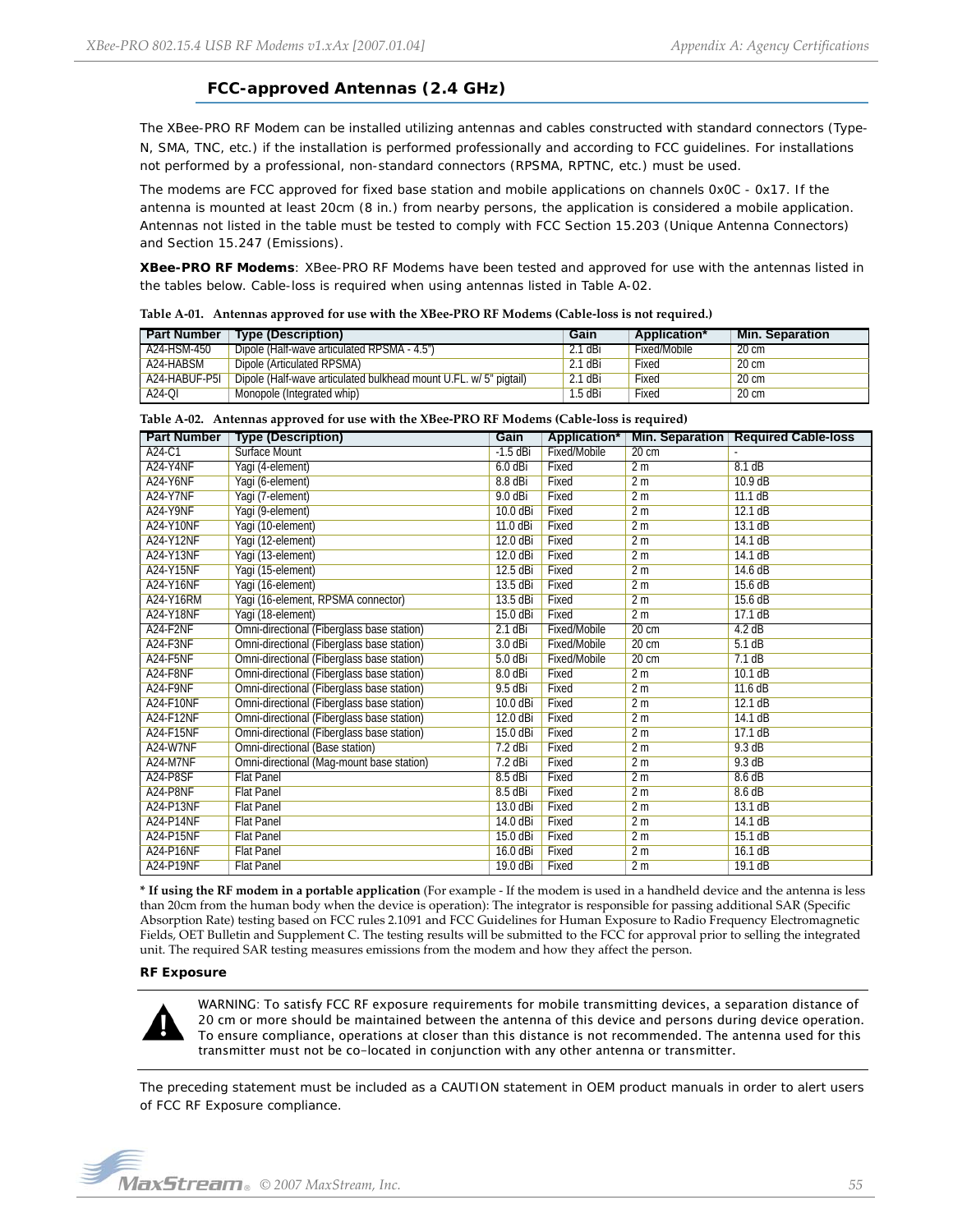# <span id="page-55-0"></span>**European Certification**

The XBee-PRO RF Modem has been certified for use in several European countries. For a complete list, refer to www.maxstream.net.

If the XBee-PRO RF Modems are incorporated into a product, the manufacturer must ensure compliance of the final product to the European harmonized EMC and low-voltage/safety standards. A Declaration of Conformity must be issued for each of these standards and kept on file as described in Annex II of the R&TTE Directive.

Furthermore, the manufacturer must maintain a copy of the XBee-PRO user manual documentation and ensure the final product does not exceed the specified power ratings, antenna specifications, and/or installation requirements as specified in the user manual. If any of these specifications are exceeded in the final product, a submission must be made to a notified body for compliance testing to all required standards.

# <span id="page-55-1"></span>**OEM Labeling Requirements**

The 'CE' marking must be affixed to a visible location on the OEM product.

**Figure A‐02. CE Labeling Requirements**



The CE mark shall consist of the initials "CE" taking the following form:

- If the CE marking is reduced or enlarged, the proportions given in the above graduated drawing must be respected.
- The CE marking must have a height of at least 5mm except where this is not possible on account of the nature of the apparatus.
- The CE marking must be affixed visibly, legibly, and indelibly.

## <span id="page-55-2"></span>**Restrictions**

**Power Output**: The power output of the XBee-PRO RF Modems must not exceed 10 dBm. The power level is set using the PL command and the PL parameter must equal "0" (10 dBm).

**France**: France imposes restrictions on the 2.4 GHz band. Go to www.art-telecom.Fr or contact MaxStream for more information.

**Norway:** Norway prohibits operation near Ny-Alesund in Svalbard. More information can be found at the Norway Posts and Telecommunications site (www.npt.no).

## <span id="page-55-3"></span>**Declarations of Conformity**

MaxStream has issued Declarations of Conformity for the XBee-PRO RF Modems concerning emissions, EMC and safety. Files are located in the 'documentation' folder of the MaxStream CD.

#### **Important Note**

MaxStream does not list the entire set of standards that must be met for each country. MaxStream customers assume full responsibility for learning and meeting the required guidelines for each country in their distribution market. For more information relating to European compliance of an OEM product incorporating the XBee-PRO RF Modem, contact MaxStream, or refer to the following web sites:

CEPT ERC 70-03E - Technical Requirements, European restrictions and general requirements: Available at www.ero.dk/.

R&TTE Directive - Equipment requirements, placement on market: Available at www.ero.dk/.

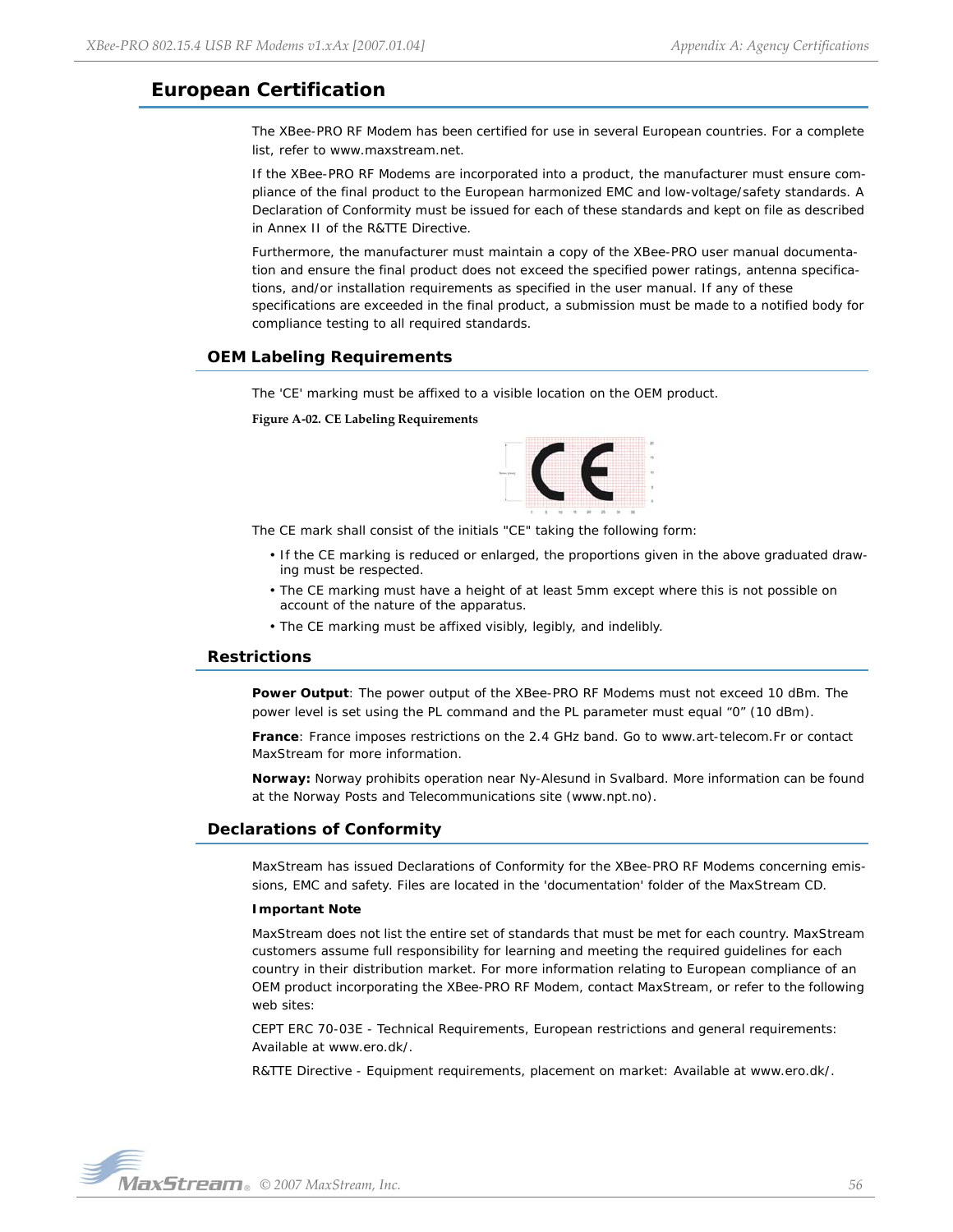# <span id="page-56-0"></span>**Antenna Usage (Europe)**

When integrating high-gain antennas, European regulations stipulate EIRP power maximums. Use the following guidelines to determine which antennas to design into a data system.

**XBee-PRO** (@ 10 dBm Transmit Power, PL parameter value must equal 0)

The following antennas have been tested and approved for use with the embedded XBee-PRO RF Module:

- Dipole (2.1 dBi, Omni-directional, Articulated RPSMA, MaxStream part number A24-HABSM)
- Chip Antenna (-1.5 dBi)
- Attached Monopole Whip (1.5 dBi)

The RF modem encasement was designed to accommodate the RPSMA antenna option.

# <span id="page-56-2"></span><span id="page-56-1"></span>**IC (Industry Canada) Certification**

# **Labeling Requirements**

Labeling requirements for Industry Canada are similar to those of the FCC. A clearly visible label on the outside of the final product enclosure must display the following text:

### **Contains Model XBee-PRO Radio, IC: 4214A-XBEEPRO**

The integrator is responsible for its product to comply with IC ICES-003 & FCC Part 15, Sub. B -Unintentional Radiators. ICES-003 is the same as FCC Part 15 Sub. B and Industry Canada accepts FCC test report or CISPR 22 test report for compliance with ICES-003.

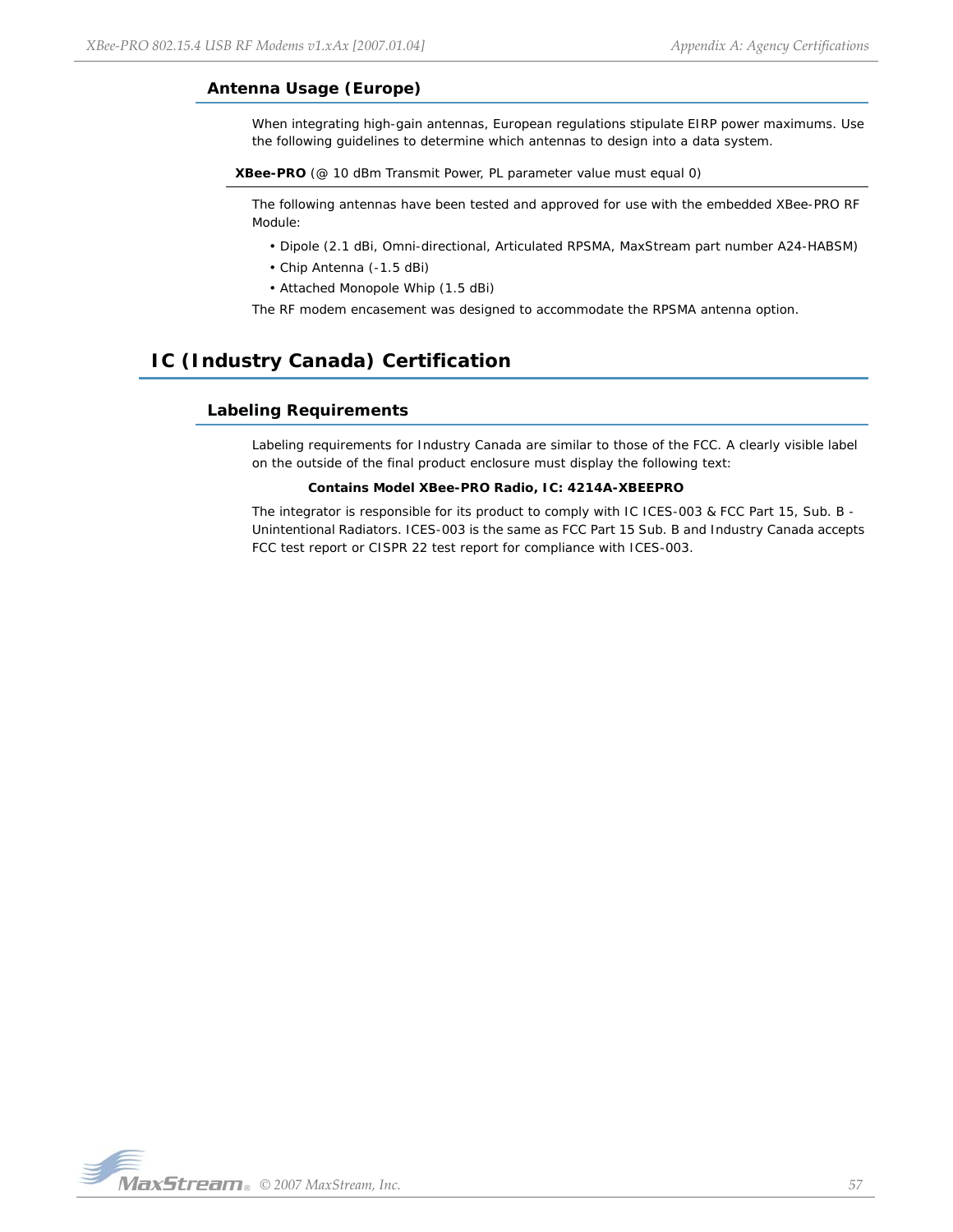# <span id="page-57-0"></span>**Appendix B: Additional Information**

# <span id="page-57-1"></span>**1-Year Warranty**

XBee-PRO RF Modems from MaxStream, Inc. (the "Product") are warranted against defects in materials and workmanship under normal use, for a period of 1-year from the date of purchase. In the event of a product failure due to materials or workmanship, MaxStream will repair or replace the defective product. For warranty service, return the defective product to MaxStream, shipping prepaid, for prompt repair or replacement.

The foregoing sets forth the full extent of MaxStream's warranties regarding the Product. Repair or replacement at MaxStream's option is the exclusive remedy. THIS WARRANTY IS GIVEN IN LIEU OF ALL OTHER WARRANTIES, EXPRESS OR IMPLIED, AND MAXSTREAM SPECIFICALLY DISCLAIMS ALL WARRANTIES OF MERCHANTABILITY OR FITNESS FOR A PARTICULAR PURPOSE. IN NO EVENT SHALL MAXSTREAM, ITS SUPPLIERS OR LICENSORS BE LIABLE FOR DAMAGES IN EXCESS OF THE PURCHASE PRICE OF THE PRODUCT, FOR ANY LOSS OF USE, LOSS OF TIME, INCONVENIENCE, COMMERCIAL LOSS, LOST PROFITS OR SAVINGS, OR OTHER INCIDENTAL, SPECIAL OR CONSE-QUENTIAL DAMAGES ARISING OUT OF THE USE OR INABILITY TO USE THE PRODUCT, TO THE FULL EXTENT SUCH MAY BE DISCLAIMED BY LAW. SOME STATES DO NOT ALLOW THE EXCLUSION OR LIMITATION OF INCIDENTAL OR CONSEQUENTIAL DAMAGES. THEREFORE, THE FOREGOING EXCLUSIONS MAY NOT APPLY IN ALL CASES. This warranty provides specific legal rights. Other rights which vary from state to state may also apply.

# <span id="page-57-2"></span>**Ordering Information**



For example:

XBP24-PKC-001-UA = XBee-PRO RF Modem (2.4 GHz), Commercial temperature rating, IEEE 802.15.4 standard, USB Interface w/ accessories